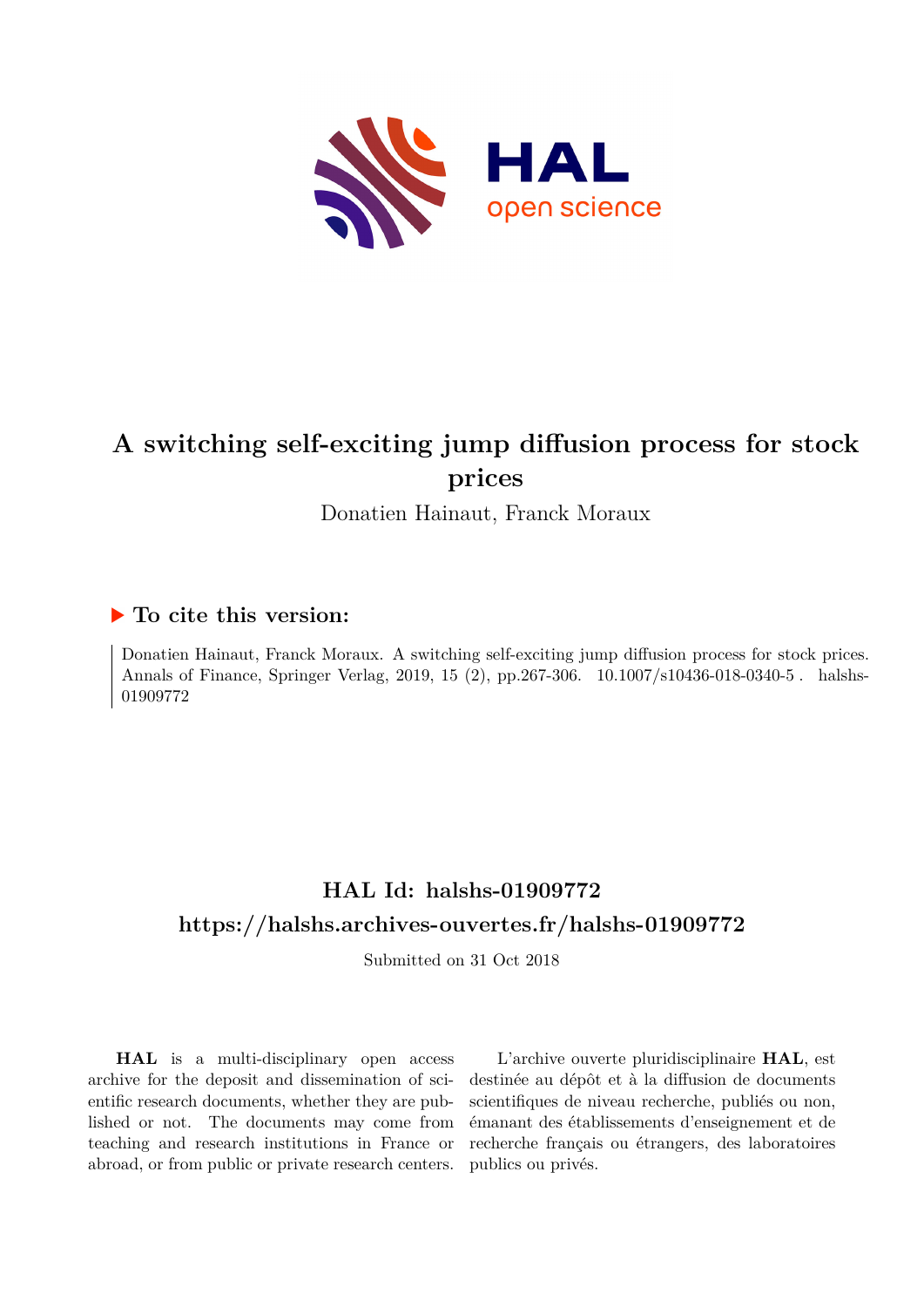## A switching self-exciting jump diffusion process for stock prices

Donatien Hainaut<sup>∗</sup> ISBA, Université Catholique de Louvain, Belgium Franck Moraux† Univ. Rennes 1 and CREM

May 25, 2018

#### Abstract

This study proposes a new Markov switching process with clustering effects. In this approach, a hidden Markov chain with a finite number of states modulates the parameters of a self-excited jump process combined to a geometric Brownian motion. Each regime corresponds to a particular economic cycle determining the expected return, the diffusion coefficient and the long-run frequency of clustered jumps. We study first the theoretical properties of this process and we propose a sequential Monte-Carlo method to filter the hidden state variables. We next develop a Markov Chain Monte-Carlo procedure to fit the model to the  $S\&P$  500. Finally, we analyse the impact of such a jump clustering on implied volatilities of European options.

KEYWORDS : switching regime, Hawkes process, self-excited jumps MSC Codes: 60J60, 60J75

## 1 Introduction.

There is considerable empirical evidence suggesting that the random walk model for changes in stock prices is not appropriate due to the clustering of jumps. Work by Osborne (1963), Alexander (1964), and Mandelbrot (1963) find that transactions in a given stock are not independent of the history of trades in that stock. This also explains the success of the ARCH (Engel, (1982)) and GARCH (Bollerslev (1986)) models for stock prices. These models set conditional variance equal to a constant plus a weighted average of past squared residuals. Jump-diffusion models and Lévy processes offer an interesting alternative in continuous time. These processes can accommodate the skewness and the excess kurtosis that we observe in financial security returns<sup>1</sup>. However their increments are independent and identically distributed (see e.g. Schoutens, 2003) and their dynamics cannot exhibit volatility and jump clustering of stocks returns.

On the other hand, the clustering of jumps has been the focus of much research and investigation. Jump clustering is a characteristic of any jump model equipped with a time-varying and persistent conditional intensity (see Maheu and Chan (2002), for a typical example). The need for a time-varying jump intensity has been recognized for years. Bates (2000) develops a continuous-time setting where the jump intensity depends on the level of stochastic volatility. Duffie et al.  $(2000)$  generalize the approach by assuming that the jump intensity is an affine function of a latent variable.

<sup>∗</sup>Postal address: Voie du Roman Pays 20, 1348 Louvain-la-Neuve (Belgium) . E-mail to: donatien.hainaut(at)uclouvain.be

<sup>†</sup>Postal address: IGR-IAE Rennes, 11 rue Jean Macé, 35000 Rennes (France). E-mail to: franck.moraux@univ-rennes1.fr. <sup>1</sup>Notice that stochastic volatility models also explain assymmetry and high kurtosis. However Cont and Tankov (2004)

mention on page 6 that Brownian models with stochastic volatility cannot explain the presence of jumps in price due to the continuity of sample paths.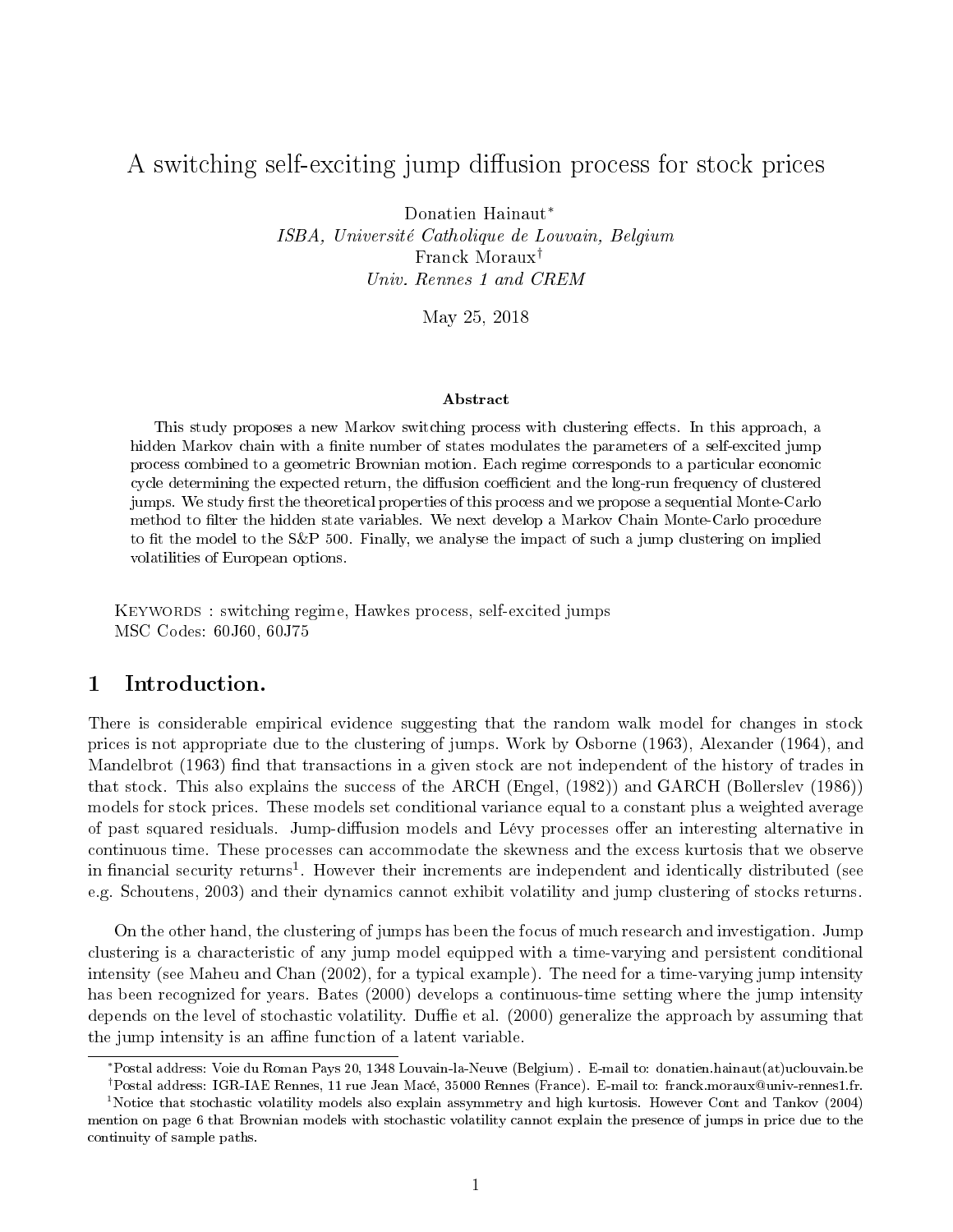This jump clustering phenomenon questions the traditional understanding of equity market dynamics and the tools commonly used by practitioners and academics. A recent strand of the literature makes significant efforts to understand the cause of the clustering of jumps and to investigate implications of it for asset pricing, option pricing and risk management. The reason why we observe jumps in equity prices has been especially investigated with high-frequency data and there is a broad consensus in this literature that news releases impact at both the individual and market levels (see e.g. Lee and Mykland (2008) and Evans (2011) for additional evidence). More generally, it is widely believed that the information flow matters and as noticed by Maheu and McCurdy (2004) and that this flow explain some clustering effects.

A recent endogenous way to model the clustering of jumps is provided by self-exciting point processes. In this category of processes, the jump arrival intensity at a given point in time (that is also the instantaneous probability to observe a jump) depends on the number of past jumps of price. This approach is linked to the Hawkes self-exciting processes (see Hawkes (1971a, b) and Hawkes and Oakes (1974)). In the most common and simplest specification, the jump arrival intensity process is persistent and it suddenly increases when a jump occurs in the asset price. Moreover, the influence of a jump on the intensity does not depend on its size and it decays over time more or less rapidly according to a kernel function. Different types of Hawkes self-exciting processes have been recently introduced for modelling the daily dynamics of nancial assets. Aït-Sahalia et al. (2014, 2015) develop a multidimensional setting with self and mutual excitation in order to question if some jumps are caused by contagion effects. Carr and Wu (2016), Chen and Poon (2013) and Fulop et al. (2015) rather develop mono-asset settings in which only negative jumps are self-excited. Hainaut (2016) develops a model for interest rates based on Hawkes processes.

Existing self-excited processes are partly unsatisfactory because they fail to account for economic cycles. In particular, we will show in this article that self-excited shocks occur mainly during economic recessions and nearly disappear in periods of economic growth. Ignoring this aspect leads to underestimate the mean level toward which the intensity of jumps reverts during financial turmoil and to overestimate the contagion risk during economic recovery. In order to demonstrate this phenomenon, we develop a model in which a self-excited jump diffusion process is modulated by a hidden Markov chain. This model is called the "switching self-excited jump diffusion" (SSEJD). In this approach, each state of the Markov chain corresponds to an economic cycle that drives the behaviour of assets and the clustering of shocks. According to our knowledge, the literature on this approach is almost nonexistent. Wang et al. (2012) explore Markov-modulated Hawkes processes with stepwise decay. However, their framework significantly differs from our model. Firstly, the intensity of jumps switches between several Hawkes processes at discrete occurrence times, and are constant between these times for computational feasibility. Secondly, the Hawkes process has constant increments and is not combined with a Brownian motion. Thirdly, as the Hawkes process is hidden in our model, we need to develop a particle Monte Carlo Markov Chain method for the calibration. Elliott et al. (2007) propose a switching jump diffusion process for option pricing where jumps are not self-excited. Siu (2016) study a self-exciting threshold jump-diffusion model in which regime switches in the price process are introduced via a set of threshold parameters over the state space of the previous price. Consequently, regime switches are incorporated without introducing an exogenous stochastic factor process.

Economic cycles and their modeling by a hidden Markov chain received a lot of attention in the econometric literature. Our article is directly related to this line of research. For example, Guidolin and Timmermann (2005) present evidence of persistent 'bull' and 'bear' regimes in UK stock and bond returns and considers their economic implications from the perspective of an investor's portfolio allocation. Similar results are found in Guidolin and Timmermann (2008), for international stock markets. Guidolin and Timmermann (2007) develop a regime switching model for asset returns with four states. From a broader perspective, regime switching models are useful to describe equity markets. Cholette et al. (2009) fit skewed-t GARCH marginal distributions for international equity returns and a regime switching copula with two states. Al-Anaswah and Wilfing (2011) propose a two-regime Markov-switching specification to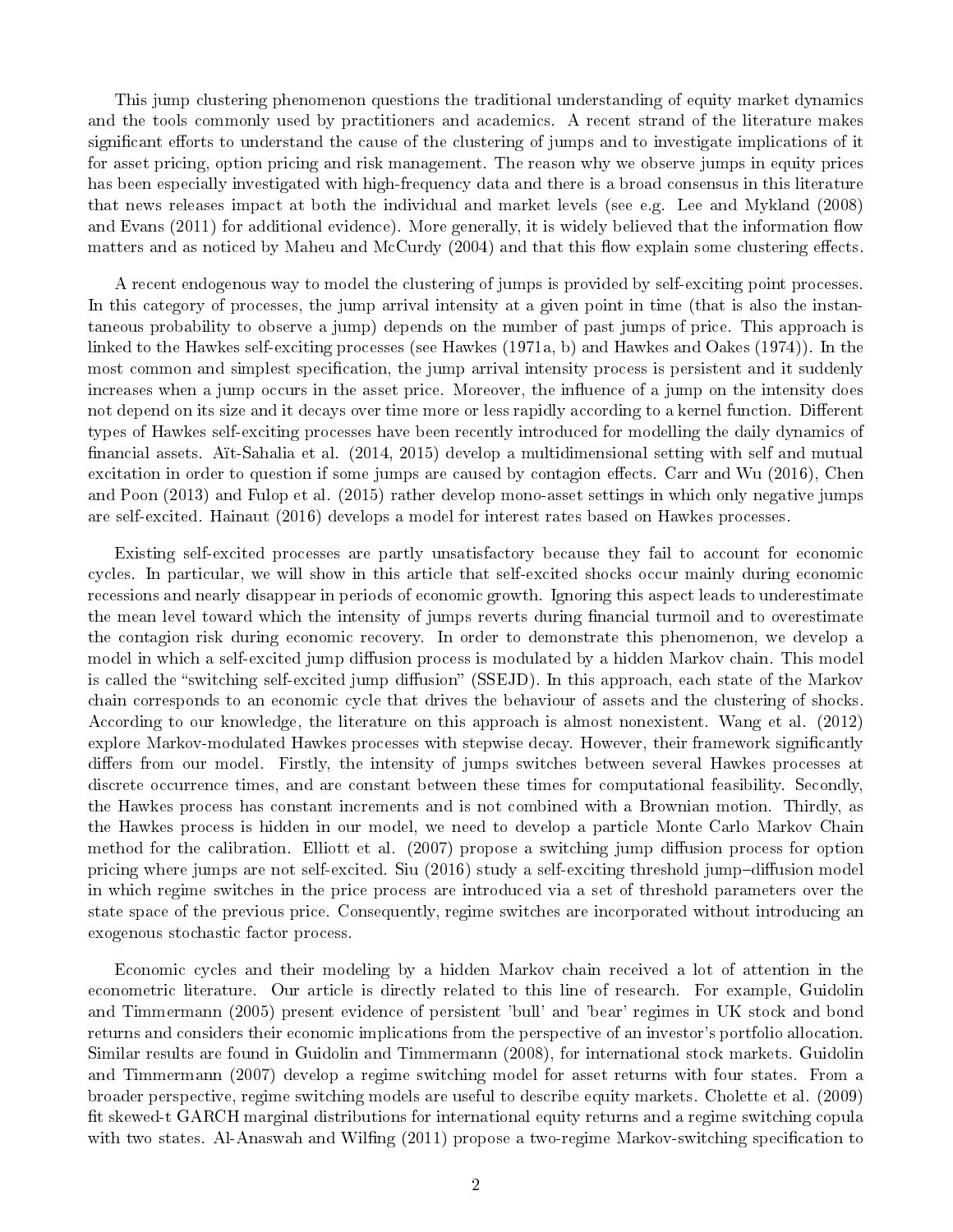capture speculative bubbles. On the other hand, Calvet and Fisher (2001,2004) show that discrete versions of multi fractal processes capture thick tails and have a switching regime structure. Nakajima (2013) proposes a bayesian analysis of the stochastic volatility model with regime-switching skewness. Switching regime processes are also used by practitioners for investment management purposes (see Hunt and Kavesh (1976), Hunt (1987) or Stovall (1996)). Finally, Hardy (2001) and the society of actuaries (SOA) since 2004, recommend switching processes to model long term stocks return, in actuarial applications.

The paper proceeds as follows. Section 2 introduces the switching self-excited jump diffusion (SSEJD) and its features. We infer the first and second moments of the jump intensity and the moment generating function of log-returns. Section 3 focuses on the estimation of parameters. We develop first a particle filter to estimate hidden state variables. We next present a peak over threshold (POT) method to fit the process. And finally, we propose a particle Monte Carlo Markov Chain (PMCMC) algorithm that adjusts the parameters found with the POT procedure. The model is fitted to the S&P 500 time serie of daily returns. Section 4 validates our estimation approach. Section 5 presents a numerical framework for options pricing with the SSEJD. We conclude by a analysis of sensitivity of option prices.

## 2 The SSJED model

#### 2.1 The framework

We consider a complete probability space  $(\Omega, \mathcal{F}, \mathbb{P})$  equipped with an augmented filtration  $\mathbb{F} := {\{\mathcal{F}_t\}}_{t\geq0}$ that is generated by a Markov chain and another processes to be specified below. Here  $\mathbb P$  denotes the realworld probability measure. Throughout this paper, the economy is categorized into  $N$  states or regimes, indexed by a set of integers  $\mathcal{N} := \{1, 2, \cdots, N\}$ . The information about the economic state over time, is carried by a hidden Markov chain  $\delta(t)$  taking values from a set of unit vectors  $E = \{e_1, \ldots, e_N\}$ , where  $e_i =$  $(0,\ldots,1,\ldots,0)'$  (null vector except the j<sup>th</sup> element that is equal to 1). The natural filtration generated by  ${\{\delta(t)\}}_{t>0}$  is denoted by  ${\{\mathcal{G}_t\}}_{t>0}$ . The generator of  $\delta(t)$  is an  $N \times N$  matrix  $Q_0 := [q_{i,j}]_{i,j=1,2,...,N}$ , whose elements satisfy the following standard conditions:

$$
q_{i,j} \ge 0
$$
,  $\forall i \ne j$ , and  $\sum_{j=1}^{N} q_{i,j} = 0$ ,  $\forall i \in \mathcal{N}$ . (1)

 $q_{i,j}\Delta$  is the probability that the Markov chain transits from  $e_i$  to  $e_j$ , with  $i \neq j$  over a short period of time  $\Delta$ . The matrix of transition probabilities over the time interval [t, s] is denoted as  $P(t, s)$  and is the matrix exponential of the generator matrix, times the length of the time interval:

$$
P(t,s) = \exp(Q_0(s-t)), \quad s \ge t. \tag{2}
$$

The elements of this matrix,  $p_{i,j}(t, s)$ ,  $i, j \in \mathcal{N}$ , defined as

$$
p_{i,j}(t,s) = P(\delta(s) = e_j \mid \delta(t) = e_i), \quad i, j \in \mathcal{N},
$$
\n(3)

are the probabilities of switching from state i at time t to state j at time s. The probability of the chain being in state i at time t, denoted by  $p_i(t)$ , depends upon the initial probabilities  $p_k(0)$  at time  $t = 0$  and the transition probabilities  $p_{k,i}(0,t)$ , where  $k = 1, 2, ..., N$ , as follows:

$$
p_i(t) = P(\delta(t) = e_i) = \sum_{k=1}^{N} p_k(0) p_{k,i}(0, t), \quad \forall i \in \mathcal{N}.
$$
\n(4)

Elliott et al. (2005) provide a semi-martingale representation theorem for  $\delta(t)$ . If we remember that  $\mathcal{G}_t$  is the filtration of  $\delta(t)$ , we can show that  $\delta(t)$  is the sum of an  $\mathcal{G}_t$  predictable-adapted process and of a  $\mathcal{G}_t$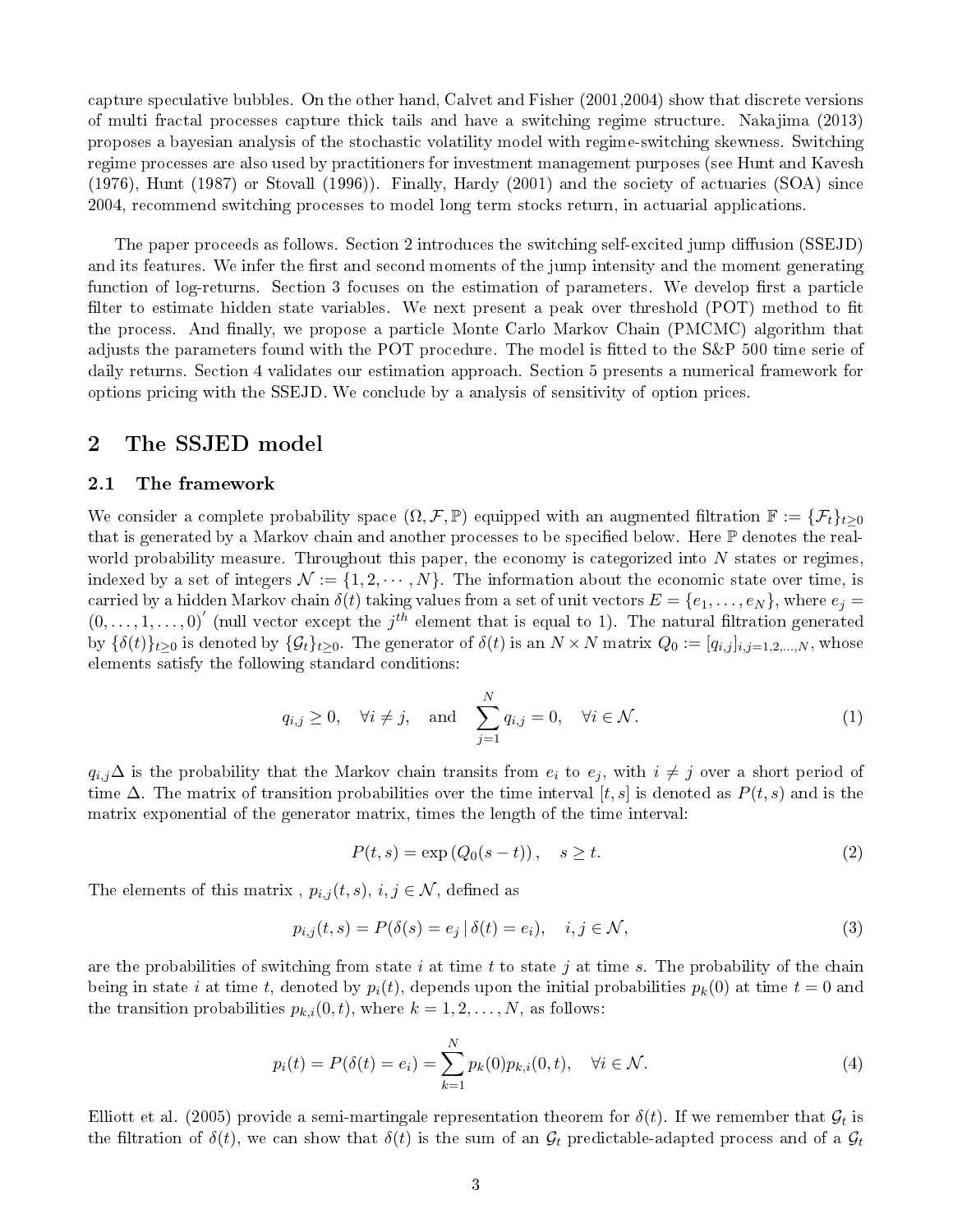martingale increment process,  $\{M_t\}_{t>0}$ :

$$
\delta(t) = \delta(0) + \int_0^t Q'_0 \delta(s) ds + M_t.
$$
\n(5)

We define the price process  $S_t$  of a financial asset. The instantaneous return of this asset is the sum of a drift, a Brownian motion  $W_t$ , and a compensated jump process:

$$
\frac{dS_t}{S_{t-}} = \mu_t dt + \sigma_t dW_t + d \left( \sum_{j=1}^{N_t} (e^{J_j} - 1) \right) - \lambda_t \mathbb{E} (e^{J} - 1) dt
$$
\n
$$
= \mu_t dt + \sigma_t dW_t + (e^{J} - 1) dN_t - \lambda_t \mathbb{E} (e^{J} - 1) dt
$$
\n(6)

The drift rate  $\mu_t$ , and the Brownian volatility  $\sigma_t$ , are modulated by the Markov chain  $\delta$ . That is,  $\mu_t = \delta(t)'\bar{\mu}$ and  $\sigma_t = \delta(t)'\bar{\sigma}$  where  $\bar{\mu} = (\bar{\mu}_1, \ldots, \bar{\mu}_N)' \in \mathbb{R}^N$  and  $\bar{\sigma} = (\bar{\sigma}_1, \ldots, \bar{\sigma}_N)' \in \mathbb{R}^N_+$ .  $(\lambda_t)_{t \geq 0}$  is the intensity of the counting process  $(N_t)_{t\geq 0}$ . The natural filtration of  $(S_t, \lambda_t, N_t)$  is denoted by  $(\mathcal{H}_t)_{t\geq 0}$ . The filtration  $(\mathcal{F}_t)_{t\geq0}$  is the augmented filtration  $\mathcal{F}_t=\mathcal{H}_t\vee\mathcal{G}_t$  that carries the information about the economic regime, the jump process and the asset price.

 $(N_t)_{t\geq 0}$  is a point process and  $J_j$  are i.i.d. random jumps with a density denoted by  $\nu(z)$  on R. The last term of the equation (6) is the compensator of the jump process. The presence of the compensator ensures that the expected return is equal to  $\mathbb{E}\left(\frac{dS_t}{S}\right)$  $S_{t-}$  $=\mu_t dt$ . Applying the Itô's lemma allows us to rewrite the dynamics of  $\ln S_t$  as follows

$$
d\ln S_t = \left(\mu_t - \frac{\sigma_t^2}{2} - \lambda_t \mathbb{E}\left(e^J - 1\right)\right)dt + \sigma_t dW_t + JdN_t,
$$

and we infer by direct integration of this relation, the next expression for  $S_t$ :

$$
S_t = S_0 \exp\left(\int_0^t \mu_s - \frac{\sigma_s^2}{2} ds - \mathbb{E}\left(e^J - 1\right) \int_0^t \lambda_s ds + \int_0^t \sigma_s dW_s + \sum_{j=1}^{N_t} J_j\right)
$$

We assume that jumps are double-exponential random variables (DEJ). However, most of results developed in this work are applicable to any other distributions. The probability distribution function (pdf) of DEJ, noted here  $\nu(z)$ , is defined by the three parameters  $\rho^+ \in \mathbb{R}^+$ ,  $\rho^- \in \mathbb{R}^-$  and  $p \in (0,1)$ :

$$
\nu(z) = p\rho^+ e^{-\rho^+ z} 1_{\{z \ge 0\}} - (1 - p)\rho^- e^{-\rho^- z} 1_{\{z < 0\}}.\tag{7}
$$

where p and  $(1 - p)$  are respectively the probabilities of observing upward and downward exponential jumps. Average sizes of positive and negative shocks are equal to  $\frac{1}{\rho^+}$  and  $\frac{1}{\rho^-}$ . The expectation of  $J_j$  is the weighted sum of expected average jumps:

$$
\mathbb{E}(J_j) = p\frac{1}{\rho^+} + (1-p)\frac{1}{\rho^-}.
$$
\n(8)

In later developments, the moment-generating function for the sum of  $J$  and of its absolute value is needed. We define it as follows:

$$
\psi(z_1, z_2) := \mathbb{E}\left(e^{z_1 J + z_2 |J|}\right)
$$
  
 :=  $p \frac{\rho^+}{\rho^+ - (z_1 + z_2)} + (1 - p) \frac{\rho^-}{\rho^- - (z_1 - z_2)}$  (9)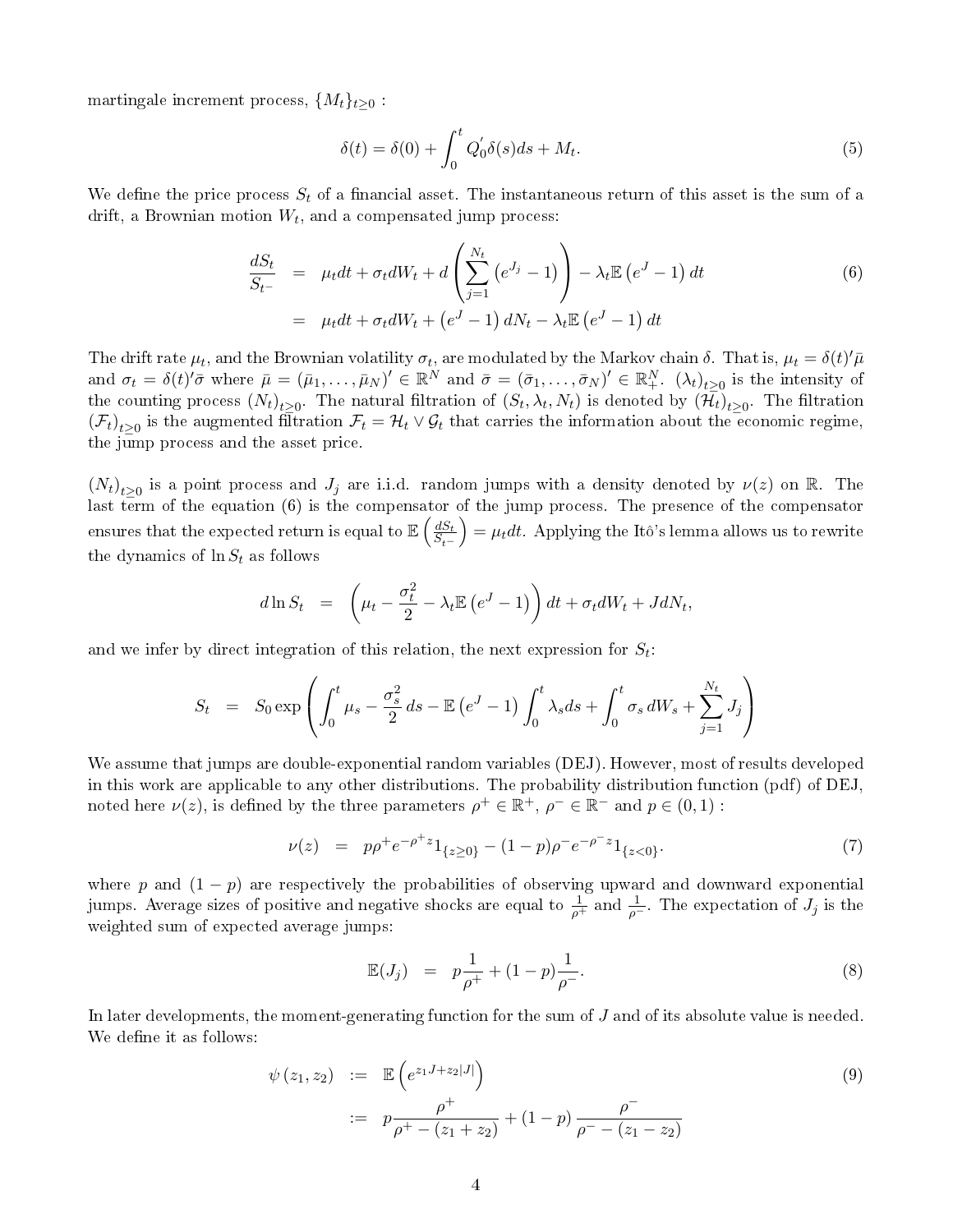under the condition that  $(z_1 + z_2) < \rho^+$  and  $(z_1 - z_2) > \rho^-$ . Notice that

$$
\mathbb{E}\left(e^J-1\right) = p\frac{\rho^+}{\rho^+-1} + (1-p)\frac{\rho^-}{\rho^--1} - 1\,.
$$

When  $\lambda_t$  is constant, the model corresponds to a switching regime version of the Double Exponential Jump Diffusion (DEJD) proposed by Kou (2002). As underlined in the introduction, this model fails to duplicate the clustering of shocks observed in stocks markets, as its moments are constant. In order to introduce such a feature in the DEJD, we assume that the frequency of jumps arrival  $\lambda_t$  is itself a stochastic process, that depends upon the sum of absolute values of past jumps. This sum up to time t is denoted by  $L_t$  and is equal to

$$
L_t := \sum_{i=1}^{N_t} |J_i|.
$$
 (10)

The frequency  $\lambda_t$  reverts to a level  $\theta_t$ , at a speed  $\alpha$  and increases of  $\eta|J|$   $(\eta \in \mathbb{R}^+)$  when a jump occurs:

$$
d\lambda_t = \alpha \left( \theta_t - \lambda_t \right) dt + \eta dL_t. \tag{11}
$$

The level of mean reversion  $\theta_t$  is modulated by the Markov chain:  $\theta_t = \delta(t)'\bar{\theta}$  where  $\bar{\theta} = \left(\bar{\theta}_1, \ldots, \bar{\theta}_N\right)' \in \mathbb{R}^N_+.$ This specification allows us to differentiate the clustering effects feature between the different economic regimes. In a state corresponding to a period of economic turmoil, shocks are more frequent and grouped. We expect then a high mean reversion level. At the contrary, jumps are rare in period of economic growth and the mean reversion level in this state tends to be low. The couple  $(\lambda_t,\theta_t)$  is a Markov process. We can show that

$$
\lambda_t = \lambda_0 - \alpha \int_0^t e^{\alpha(s-t)} (\lambda_0 - \theta_s) ds + \int_0^t \eta e^{\alpha(s-t)} dL_s. \tag{12}
$$

To prove this relation, we differentiate the expression of  $\lambda_t$  to retrieve the equation (11):

$$
d\lambda_t = -\alpha (\lambda_0 - \theta_t) dt + \eta dL_t + \alpha^2 \int_0^t e^{\alpha(s-t)} (\lambda_0 - \theta_s) ds dt - \alpha \int_0^t \eta e^{\alpha(s-t)} dL_s dt.
$$
  
=  $\alpha \theta_t - \alpha \left( \lambda_0 - \alpha \int_0^t e^{\alpha(s-t)} (\lambda_0 - \theta_s) ds + \int_0^t \eta e^{\alpha(s-t)} dL_s \right) + \eta dL_t$   
=  $\alpha (\theta_t - \lambda_t) dt + \eta dL_t$ 

Notice that  $\alpha$ ,  $\eta$  and parameters of J are invariant with respect to the economic state. There are two reasons for this choice. The first one is our willingness to preserve a certain parsimony. Secondly if they depend on  $\delta(t)$ , we lose the analytical tractability as it is no more possible in this case to establish a relation similar to equation (12).  $\alpha$  being constant, markets recover from economic shocks at the same speed whatever the conjuncture. A constant  $\eta$  means that the relative sensitivity of investors to a shock remains the same over time. However, in absolute terms the sensitivity of investors to shocks, that is  $\eta\,dL_t,$  depends upon the economic regime through the number of jumps  $N_t.$ 

#### 2.2 Features of the jump component

This section provides various results and analytical expressions that help to understand the behaviour of the jump component in the SSEJD process. Most of results are based on the Markov property of the triplet  $(\lambda_t, \delta(t), N_t)$ . The first proposition is about the expected intensities of jumps.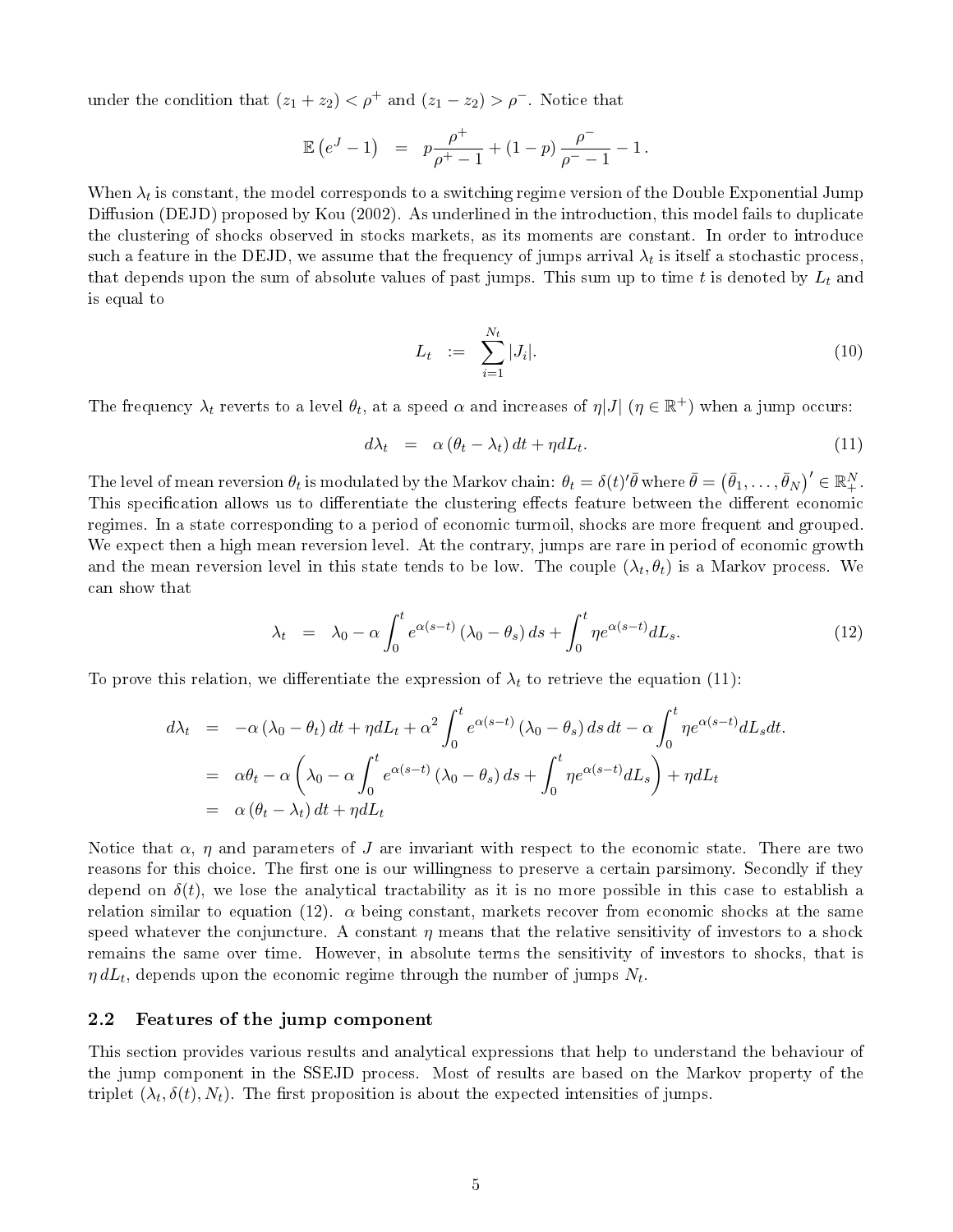**Proposition 2.1.** The expected value of  $\lambda_t$ , conditionally to  $\mathcal{F}_0$ , is given by the next expression:

$$
\mathbb{E}(\lambda_t|\mathcal{F}_0) = \alpha\delta(0)' (Q_0 - I(\eta \mathbb{E}(|J|) - \alpha))^{-1}
$$
  
 
$$
\times [\exp(Q_0 t) - \exp(I(\eta \mathbb{E}(|J|) - \alpha) t)] \bar{\theta} + \lambda_0 e^{(\eta \mathbb{E}(J) - \alpha)t}
$$
 (13)

where I is the identity matrix of size  $N \times N$ .

Proofs of propositions presented in this article are detailed in appendix A. An important consequence of this proposition is that the process is stable (in the sense that its limit exists when  $t \to \infty$ ) only if  $\eta \mathbb{E}(|J|) - \alpha \leq 0$ . As a result, the speed of mean reversion is constrained to be larger than  $\eta \mathbb{E}(|J|)$ . In this case, the asymptotic value to which  $\mathbb{E}(\lambda_t|\mathcal{F}_0)$  converges when  $t$  tends to infinity is finite and equal to

$$
\lambda_{\infty} := \lim_{t \to \infty} \mathbb{E} \left( \lambda_t \, | \, \mathcal{F}_0 \right) = \alpha \delta(0) \left( Q_0 - I(\eta \mathbb{E} \left( |J| \right) - \alpha) \right)^{-1} P_{\infty} \, \bar{\theta} \tag{14}
$$

where  $P_{\infty}$  is the matrix of steady state probabilities that is such that  $\delta(0)^{\prime}P_{\infty} = \pi$ . Remark that the stability condition is independent from the economic regime. The next corollary is useful to derive the ordinary differential equation, satisfied by the second moment of  $\lambda_t$ :

**Corollary 2.2.** Denote by  $\bar{\theta}^2$  the N vector of  $(\theta_j^2)$  $j=1,...,N$ , the expected value of  $\theta_t \lambda_t$ , conditionally to  $\mathcal{F}_0$ ,  $is\;$  :

$$
\mathbb{E}(\theta_t \lambda_t | \mathcal{F}_0) = \theta_0 \lambda_0 e^{(\eta \mathbb{E}(|J|) - \alpha)t} + \alpha \delta(0)' (Q_0 - I(\eta \mathbb{E}(|J|) - \alpha))^{-1}
$$
  
 
$$
\times [\exp(Q_0 t) - \exp(I(\eta \mathbb{E}(|J|) - \alpha)t)] \bar{\theta}^2.
$$
 (15)

where I is the identity matrix of size  $N \times N$ .

**Proposition 2.3.** The second moment of  $\lambda_t$  is solution of the following ordinary differential equation:

$$
\frac{\partial}{\partial t} \mathbb{E} \left( \lambda_t^2 | \mathcal{F}_0 \right) = 2\alpha \mathbb{E} \left( \theta_t \lambda_t | \mathcal{F}_0 \right) + 2 \left( \eta \mathbb{E} \left( |J| \right) - \alpha \right) \mathbb{E} \left( \lambda_t^2 | \mathcal{F}_0 \right) + \eta^2 \mathbb{E} \left( \lambda_t | \mathcal{F}_0 \right) \mathbb{E} \left( |J|^2 \right)
$$
\n(16)

with the initial condition:  $\mathbb{E} \left( \lambda_t^2 | \mathcal{F}_0 \right) = \lambda_0^2$ .  $\mathbb{E} \left( \theta_t \lambda_t | \mathcal{F}_0 \right)$  and  $\mathbb{E} \left( \lambda_t | \mathcal{F}_0 \right)$  are respectively provided by expressions (15) and (13).

With these propositions, we calculate the variance of  $\lambda_t$ . The next proposition presents the probability generating function of the number of jumps which is the exponential of an affine function of the intensity:

**Proposition 2.4.** The probability generating function of  $N_s$  with  $s \geq t$  is given by

$$
\mathbb{E}(\omega^{N_s}|\mathcal{F}_t) = \omega^{N_t} \exp(A(t,s,\delta(t)) + B(t,s)\lambda_t) .
$$

where  $B(t, s)$  is the solution of an ODE:

$$
\frac{\partial}{\partial t}B(t,s) = \alpha B - [\omega \psi (0, B(t,s)\eta) - 1]
$$
\n(17)

with the terminal condition  $B(s,s) = 0$  and where  $\tilde{A}(t,s) = \left[e^{A(t,s,e_1)}, ..., e^{A(t,s,e_N)}\right]^\top$  is a vector, solution of the ODE system:

$$
\frac{\partial \tilde{A}(t,s)}{\partial t} + \left(\text{diag}\left(\alpha \bar{\theta} B\right) + Q_0\right) \tilde{A}(t,s) = 0,\tag{18}
$$

under the terminal boundary condition:

$$
\tilde{A}(T,j) = 1 \quad j = 1...N.
$$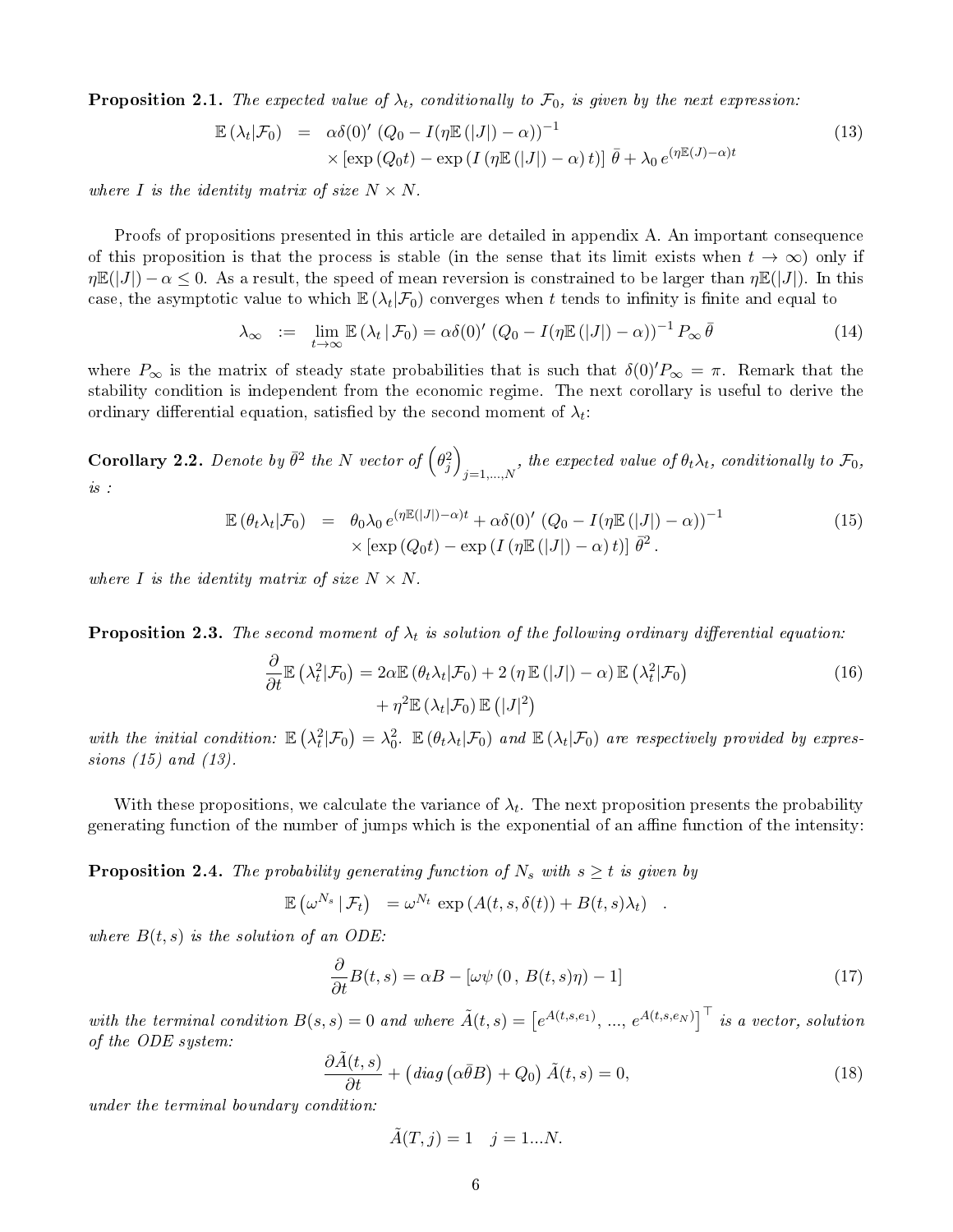#### 2.3 The behaviour of log-returns

This section provides results about the log-return of the financial asset in the SSEJD model. Throughout the paper, the log return of  $S_t$  is denoted by  $X_t := \ln \frac{S_t}{S_0}$ . The dynamic of  $X_t$  that obeys to the next SDE:

$$
dX_t = \left(\mu_t - \frac{\sigma_t^2}{2} - \lambda_t \mathbb{E}\left(e^J - 1\right)\right)dt + \sigma_t dW_t + JdN_t.
$$

The next proposition presents the moment generating function (mgf) of  $X_t$ . This mgf is used in the last section to evaluate options by a Fast Fourier Transform. The mgf can also be inverted numerically to retrieve the joint distribution of  $X_t$  and  $\lambda_t$  .

**Proposition 2.5.** The mgf of  $\omega_1 X_s + \omega_2 \lambda_s$  for  $s \geq t$ , is given by the following expression

$$
\mathbb{E}\left(e^{\omega_1 X_s + \omega_2 \lambda_s} \,|\,\mathcal{F}_t\right) = \left(\frac{S_t}{S_0}\right)^{\omega_1} \exp\left(A(t,s,\delta(t)) + B(t,s)\lambda_t\right),
$$

where  $B(t, s)$  is a function of time, solution of the ODE:

$$
\frac{\partial}{\partial t}B(t,s) = \alpha B + \omega_1 \left( \psi \left( 1, 0 \right) - 1 \right) - \left[ \psi \left( \omega_1, B \eta \right) - 1 \right] \tag{19}
$$

with the terminal condition  $B(s,s) = \omega_2$  and where  $\tilde{A}(t,s) = \left[e^{A(t,s,e_1)}, ..., e^{A(t,s,e_N)}\right]^\top$  is a vector of functions, solution of the ODE system:

$$
\frac{\partial \tilde{A}(t,s)}{\partial t} + \left( diag \left( \omega_1 \left( \bar{\mu} - \frac{\bar{\sigma}^2}{2} \right) + \omega_1^2 \frac{\bar{\sigma}^2}{2} + \alpha \bar{\theta} B \right) + Q_0 \right) \tilde{A}(t,s) = 0, \tag{20}
$$

under the terminal boundary condition:

$$
\tilde{A}(s,s) = 1 \quad j = 1...N.
$$

At our knowledge, there does not exist any closed form expression for  $B(t, s)$  or  $A(t, s, \delta(t))$ . However the ODEs defining then may be solved numerically (e.g. by an Euler method). On the other hand,  $B(t, s)$ admits the following integral representation:

Proposition 2.6. If we note

$$
\beta(\omega_1) = \omega_1 \left( \psi(1,0) - 1 \right) + 1
$$

then  $B(t, s) = F_{\omega_1}^{-1}(s - t)$  where

$$
F_{\omega_1}(C) \quad := \quad \int_{\omega_2}^C \frac{du}{-\beta(\omega_1) - \alpha u + \psi(\omega_1, \eta u)},
$$

and  $C \in [\omega_2, u^*)$  or  $C \in [u^*, \omega_2)$  where  $u^*$  is the unique solution of <sup>2</sup>

$$
\psi(\omega_1, u\eta) = \beta + \alpha u.
$$

<sup>2</sup>Notice that if  $C \in [u^*, \omega_2)$ , the function  $F_{\omega_1}(C)$  is equal to

$$
F_{\omega_1}(C) := -\int_C^{\omega_2} \frac{du}{-\beta(\omega_1) - \alpha u + \psi(\omega_1, \eta u)}.
$$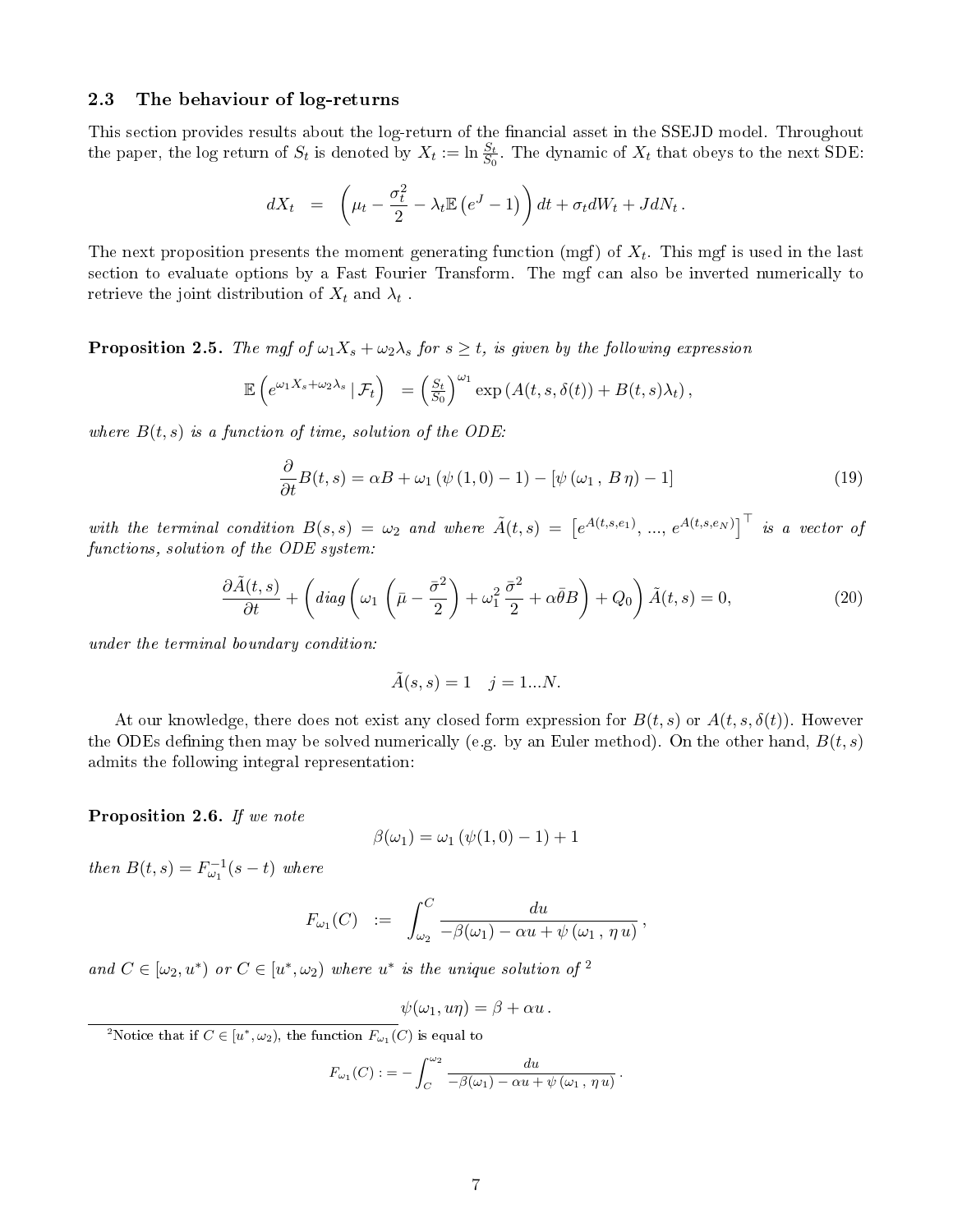### 3 Estimation of the SSEJD

The econometric calibration of the SSEJD model is challenging as financial prices depend upon two unobservable state variables  $\delta(t)$  and  $\lambda_t$ . In a first subsection, we describe a sequential Monte-Carlo (SMC) method to filter the state variables when parameters of the SSEJD are known. Its efficiency is checked with simulations. The second subsection develops a first estimation procedure based on a "peaks" over threshold" (POT) approach. This method is next applied to fit the SSEJD to a sample of  $S\&P$  500 daily data. The third section proposes a particle Monte Carlo Markov Chain (PMCMC) algorithm to improve the quality of the fit. It is based on the SMC filter and is initialized with parameters found by the POT procedure.

#### 3.1 A Particle filter

The Markov chain  $\delta(t)$  and the intensity of jumps  $\lambda_t$  are hidden state variables. We use a sequential Monte-Carlo (SMC) method, also called particle filter, to deduce their sample paths. This Bayesian technique is combined later with a Monte-Carlo Markov Chain to estimate the SSEJD, but for the moment, we assume that parameters are known. The estimation approach is based a time-discretization of equations (6), (11) and (5) that define the model. We denote by  $\Delta$  the length of the time interval. The ex ante continuously compounded return (over the period  $\Delta$ ) at time  $t_j = j\Delta$ , defined by  $X_j = \ln S_{(j+1)\Delta} - \ln S_{j\Delta}$ , then satisfies the following equation in discrete time

$$
X_j = \left(\mu_j - \frac{\sigma_j^2}{2} - \lambda_j \mathbb{E}\left(e^J - 1\right)\right) \Delta + \sigma_j \sqrt{\Delta} \varepsilon_j + \Delta L_j \tag{21}
$$

where  $\varepsilon_j$  stands for a standard normal random variable and  $\bm{\Delta} L_j = \sum_{k=N_{j\Delta}}^{N_{(j+1)\Delta}} |J_k|$ . Here  $N_{(j+1)\Delta}-N_{j\Delta}$  is distributed as a Poisson random variable with parameter  $\lambda_j\Delta$ . The economic regime is assumed to remain unchanged over the time interval  $\Delta$  and the value of  $\delta(t)$  for  $t \in [j\Delta, (j+1)\Delta]$  is denoted by  $\delta_j$ . The drift and volatility of the Brownian part are constant and respectively equal to  $\mu_j = \delta'_j \bar{\mu}$  and  $\sigma_j = \delta'_j \bar{\sigma}$ .

The Euler approximation of the equation (11) provides the discrete dynamics of the first latent process  $\lambda = (\lambda_t)_t$ 

$$
\lambda_{j+1} = \lambda_j + \alpha(\theta_j - \lambda_j)\Delta + \eta \Delta L_j \tag{22}
$$

where  $\theta_{j-1} = \delta_j'$  $j_{j-1}$  $\bar{\theta}$ . It is worth noting that in our applications,  $\Delta$  is the duration between two consecutive observations and is set to one day. In such a ∆−long period, there is a very small probability that more than one jump occurs (this probability is equal to  $\frac{(\lambda_{j-1}\Delta)^2}{2}e^{-\lambda_{j-1}\Delta}$ ). For very short  $\Delta$ , one may consider  $\Delta L_j'=J\xi_j$  and  $\Delta L_j=|J|\xi_j,$  where  $\xi_j=1_{\left\{N_{(j+1)\Delta}-N_{j\Delta}=1\right\}}$  is a Bernoulli random variable with probability λ<sub>j</sub>∆. The second latent process,  $\delta_j$  is a discrete Markov chain with the transition matrix  $P_\Delta = \exp(Q_0\Delta)$ and the transition random measure  $K(.)$  such that  $\delta_{j+1} = \int_{\delta \in E} K(\delta_j, d\delta)$ . Remember that at this stage, the model parameters are assumed to be known. We denote by  $v_j = (\lambda_j, \delta_j, \Delta L_j)$  the "particle" that puts together all information about the economic regime and the jump process at time  $t = i\Delta$ . The model admits a useful state-space representation, where the equation (21) provides a measurement equation or system (the 'space') that defines the relationship between the (possibly observed) return and the hidden state variables. The vector  $v_j = (\lambda_j, \delta_j, \Delta L_j)$  can help finding the transition system (the 'state') that describes the dynamics of the state variables. This dynamics depends on the equations (22) and on the dynamics of the Markov chain  $\delta_i$ .

In the remainder of the paper, we denote by  $\{x_1, x_2, ..., x_n\}$ , the sample of observed continuously compounded returns. Conditional to information contained in  $v_j$ , the return density  $p(x_j | v_j)$  is Gaussian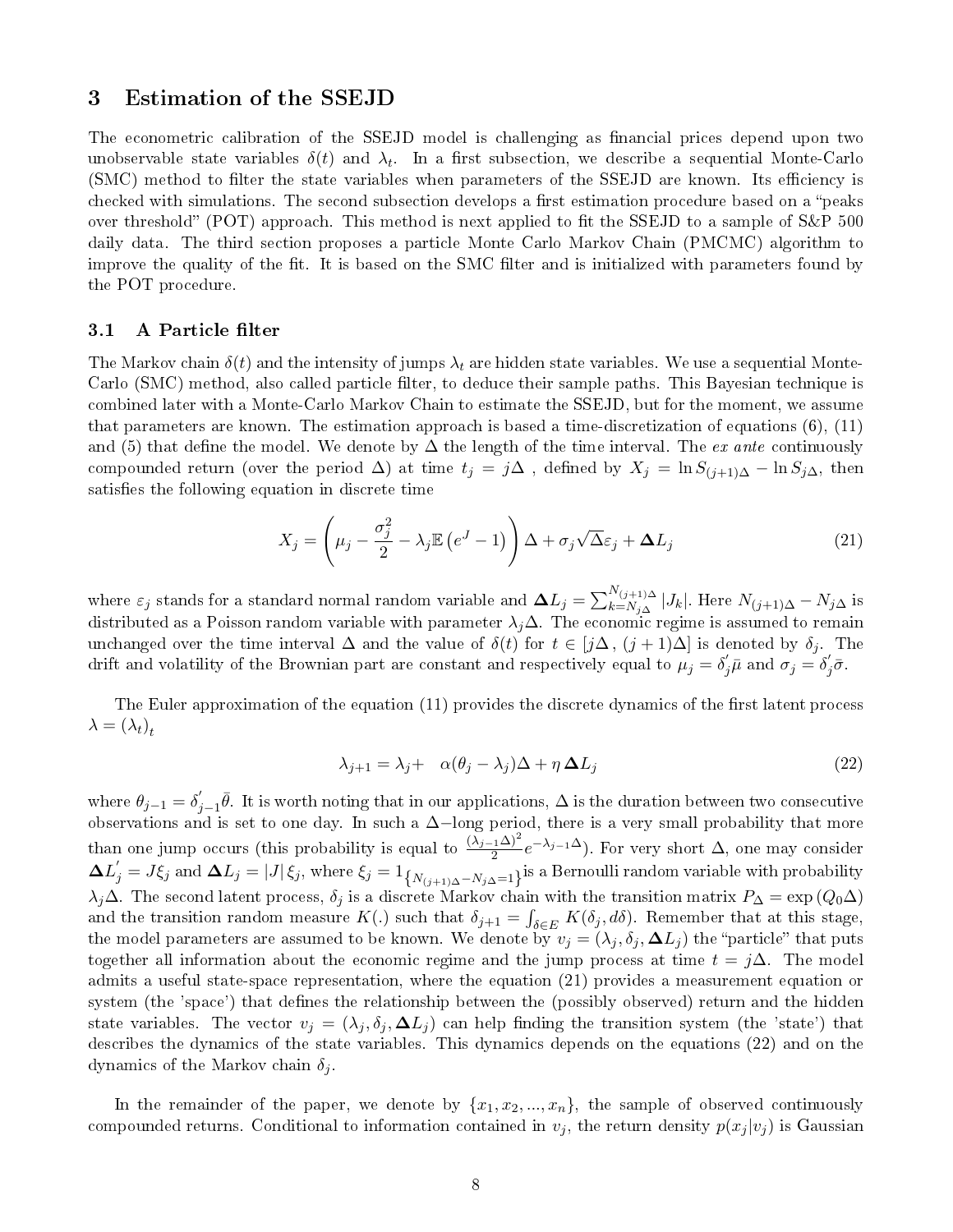$p(x_j | v_j) = \mathcal{N}\left(\left(\mu_j - \frac{\sigma_j^2}{2} - \lambda_j \mathbb{E}\left(e^J - 1\right)\right)\Delta - \bm{\Delta} L_j' \right)$  $_{j}^{'},\,\sigma_{j}$ √  $\overline{\Delta}$  ). On another side, it is possible to simulate the transition density  $p(v_{j+1} | v_j)$  with equations (22) and  $\delta_{j+1} = \int_{\delta \in E} K(\delta_j, d\delta)$ . The density of  $v_0$  is  $p(v_0)$  and the posterior distribution of  $v_j$  is denoted by  $p(v_j \,|\, x_{1:j})$ . Using standard Bayesian arguments, the expression for the posterior distribution is given by:

$$
p(v_j \mid x_{1:j}) = \frac{p(x_j \mid v_j)}{\int p(x_j \mid v_j)p(v_j \mid x_{1:j-1}) dv_j} p(v_j \mid x_{1:j-1})
$$
\n(23)

where

$$
p(v_j \mid x_{1:j-1}) = \int p(v_j \mid v_{j-1}) p(v_{j-1} \mid x_{1:j-1}) dv_{j-1}
$$
\n(24)

To summarize, the calculation of  $p(\lambda_j, \delta_j | x_{1:j})$  is done in two steps, close to these used in the Kalman Filter (1960). The first one is a prediction step in which we estimate  $p(v_j | x_{1:j-1})$  by the relation (24). In the correction step, we next calculate the probabilities  $p(v_j | x_{1:j})$  using the equation (23). In practice, the integral in the prediction step is replaced by a Monte Carlo simulation, of M particles, noted  $v_j^{(i)} =$  $(\lambda_i^{(i)}$  $j^{(i)}, \delta_j^{(i)}, \mathbf{\Delta} L_j^{(i)}$  $\binom{(i)}{j}$  with importance weights  $w_j^{(i)}$  $j^{(i)}$ , for  $i = 1, \ldots, M$ . The structure of the particle filter algorithm is presented in appendix B. Finally, the filtered intensity for the period  $j$  is computed as the sum of particles, weighted by their probabilities of occurrence:

$$
\mathbb{E}(\lambda_j \,|\, \mathcal{G}_T) \quad = \quad \sum_{i=1:N} \lambda_j^{(i)} \, w_j^{(i)}
$$

and the log-likelihood is approached as follows:

$$
\log L(\Theta) = \sum_{j=1}^{T} \log p(x_j | x_{j-1})
$$
\n
$$
= \sum_{j=1}^{T} \log \int p(x_j | v_j) p(v_j | v_{j-1}) dv_j
$$
\n
$$
= \sum_{j=1}^{T} \log \left( w_j^{(i)} \sum_{i=1}^{M} p(x_j | v_j^{(i)}) \right)
$$
\n(25)

However, the estimator of the likelihood is not continuous as a function of parameters because it is based on simulations. From a practical viewpoint, maximizing the resulting log-likelihood so as to fit the process is then inefficient. For this reason, we propose an alternative estimation method in the following section.

To illustrate the efficiency of the SMC filter, we firstly simulate a daily sample path of a SSEJD process. with three economic regimes and over a period of five years. The parameters used for this simulation are reported in table 1. The first state corresponds to a period of economic recession: negative average return, high volatility and frequency of jumps. The third regime represents a period of economic growth: positive expected return, low volatility and frequency of jumps. The second state is an intermediate conjuncture, close to economic stagnation. The one year matrix of transition probabilities used in this exercise is presented in table 2.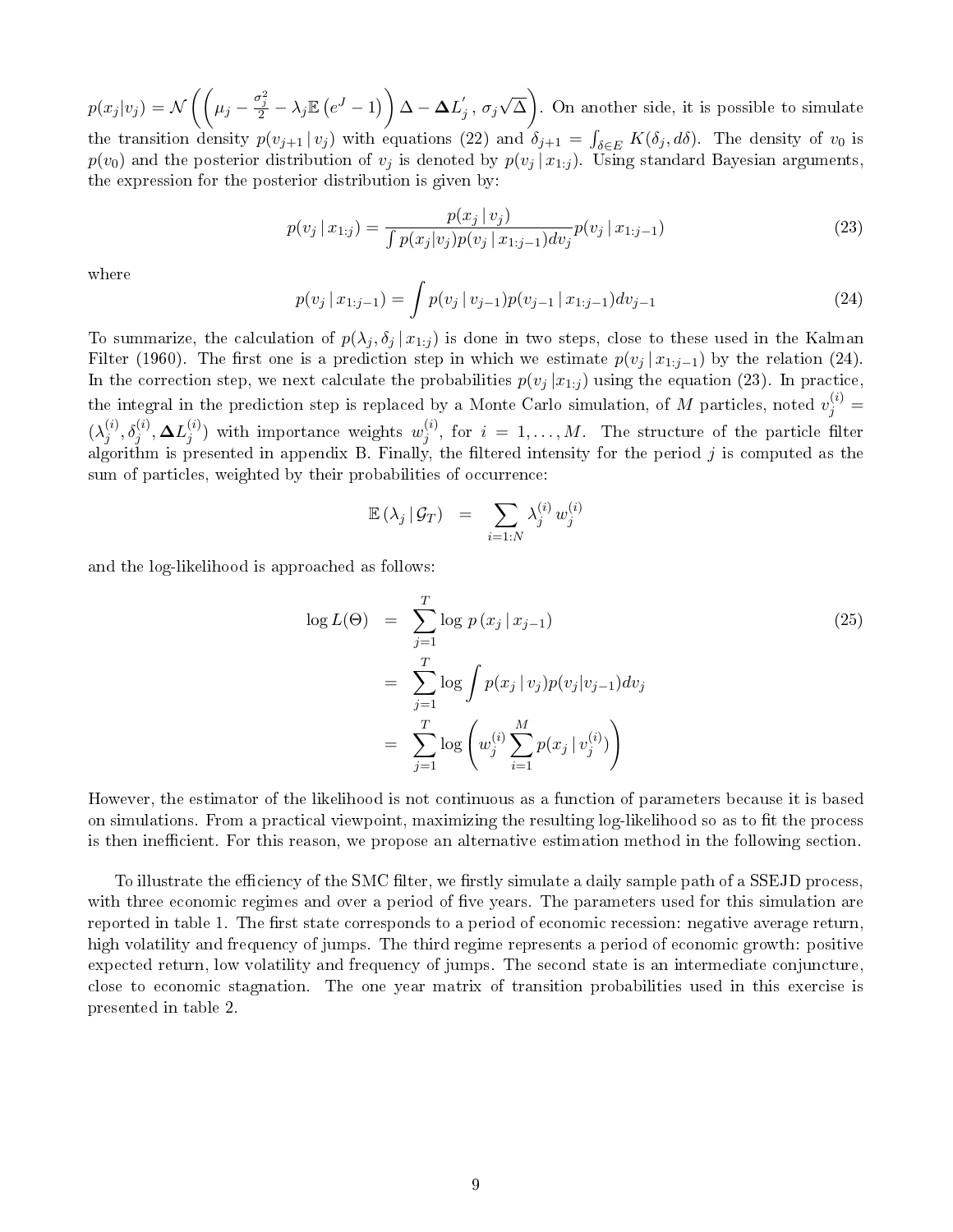| $\bar{\mu}_1$    | $-0.05$  | $\bar{\sigma}_1$ | 0.30   |
|------------------|----------|------------------|--------|
| $\bar{\mu}_2$    | $0.00\,$ | $\bar{\sigma}_2$ | 0.15   |
| $\bar{\mu}_3$    | $0.05\,$ | $\bar{\sigma}_3$ | 0.20   |
| $\bar{\theta}_1$ | 50       | $\rho^+$         | $50\,$ |
| $\bar{\theta}_2$ | 25       | $\varrho$        | $-60$  |
| $\bar{\theta}_3$ | 10       | $\mathcal{p}$    | 0.5    |
| $\alpha$         | 13       | η                | 250    |
|                  |          |                  |        |

Table 1: This table reports the parameters used for the simulation of a daily sample path of the SSEJD process, with three regimes.

| $(p_{ij}(0,1))_{i,j=1,2,3}$ | state 1 | state 2 | state 3 |
|-----------------------------|---------|---------|---------|
| state 1                     | 0.60    | 0.20    | 0.20    |
| state 2                     | 0.20    | 0 60    | 0.20    |
| state 3                     | 0.20    | O 20    | 0 60    |

Table 2: This table presents the one year matrix of transition, used to simulate  $\delta(t)$ .

| М    | $\mathbb{E}(\log L(\Theta))$ | $std(\log L(\Theta))$ | $std(\log L(\Theta))$<br>$\mathbb{E}(\log L(\Theta))$ |
|------|------------------------------|-----------------------|-------------------------------------------------------|
| 100  | 34 847                       | 23.05                 | $0.66\%$                                              |
| 300  | 35 296                       | 14.68                 | 0.42%                                                 |
| 500  | 35 405                       | 11.65                 | $0.33\%$                                              |
| 1000 | 35 513                       | 7.65                  | 0.21%                                                 |
| 1500 | 35 546                       | 5.92                  | 0.17%                                                 |

Table 3: Average log-likelihoods and standard deviation of log-likelihoods computed with 1000 runs of the particle filter over 1250 simulated observations.

Once that the sample path is simulated, we run the SMC filter with 1500 particles. The graphs of figure 1 compare simulated and filtered intensities of jumps and economic regimes. This tends to confirm the efficiency of the SMC algorithm. We also analyse the averages and standard deviations of log-likelihood estimates for different sizes of the particles set. Next, we run the filter 1000 times and examine the variations of log-likelihood estimates. Results are reported in table 3. We observe that increasing the number of particles reduces signicantly the standard deviation of log-likelihoods. However, this noise is small compared to the average estimate, even with 100 particles. This filter is combined in a next section to a Monte Carlo Markov Chain (MCMC) algorithm to estimate the SSEJD. Before, we introduce an approached estimation method that is used to initialize the MCMC algorithm.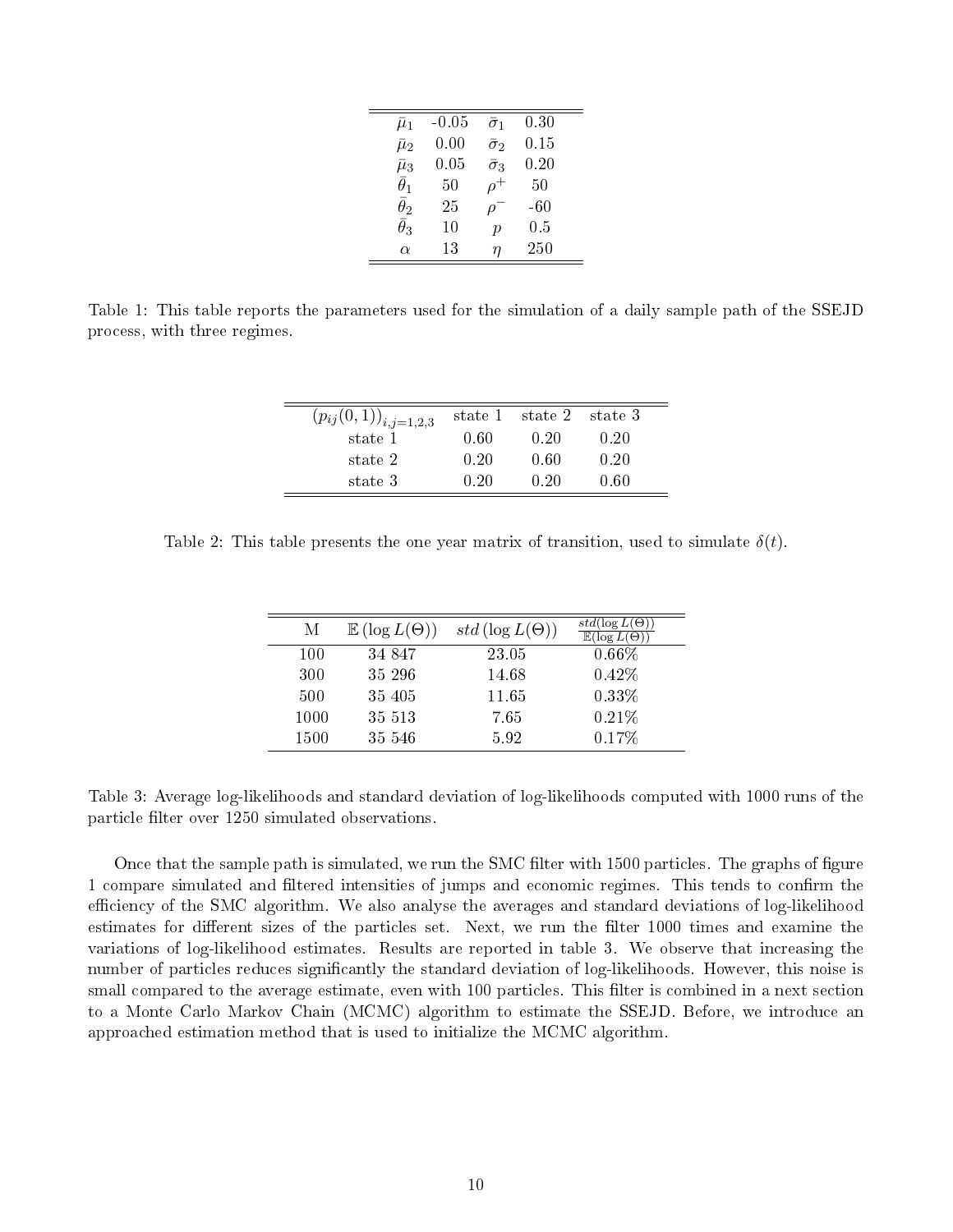

Figure 1: This graph shows simulated and filtered sample paths of  $\lambda_t$  and  $\delta(t)$  over 5 years, with parameters of tables 1 and 2.

Notice that there exist more advanced developments of particles filtering like the SMC<sup>2</sup> of Chopin et al. (2013), the marginalized resample-move approach of Fulop and Li (2013) or the density-tempered marginalized sequential MC samplers. These methods allows to reduce the computational time and can be parallelized.

#### 3.2 A peaks over threshold (POT) procedure

This section proposes an empirical econometric method to estimate SSEJD parameters from time series. This method is used to initialize the Monte Carlo Markov chain algorithm that is detailed in the next section. The procedure counts three stages. In summary, the first step consists to fit a switching diffusion to a sample of data with the Hamilton filter. In the second and third steps, jumps are detected by a peaks over the threshold procedure and parameters defining  $\lambda_t$  are obtained by log-likelihood maximization. All these steps are detailed in the following paragraphs.

The data set is a discrete record of T observations of log-returns, equally spaced with a lag  $\Delta$  of one day of trading is noted  $\{x_1, x_1, x_2, ..., x_T\}$ . In the first stage, we fit to this sample a switching geometric Brownian motion (SGBM) with the filtering technique developed by Hamilton (1989) and inspired from the Kalman filter (1960). The SGBM is used here as an approximation of the SSEJD. In the SGBM, the vector of drift and variance are respectively denoted by  $\tilde{\mu} = (\tilde{\mu}_1, \ldots, \tilde{\mu}_N)' \in \mathbb{R}^N$  and  $\tilde{\sigma} = (\tilde{\sigma}_1, \ldots, \tilde{\sigma}_N)' \in \mathbb{R}^N_+$ . The N–vector of Gaussian density for  $x_j$  in each regime is denoted by  $f(x_j)$ . The state vector  $\delta(t)$  is not directly observable, but the Hamilton filter provides the probabilities of presence in each state. The vector of probabilities of being in a certain regime at time  $j\Delta$ ,  $\pi_j = \left(\pi_j^j\right)$  $\binom{j}{j}$  $j=1...N$ , is computed recursively as follows:

$$
\pi_{j+1} = \frac{f(x_j) * \left(\pi'_j P_\Delta\right)}{\left\langle f(x_j) * \left(\pi'_j P_\Delta\right), \mathbf{1}\right\rangle} \tag{26}
$$

where  $\mathbf{1}=(1,\ldots,1)\in\mathbb{R}^N$  ,  $x*y$  is the Hadamard product  $(x_1y_1,\ldots,x_Ny_N)$  and  $P_{\Delta}=\exp{(Q_0\Delta)}$  is the daily matrix of transition probabilities. To start the recursion, we assume that the Markov process  $\delta(t)$  has reached its stable distribution.  $\pi_0$  is then set to the ergodic distribution of  $\delta(t)$ , which is the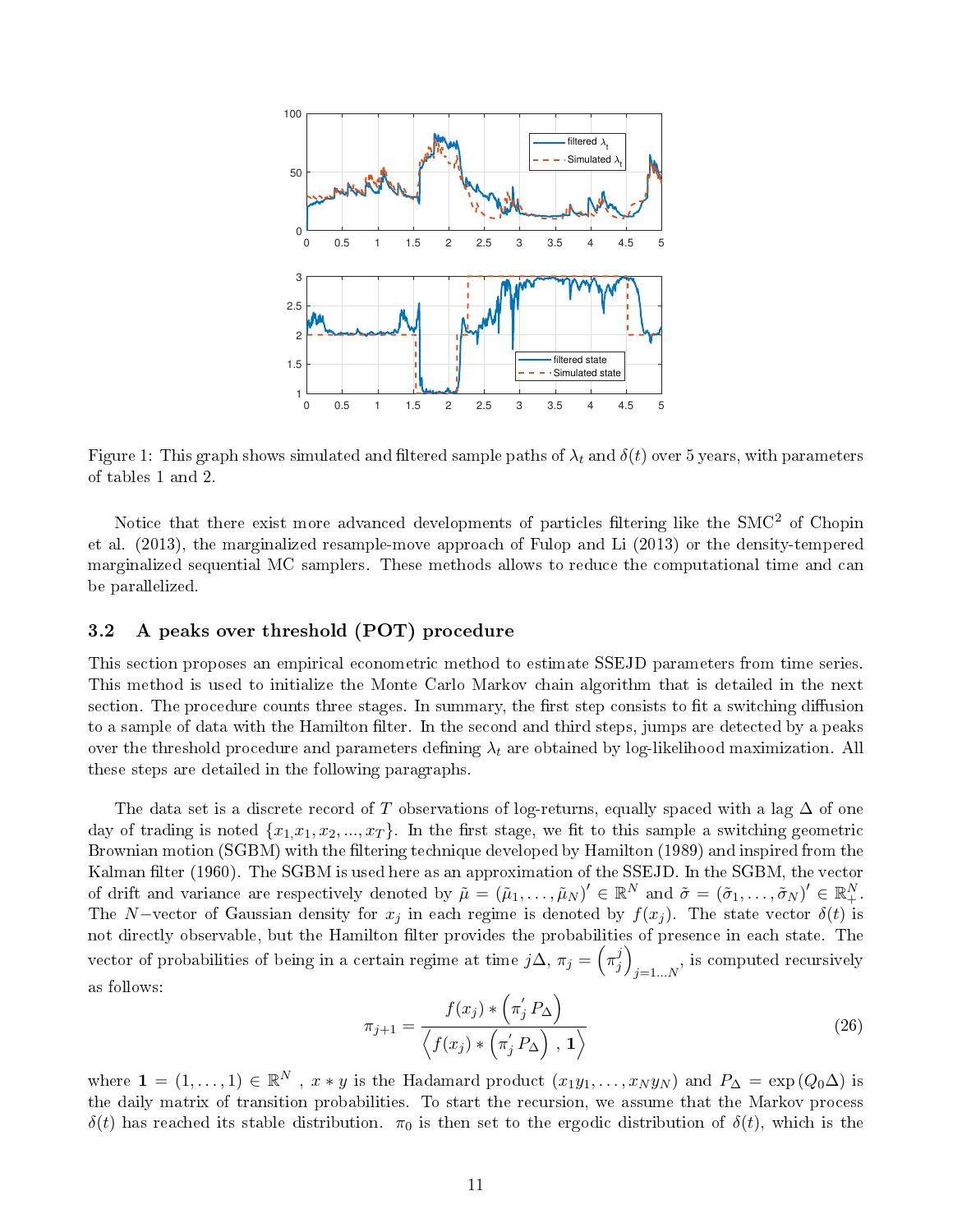eigen vector of the matrix  $P_{\Delta}$ , coupled to the eigen value equal to 1. If we dispose of T observations, the log-likelihood function is:

$$
\ln l(x_1, x_1, x_2, ..., x_T) = \sum_{j=1}^{T} \ln \langle f(x_j), (\pi_{j-1} P_{\Delta}) \rangle.
$$
 (27)

This log-likelihood is maximized in order to estimate the SGBM parameters. In a second stage, we use the peaks over threshold method to detect jumps. We postulate that whether the observed return is above or below some thresholds, it is likely that a jump occurred. The thresholds are noted  $g(\alpha_1)$  and  $g(\alpha_2)$  where  $\alpha_1, \alpha_2$  are the chosen confidence levels. If  $\Phi(.)$  denotes the pdf of a standard normal,  $g(\alpha_1), g(\alpha_2)$  are set respectively to the  $\alpha_1$  and  $\alpha_2$  percentiles of the normal distribution fitted to the sample:

$$
g(\alpha_k) = \sqrt{\Delta} \mathring{\sigma} \Phi^{-1}(\alpha_k) \quad k = 1, 2
$$

where  $\mathring{\sigma}$  is the standard deviation of the whole sample. The Gaussian distribution being not heavy-tailed, detecting large jumps requires to choose percentiles located far in the tails, as suggested in Embrechts et al. (2011). For this reason, we choose the 5% and 95% percentiles as threshold.<sup>3</sup> There probably exist alternative ways to improve the detection of jumps with a POT approach in a switching regime models. However as our purpose is mainly to find a relevant initial set of parameters for the MCMC algorithm, we haven't explored them.

Once that jumps are detected, the dynamics of the stocks index is approached as follows:

$$
(x_j - \tilde{\mu}_j^{ML}\Delta) \sim J_j \, if \quad (x_j - \tilde{\mu}_j^{ML}\Delta) > g(\alpha_1) \, or \, (x_j - \tilde{\mu}_j^{ML}\Delta) < g(\alpha_2)
$$

$$
x_j \sim \tilde{\mu}_j^{ML}\Delta + \tilde{\sigma}_j^{ML}W_{\Delta} \qquad otherwise
$$

where  $\mu_j^{ML}$  and  $\tilde{\sigma}_j^{ML}$  are respectively the drift and standard deviations of the most likely state (detected with the Hamilton filter) at time j. Jump parameters  $(\rho^-, \rho^+, p)$  are then fitted by log-likelihood maximization of the jump probability density function:

$$
(\rho^-, \rho^+, p) = \arg \max \sum_{i=1}^T \log \nu (x_i | \rho^-, \rho^+, p) I_{jump \, att_i}.
$$

At this stage, it remains to estimate the parameters involved in the dynamics of  $\lambda_t$ . For this purpose, we construct the discretized sample path of  $\lambda_t$ . If we denote the variations of intensity over a time interval by  $\Delta \lambda_i = \lambda_i - \lambda_{i-1}$ , for given estimates of  $\theta_{1...N}$ ,  $\alpha$  and  $\eta$ , we have that

$$
\Delta \lambda_j = \alpha (\theta_{j-1}^{ML} - \lambda_{j-1}) \Delta + \eta J_j I_{jump \, att_j}.
$$

where  $\theta_j^{ML}$  is the mean reversion level corresponding to the most likely state.  $I_{jump\,att_j}$  is an indicator variable equal to one if a jump is detected at time  $t_j$ . If we set  $\lambda_0$  to its most likely mean reversion level at time zero, the values of intensities at times  $i\Delta$  are obtained by summing up the variations:

$$
\lambda_i = \lambda_0 + \sum_{j=1}^i \Delta \lambda_j \quad i = 0, ..., n
$$

 $^3\rm{We}$  can think to relate thresholds to regimes. For example, if we denote by  $\tilde{\sigma}^{ML}_i$  the volatility of the SGBM in the most We can think to relate thresholds to regimes. For example, if we denote by  $\sigma_i$  the volatility of the SGBM in the most<br>likely state at time  $t_i$ , we can assume that  $g(\alpha_k, i) = \sqrt{\Delta} \tilde{\sigma}_i^{ML} \Phi^{-1}(\alpha_k)$   $k = 1, 2$ . However, the S&P 500 data set, fewer jumps are detected during recessions than in periods of growth. This counter intuitive result is explained by the fact that thresholds are proportional to the volatility in each regime. As the volatility is much important during recessions than in other periods, thresholds are also much higher. Consequence: less log-returns exceed thresholds during bad economic times. This observation motivates us to not relate thresholds to regimes and to use instead the standard deviation of the whole sample. This reduces the accuracy of the POT method. However, given that we use it to find an acceptable starting point for the MCMC algorithm, this loss of accuracy has a limited impact on final conclusions.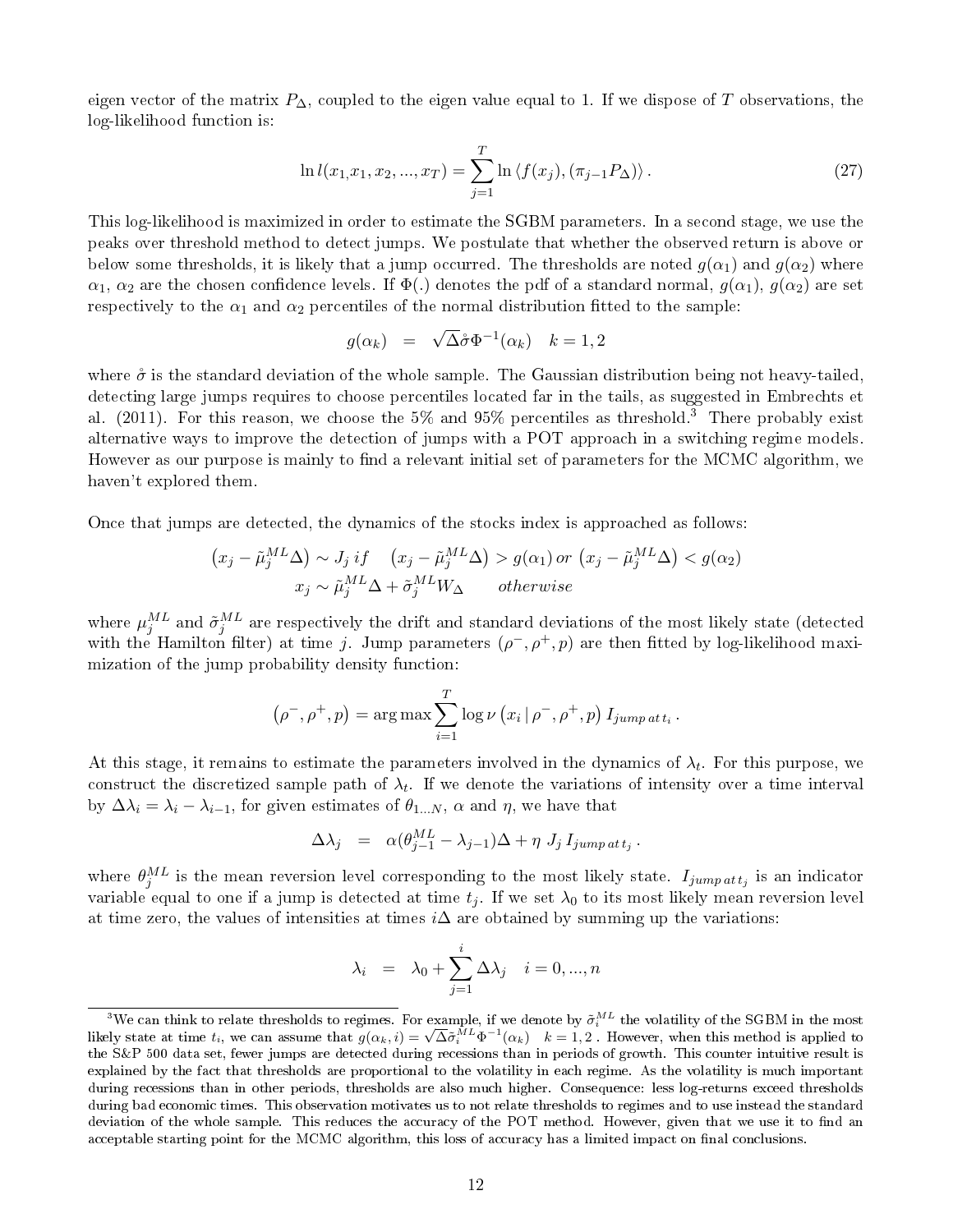When  $\Delta$  is small, the probability of observing a jump in the  $i^{th}$  interval of time is equal to  $\lambda_i\Delta$ . The set of parameters defining the dynamics of intensity is obtained by maximization of log-likelihood:

$$
(\alpha, \eta, \theta_{1...N}) = \arg \max \sum_{i=1}^{n} \log \left( (\lambda_i \Delta) I_{jump \, att_i} + (1 - \lambda_i \Delta) I_{no \, jump \, att_i} \right) \tag{28}
$$

Finally, we compute the vector of volatility  $\bar{\sigma}$ , with the sample from which jumps are removed and under the assumption that the most likely regime is the observed one.

To illustrate this procedure, We collect a sample of S&P 500 daily data, from May 2000 to May 2016. The time series contains a total of 4023 returns. Table 1 provides associated statistics. The yearly volatility measured over this period is 19.76% and the very high sample kurtosis indicates that the distribution of returns has fat-tails. Jarque Bera and Lillie tests reject normality whereas the Durbin Watson statistic reveals serial dependence.

|                          | Value           |
|--------------------------|-----------------|
| Mean daily return        | 0.01%           |
| Standard daily deviation | 1.25%           |
| Skewness                 | $-0.18$         |
| Kurtosis                 | 11.28           |
| Jarque Bera p-value      | 1e <sub>3</sub> |
| Lillie test p-value      | 1e <sub>3</sub> |
| Durbin Watson p-value    | 0.000           |

Table 4: This table reports the mean, the standard deviation, the skewness, the kurtosis, statistics of normality and serial dependence, for the continuously compounded returns of the S&P 500 from May 2000 to May 2016.



Figure 2: S&P 500 daily return from May 2000 to May 2016.

Figure 2 plots returns of the S&P index over the sample period. From May 2000 to end 2004, the S&P is volatile and we observe several trains of grouped jumps, related to the internet bubble burst, to the terrorist attack of the 11th of September 2001 and to the US invasion of Iraq in 2003. From end 2004 to July 2007, the volatility falls and we don't observe any shock of big amplitude. Clustering of large jumps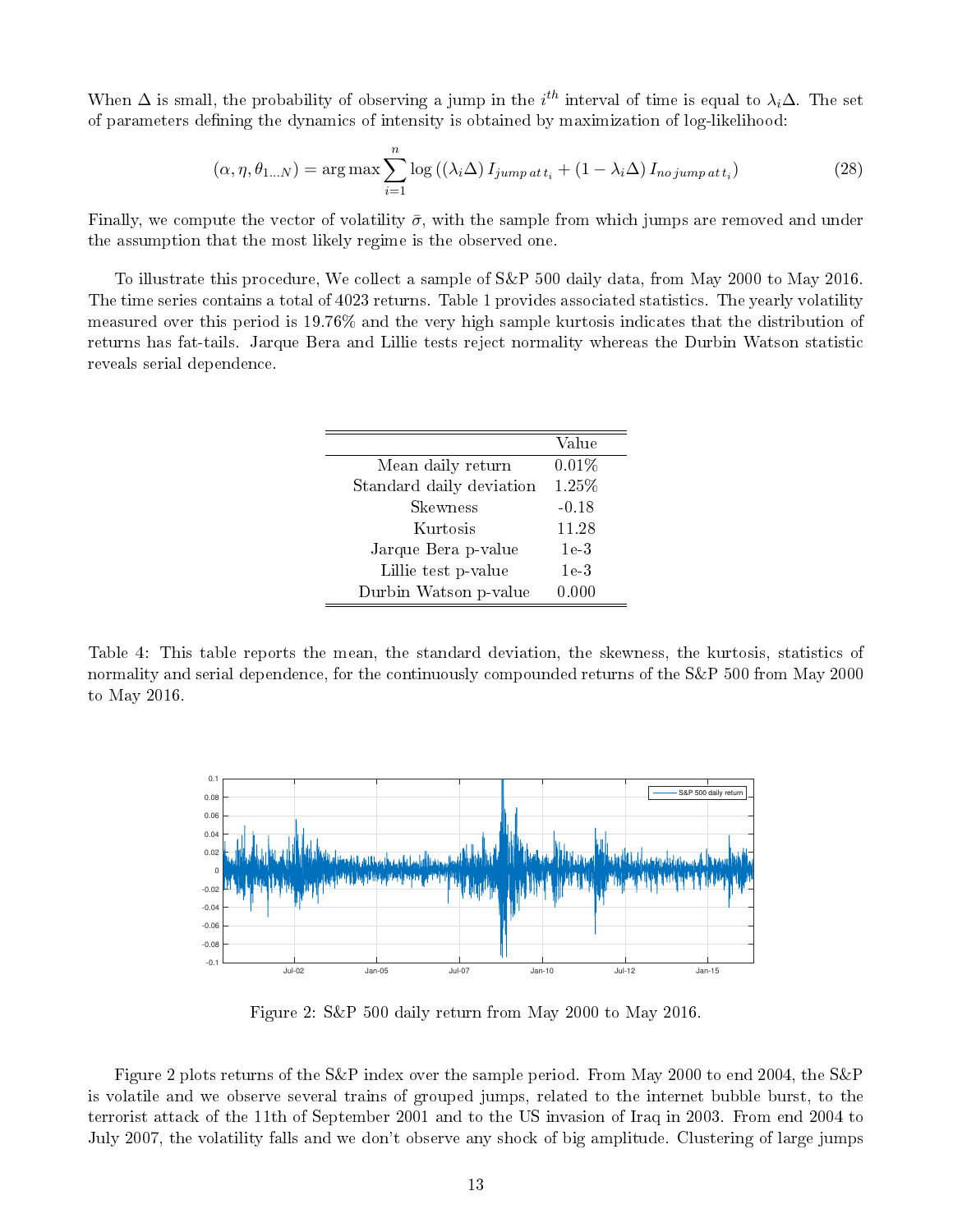are clearly visible from September 2008 to end 2009 (the US credit crunch period) and from September 2011 to February 2012 (the second period of the double-dip recession). Shocks during these periods do not display any clear trend: negative movements alternate regularly with large positive moves. Finally, from mid 2015 to May 2016, the uncertainty about the recovery of the US economy and the fear of deflation in the Eurozone raise the volatility.

The table 4 reports the parameters of the switching geometric Brownian motion, with three regimes, fitted to the time series of the  $S\&P$  500. The first state corresponds to periods of strong economic growth. The volatility of stocks is small and stocks earn on average 23.5%. The third regime is assimilated to a severe economic recession: the volatility is above 40% and the average stocks return is -38%. The second regime is an intermediate economic state of stagnation.

| $\tilde{\sigma}_1$               | 9.24%    | $\mu_1$         | 23.46%     |
|----------------------------------|----------|-----------------|------------|
| $\tilde{\sigma}_2$               | 18.21%   | $\tilde{\mu}_2$ | $-8.10\%$  |
| $\tilde{\sigma}_3$               | 42.28%   | $\tilde{\mu}_3$ | $-38.72\%$ |
| $(p_{ij}(0,1\,day))_{i,j=1,2,3}$ | state 1  | state 2         | state 3    |
| state 1                          | 0.9775   | 0.0225          | 0.0000     |
| state 2                          | 0.0225   | 0.9714          | 0.0061     |
| state 3                          | 0.0000   | 0.0246          | 0.9754     |
| $Log$ Lik.                       | 12 615   | AIC             | $-25$ 191  |
| BІC                              | $-25065$ |                 |            |
|                                  |          |                 |            |

Table 5: This table reports the parameters of a switching geometric Brownian motion, fitted with the Hamilton filter to the  $S\&P$  500 time series.

In the introduction, we mention that self-excited jump processes fail to replicate economic cycles. Mainly because self-excited shocks occur during economic recessions and disappear in periods of economic growth. To emphasize this point, we fit by the POT procedure a one dimension self-excited jump diffusion (SEJD) and a 3 dimensions SSJED. The chosen confidence levels are  $\alpha_1 = 5\%$  and  $\alpha_2 = 95\%$ . Tables 6 and 7 report the estimated parameters and the log-likelihoods, computed with the particle filter.

An analysis of AIC and BIC confirms that the SSEJD fits the data set better than the SGBM and the SEJD. A comparison of  $\tilde{\sigma}$  and  $\bar{\sigma}$  allows us to evaluate the part of the volatility caused by the jump process. In the first regime, as  $\tilde{\sigma}_1$  and  $\bar{\sigma}_1$  are nearly identical, the jump process is quasi inactive. In the second and third regimes, jumps account for respectively 4% and 25% of the total volatility. This emphasizes that self-excited jumps mainly occur during period of moderate or severe economic turmoil. Ignoring this aspect leads to underestimate the level toward the jumps arrival intensity revert. Indeed, the estimate for  $\theta$  in the SEJD is only 3.49 whereas it climbs to 38.47 in the third regime of the SSJED.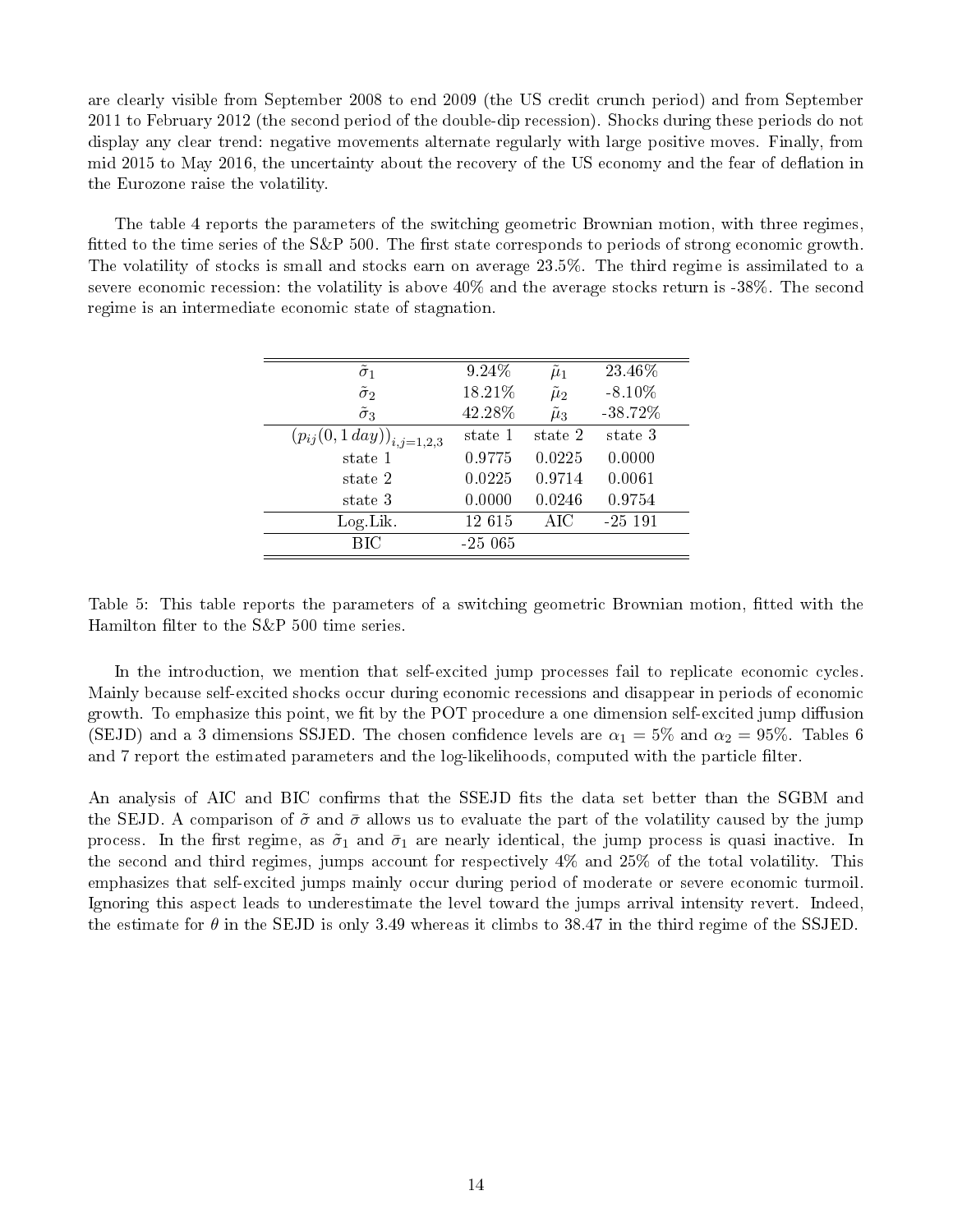| $\bar{\sigma}_1$ | 12.78%    | $\mu_1$          | 232\%     |
|------------------|-----------|------------------|-----------|
| Ĥ                | 3.49      |                  | 31.24     |
| $\alpha$         | 17.48     | 0                | $-31.99$  |
| η                | 553.36    | $\boldsymbol{p}$ | 0.4848    |
| Log Lik.         | 12 559    | AIC              | $-25$ 103 |
| BIC              | $-25.052$ |                  |           |

Table 6: This table reports the parameters of the 1D SEJD calibrated with the POT method ( $\alpha_1 = 5\%$ and  $\alpha_2 = 95\%$ ) applied to the S&P 500 time series.

| $\bar{\sigma}_1$ | 10.05%   | $\bar{\mu}_1$    | 23.46%     |
|------------------|----------|------------------|------------|
| $\bar{\sigma}_2$ | 14.20%   | $\bar{\mu}_2$    | $-8.10\%$  |
| $\bar{\sigma}_3$ | 17.50%   | $\bar{\mu}_3$    | $-38.72\%$ |
| $\theta_1$       | 2.29     | $\rho^+$         | 31.24      |
| $\bar{\theta}_2$ | 9.60     |                  | $-31.99$   |
| $\bar{\theta}_3$ | 38.47    | $\boldsymbol{p}$ | 0.4848     |
| $\alpha$         | 30.06    | η                | 645.09     |
| $Log$ Lik.       | 12 745   | AIC              | $-25, 449$ |
| BІC              | $-25323$ |                  |            |
|                  |          |                  |            |

Table 7: This table reports the parameters of the 3D SSEJD calibrated with the POT method ( $\alpha_1 = 5\%$ and  $\alpha_2 = 95\%$ ) applied to the S&P 500 time series.

#### 3.3 Calibration by Particle Monte Carlo Markov Chain

When dealing with a non-Gaussian and nonlinear specification, simulation-based methods offer strong advantages over the alternative approaches. Among the most popular in the financial literature, we find the method of simulated moments (Duffie and Singleton (1993)), indirect inference methods (Gourieroux, Monfort, and Renault (1993)) and the efficient method of moments (EMM) (Gallant and Tauchen (1996)). To estimate a jump-diffusion process from equity returns, Andersen, Benzoni, and Lund (2002) use an EMM approach. Eraker et al. (2003) develop a likelihood-based estimation approach for estimating multivariate jump-diffusion using Markov Chain Monte Carlo (MCMC) methods.

In this paper we employ a Particle Markov Chain Monte Carlo method (PMCMC) to fine tune parameters obtained the POT procedure. We refer to Doucet et al. (2000) for a review of other simulation-based methods. The set of parameters is denoted by  $\Theta$  in the sequel and serves us as index for the probability distribution function. We adopt a Bayesian approach to estimate Θ by computing the parameters posterior distribution

$$
\pi(\Theta) = p(\Theta | x_{1:T}) = \frac{p(\Theta)p(x_{1:T} | \Theta)}{\int p(\Theta')p(x_{1:T} | \Theta')d\Theta'} \tag{29}
$$

where  $p(\Theta)$  and  $p(x_{1...T}|\Theta)$  denotes respectively the parameter prior distribution and the likelihood of the data. The density  $\pi_{\Theta}(\Theta)$  is built by the PMCMC method that generates a sample from  $\pi_{\Theta}(\Theta)$  by creating a Markov chain with the same stationary distribution as the parameters posterior one. Once that the Markov chain has reached stationarity after a transient phase, called "burn-in" period, samples from the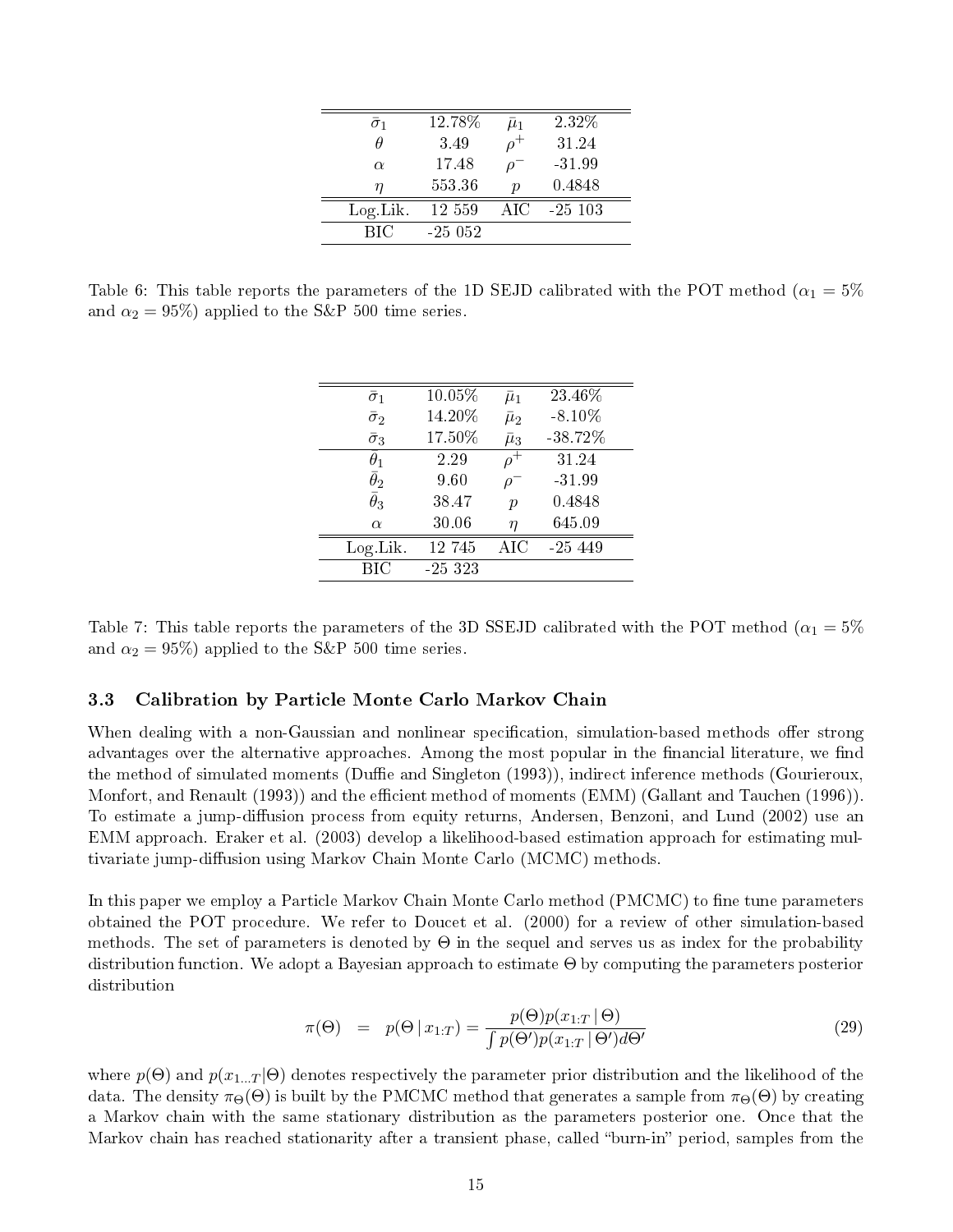posterior distribution can then be simulated. Standard MCMC algorithm requires a point-wise estimate of  $p(x_{1...T} | \Theta)$ , that is not available in our model. Instead,  $p(x_{1...T} | \Theta)$  is approached by its estimate yield by a particle filter. The construction of the Markov chain consists of two steps, repeated iteratively.

At the beginning of the  $k^{th}$  iteration, we propose a candidate parameter  $\Theta'$  from a proposal distribution  $q(\Theta'|\Theta^{(k-1)})$  given the previous state of the Markov chain, noted  $\Theta^{(k-1)}$ . The proposal distribution has a support that covers the target distribution. In the second step, we determine if we update the state

by  $\Theta'$ . For this purpose, the acceptance probability of the Metropolis-Hastings algorithm is computed as follows

$$
\varepsilon(\Theta', \Theta^{(k-1)}) = \min\left\{1, \frac{\pi(\Theta')}{\pi(\Theta^{(k-1)})} \frac{q\left(\Theta^{(k-1)} \mid \Theta'\right)}{q\left(\Theta' \mid \Theta^{(k-1)}\right)}\right\}.
$$
\n(30)

This determines the probability that we assign the candidate parameter as the next state of the Markov chain,  $\Theta' \to \Theta^{(k)}$ . Intuitively, if we disregard the influence of the proposal q, a candidate is accepted if it increases the posterior likelihood  $\pi(\Theta') > \pi(\Theta^{(k-1)})$ . The presence of  $q(.)$  in equation (30) allows a small decrease in the posterior likelihood, so as to explore the entire posterior.

The resulting  $K$  samples  $\Theta^{(1:K)}$  (after the burn in period) serve next to build the empirical distribution of  $\pi(\Theta)$ , which is defined by

$$
\hat{\pi}(\Theta) = \frac{1}{K} \sum_{k=1}^{K} \delta_{\Theta^{(k)}}(d\Theta),
$$

where  $\delta_{\Theta^{(k)}}(d\Theta)$  are the Dirac atoms located at  $\Theta=\Theta^{(k)},$  with equal weights. The expected parameters with respect to the posterior distribution of parameters is then approached as follows

$$
\mathbb{E}(\Theta|x_{1:T}) \approx \frac{1}{K} \sum_{k=1:K} \hat{\pi}(\Theta^{(k)}) \Theta^{(k)}
$$

In numerical applications, the transition distribution  $q(\Theta' \,|\, \Theta^{(k-1)})$  is assumed Normal,  $\mathcal{N}(\Theta' \,|\, \Theta^{(k-1)}, \sigma_q)$ of mean  $\Theta^{(k-1)}$  and standard deviation  $\sigma_q$ . As this distribution is symmetric,  $q\left(\Theta^{(k-1)}\,|\,\Theta'\right)=q\left(\Theta'\,|\,\Theta^{(k-1)}\right),$ the acceptance probability simplifies to

$$
\varepsilon(\Theta', \Theta^{(k-1)}) = \min\left\{1, \frac{\pi(\Theta')}{\pi(\Theta^{(k-1)})}\right\}.
$$
  
= 
$$
\min\left\{1, \frac{p(\Theta')p(x_{1:T} | \Theta')}{p(\Theta^{(k-1)})p(x_{1:T} | \Theta^{(k-1)})}\right\}.
$$

We use the PMCMC algorithm to improve the calibration of the SEJD and the 3D-SSEJD model to the S&P 500 time serie. This algorithm is applied to the set of parameters  $\Theta = \left\{\bar{\sigma}, \bar{\theta}, \alpha, \eta, p, \rho^+, \rho^-, \bar{\mu}, (q_{i,j})_{i\neq j}\right\}.$ If  $I_n$  is a *n*-vector of ones,  $q(\Theta' \, | \, \Theta^{(k-1)})$  is assumed Normal,  $\mathcal{N}(\Theta' \, | \, \Theta^{(k-1)}, \sigma_q)$  with a standard deviation  $\sigma_q$  set to:

 $\sigma_q = (0.5\% \times I_3, 0.1\% \times I_3, 1, 1, 0.04, 1, 1, 0.5\% \times I_3, 0.1\% \times I_6)$ 

Initial values for Θ are these obtained with the POT method (tables 6 and 7). The prior distribution is a normal distribution whose standard deviation equal to  $15\%$  of initial parameters. The filter runs with 500 particles and we perform 10 000 iterations of the PMCMC procedure.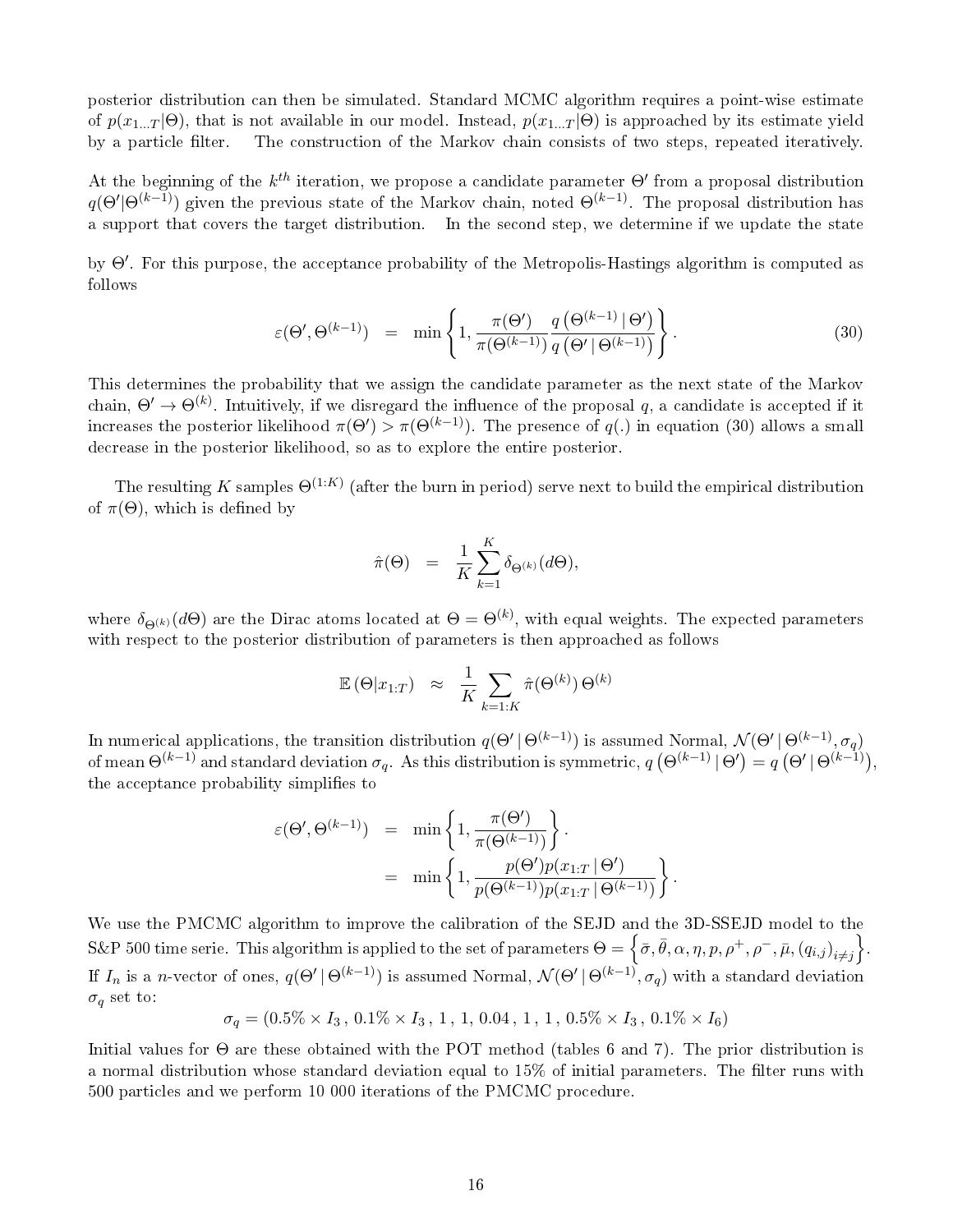We obtain an acceptance rate around  $30\%$ <sup>4</sup>. The convergence is confirmed by graphs of figure 3 that present log-likelihoods computed by the particle filter during the PMCMC loop, for the 3D SSEJD. Loglikelihood estimates becomes stable after a burn in period of 5000 iterations. Notice that oscillations are caused by the recalculation of the log-likelihood estimate at each step of the algorithm, even in case of rejection of the candidate set of parameters. We also tried the PMCMC algorithm with arbitrary but realistic initial values for Θ, the loglikelihood still converges but the speed of convergence is much lower than with prior POT estimates.



Figure 3: Evolution of log-likelihood computed by the particle filter during the fit of a 3D SSEJD to the S&P 500 time serie. The left plot presents the first 800 iterations. The right plot shows the 10 000 iterations.

Parameters estimated by this way are reported in table 8, 9 and 10. A comparison of log-likelihoods, BIC and AIC with these obtained with the POT method, confirms that the PMCMC algorithm improves the quality of the fit for the 1D SEJD and 3D SSEJD. As previously the first, second and third regimes respectively correspond to periods of economic growth, of moderate recession and of serious economic turmoil.

|                  | Estimate   | St.dev.  |                  | Estimate  | St dev. |
|------------------|------------|----------|------------------|-----------|---------|
| $\sigma_1$       | 11.72%     | $0.60\%$ | $\bar{\mu}_1$    | 11.18%    | 4.16%   |
| $\bar{\theta}_1$ | 6.89       | 1.88     | $\eta$           | 549.24    | 11.28   |
|                  | 75.85      | 9.48     | $\alpha$         | 8.52      | 0.85    |
| $\overline{O}$   | $-69.18$   | 8.39     | $\boldsymbol{v}$ | 0.38      | 0.12    |
| $Log$ Lik.       | 12 667     |          | AIC              | $-25.318$ |         |
| <b>BIC</b>       | $-25\;267$ |          |                  |           |         |

|                  | Table 8: This table reports the averages and standard deviations of 1D SEJD parameters fitted with the |  |  |  |  |  |
|------------------|--------------------------------------------------------------------------------------------------------|--|--|--|--|--|
| PMCMC procedure. |                                                                                                        |  |  |  |  |  |

 $^4{\rm In}$  theory the acceptance rate can be improved to any desired level. Increasing the number of particles raises considerably the computational time of the estimation procedure.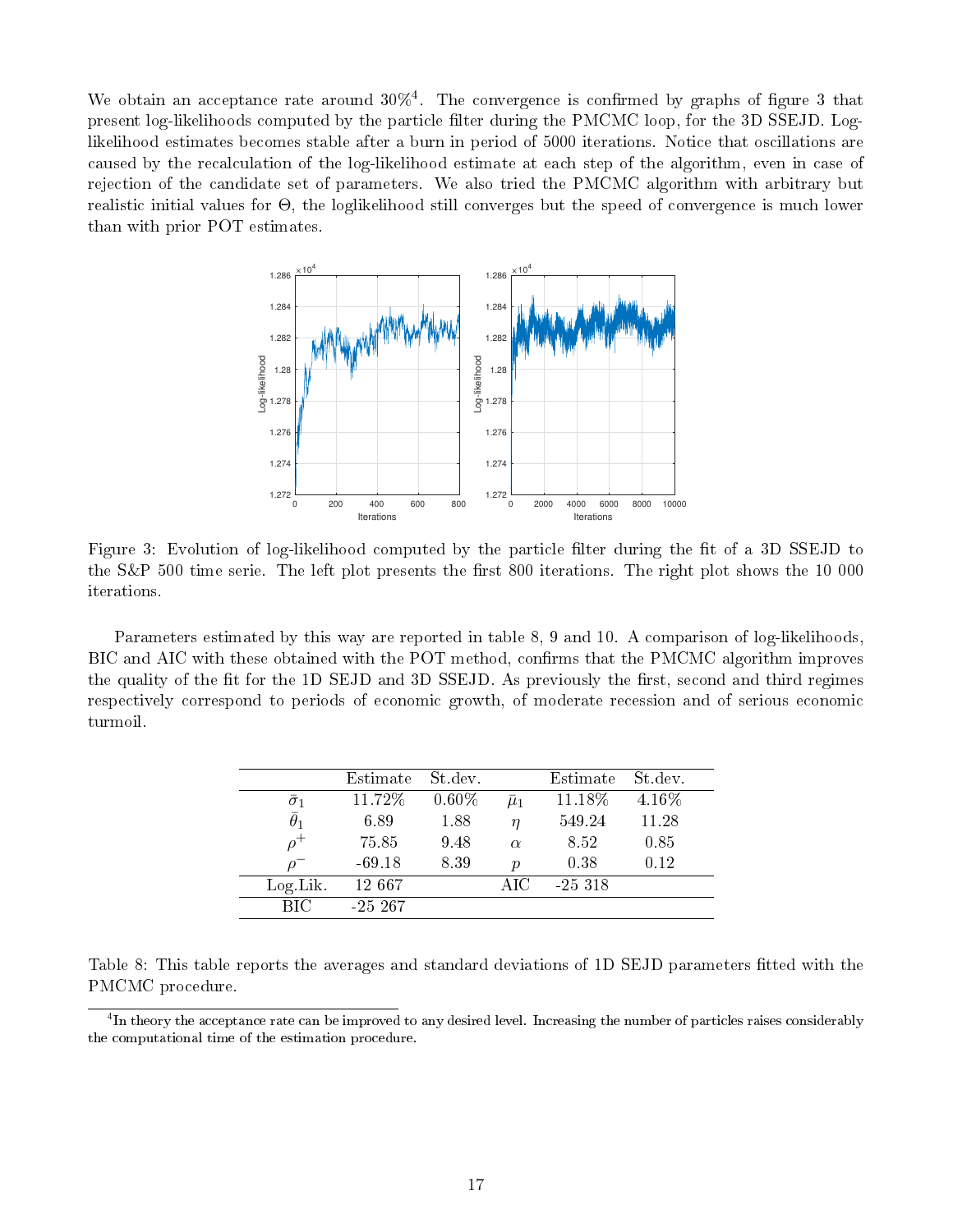|                  | Estimate | St.dev. |               | Estimate   | St dev. |
|------------------|----------|---------|---------------|------------|---------|
| $\bar{\sigma}_1$ | 9.24%    | 0.42%   | $\bar{\mu}_1$ | 12.35%     | 5.21%   |
| $\bar{\sigma}_2$ | 17.73%   | 0.94%   | $\bar{\mu}_2$ | $-7.84%$   | 4.98%   |
| $\bar{\sigma}_3$ | 36.38%   | 3.66%   | $\bar{\mu}_3$ | $-43.15\%$ | 11.72%  |
| $\theta_1$       | 2.92     | 1.38    | $\eta$        | 675.95     | 9.67    |
| $\bar{\theta}_2$ | 360      | 1.36    | $\alpha$      | 29.37      | 9.39    |
| $\bar{\theta}_3$ | 39.40    | 1.90    | $\mathcal{p}$ | 0.36       | 0.21    |
| $\rho^+$         | 72.38    | 9.05    | $\Omega$      | $-58.34$   | 13.32   |
| Log Lik.         | 12 837   |         | $\rm AIC$     | $-25635$   |         |
| BІC              | $-25509$ |         |               |            |         |

Table 9: This table reports the averages and standard deviations of 3D SSEJD parameters fitted with the PMCMC procedure.

| $(\overline{p}_{ij}(0,1\,day))_{i,j=1,2,3}$ | state 1   | state 2   | state 3   |
|---------------------------------------------|-----------|-----------|-----------|
| state 1                                     | 0.9752    | 0.023     | 0.0019    |
| state 2                                     | 0.0234    | 0.9706    | 0.0060    |
| state 3                                     | 0.0017    | 0.0242    | 0.9741    |
| Matrix Q                                    | $q_{.,1}$ | $q_{.,2}$ | $q_{.,3}$ |
| $q_{1,.}$                                   | $-6.3496$ | 5.8929    | 0.4568    |
| $q_{2,}$                                    | 6.0030    | $-7.5432$ | 1.5402    |
| $q_{3,.}$                                   | 0.3662    | 6.2149    | $-6.5810$ |
| St. Dev. Q                                  | $q_{.,1}$ | $q_{.,2}$ | $q_{.3}$  |
| $q_{1,.}$                                   | 0.1505    | 0.0482    | 0.1407    |
| $q_{2,}$                                    | 0.1000    | 0.1328    | 0.0511    |
| $q_{3,.}$                                   | 0.0416    | 0.0605    | 0.0648    |
|                                             |           |           |           |

Table 10: This table reports the matrix of daily transition probabilities, the matrix of instantaneous probabilities Q and standard deviations of estimates.

Figures (4) and (5) display the filtered jump intensities for the SEJD and the 3D SSEJD, with parameters estimated by the PMCMC algorithm. In the SEJD model, the jump intensity is nearly null from 2003 to mid 2007 and from mid 2012 to 2015, that correspond to periods of economic growth in the US. This confirms that self-excited shocks are foremost observed during periods of economic turmoil. The long periods of low jumps activity drive down the reversion level of the SEJD to  $\theta = 6.89$ . This level is particularly low compared to the value reached by the intensity during the credit crunch crisis. In this sense, the realization of the filtered sample path of  $\lambda_t$  seems very unlikely.

The analysis of filtered states variables of the 3D SSEJD reveals that the Markov chain is in state 3 during the Iraqi invasion of 2002 and the credit crunch of 2008. The intensity of jumps reaches its highest values (above 60) in September 2008, precisely after the fall of Lehman Brothers. The realization of such a maximum is more likely than in the SJED, as the intensity increases on average by  $\eta\left(\frac{p}{\rho^+}-\frac{1-p}{\rho^-}\right)$  $\frac{(p-p)}{p}$  = 10.78 at each jumps and as  $\lambda_t$  reverts to a high frequency  $(\theta_3=39.40)$  in regime 3. Between end 2004 to July 2007 and from mid 2012 to 2015,  $\delta(t)$  is in the first regime. The filtered intensity in this regime is nearly null and close to the mean reversion level  $\bar{\theta}_1 = 2.92$ . The rest of the time, the chain is in the second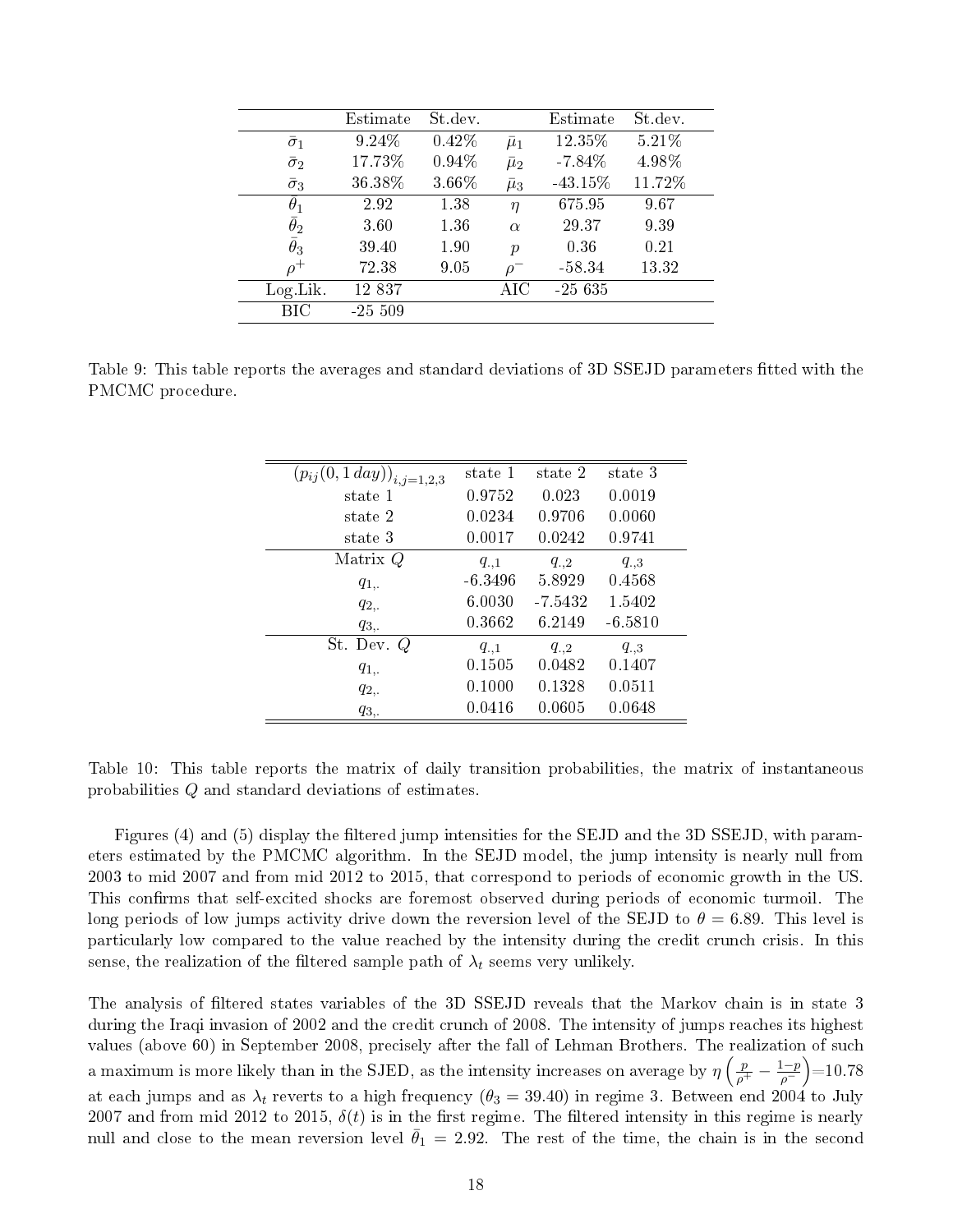state and the jumps activity is moderate. These observations confirm our previous intuition: ignoring the influence of economic regimes on the dynamics of jumps lead to underestimate the reversion level of  $\lambda_t$ during economic recessions.



Figure 4: Graph of filtered intensities for the 1D SEJD, with the particle filter  $(M = 3000)$  and parameters of table 8.



Figure 5: The upper graph plots filtered intensities of the 3D SSEJD. The lower graph shows the average state of the Markov Chain  $\delta(t)$ . Both are computed with the particle filter  $(M = 3000)$  and parameters of table 9.

To conclude this section, we study the first moments of the intensity with results of proposition  $2.1$ , 2.2 and 2.3. The left graph of figure 6 shows the expected intensity computed with parameter estimates of table 9 and  $\lambda_0 = 10$ , for different initial states of  $\delta(0)$ . We clearly observe the convergence of intensities whatever the initial economic regime to  $\lambda_{\infty} = (12.8, 12.8, 12.8)^{\top}$ , the asymptotic limit of  $\mathbb{E}(\lambda_t|\mathcal{F}_0)$ obtained with the equation (14). During the first two months, expected intensities quickly moves during the first year torward their mean reversion level  $\theta_{i=1,2,3}$ . We explain this by the high speed of mean reversion ( $\alpha=29.37$ ) dragging  $\lambda_t$  to  $\theta_{i=1,2,3}$ . Next  $\mathbb{E}\left(\lambda_t\vert \mathcal{F}_0\right)$  converges to  $\lambda_\infty$ . The right plot of figure 6 shows the standard deviation of  $\lambda_t$ . Volatilities as expectations, converge toward the same value (around 21.41), whatever the initial state. In regime 3, the curve of standard deviation is humped decreasing whereas in regime 1 and 2, this curve is concave and strictly increasing.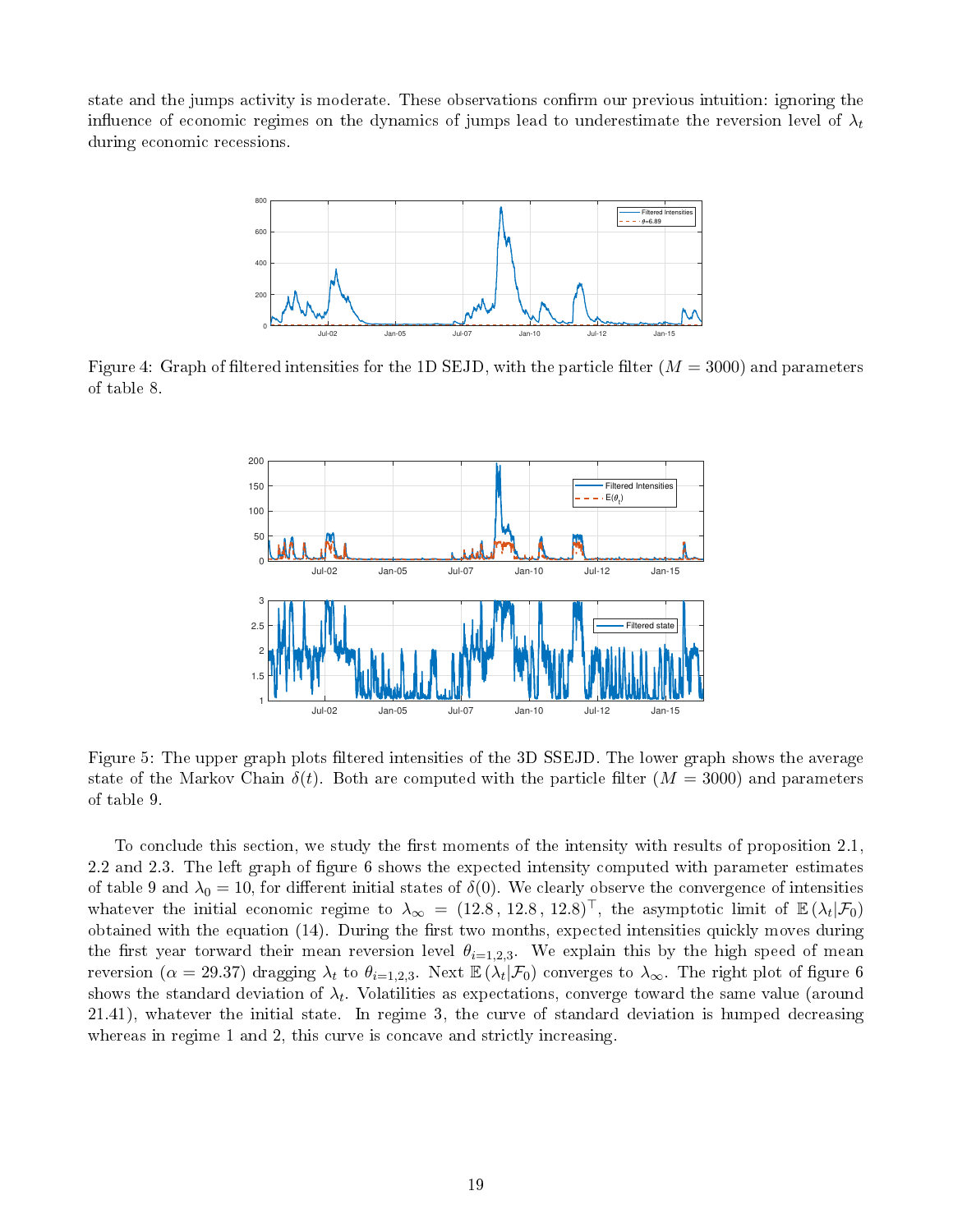

Figure 6: These graphs shows expectations and standard deviations of  $\lambda_t,$  for different initial regimes.  $\lambda_0$ is set to 10. Parameters are those reported in table 9.

|                 |                   | 3 D model         |                   | 1 D model |
|-----------------|-------------------|-------------------|-------------------|-----------|
|                 | $\delta(0) = e_1$ | $\delta(0) = e_2$ | $\delta(0) = e_3$ |           |
| $P(N_1 = 0)$    | 1.09%             | $0.96\%$          | $0.15\%$          | $0.02\%$  |
| $P(N_1 = 1)$    | 3.15%             | 2.81%             | 0.54%             | 0.10%     |
| $P(N_1 = 2)$    | 10.42%            | 9.44\%            | 2.20%             | 0.54%     |
| $P(N_1 = 3)$    | 37.27%            | 34.09%            | 10.01%            | 3.08%     |
| $P(N_1 \geq 4)$ | 48.06%            | 52.71%            | 87.10%            | 96.26%    |

Table 11: Comparison of distributions of  $N_t$  after 1 year for the non-switching (1D) and switching models (3D).  $\lambda_0 = 20$ . Parameters are those reported in table 9.

Table 11 reports the probabilities of observing zero to three jumps and above over one year for the one and three regime models. These are computed by numerical derivation of the probability generating function of  $N_t$  of proposition 2.4. In the 3D model when  $\delta(t) = e_1$ , the intensity quickly reverts to a low mean reversion level  $(\theta_1 = 2.92)$  and the probability of observing three jumps or less climbs to 51.94%. Given that the mean reversion level in the second regime is around 3.60, the probability of observing three jumps or less falls to 47.29%. Whereas, this probability falls to 12.9% if  $\delta(0)$  is in the third state. This confirms that self-excited shocks occur mainly during economic recessions (state 3) and are rare events in other economic regimes. A comparison with the non-switching model emphasizes that ignoring economic regimes leads to underestimate the probability of a shock during financial turmoil and to overestimate the jump risk during economic growth.

## 4 Validation

In this section, we estimate the 3D SSEJD on simulated data in order to validate previous results. We simulate a sample path of 3750 daily log-returns for a 3D SSEJD. Parameters used in this simulation are reported in the first column of table 12. The log-likelihood of this sample path, computed by the SMC procedure with 3000 particles is equal to 10 974. The second column of table 12 reports the drifts, standard deviations and transition probabilities of a 3D switching Brownian motion tted to our sample path with the Hamilton filter. Estimates of volatilities and transition probabilities are close to parameters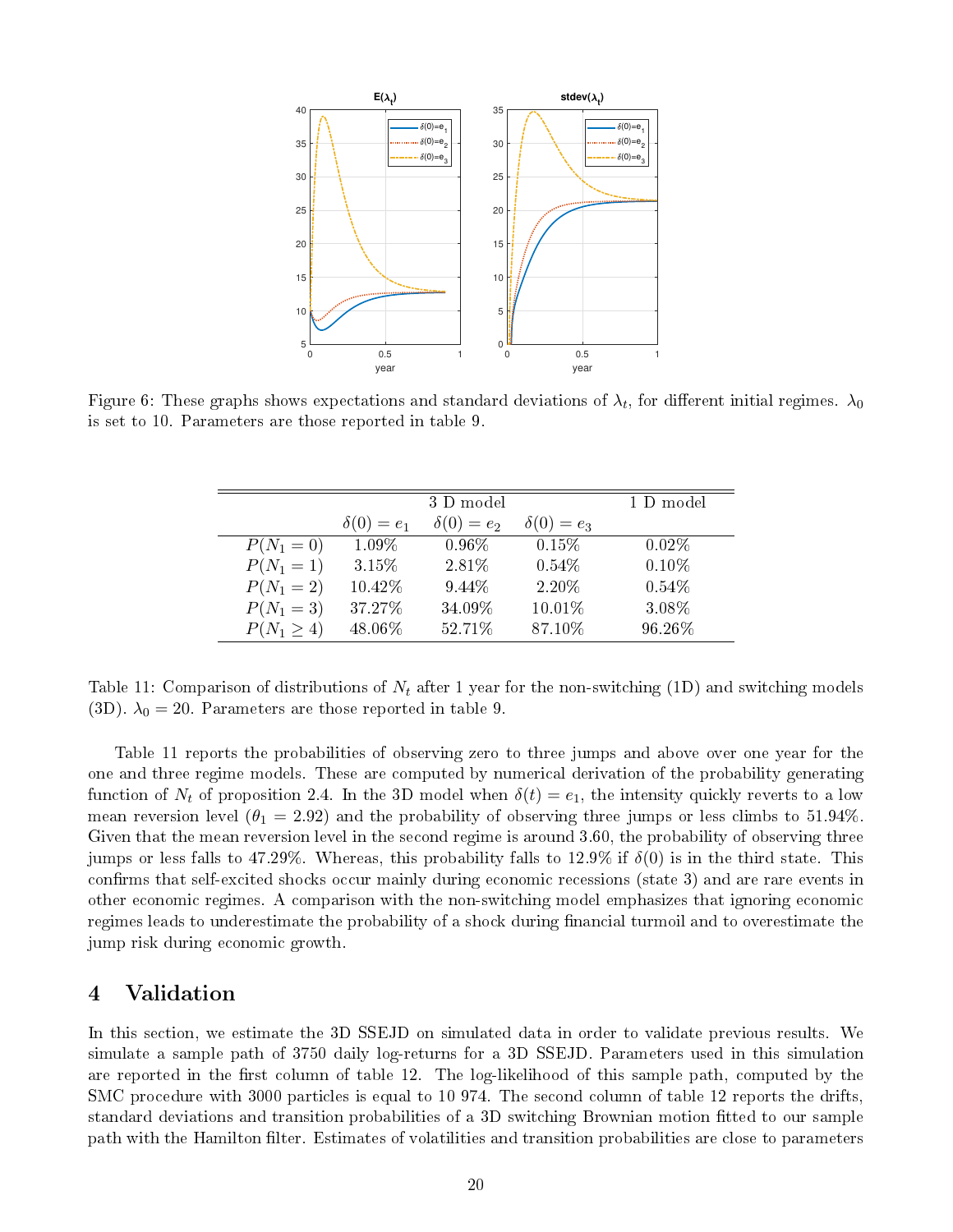used for the simulation. Next, we apply the POT method in order to fit parameters of the switching jump component. Results of this procedure are reported in the second column of table 12. Estimates of  $\eta$ ,  $\alpha$  and p are not far from real values. However, the amplitude of jumps and volatilities are respectively over and under estimated. The reason is that we ignore the diffusion part for days during which a jump is detected by the POT method. This last set of parameters serve us as starting point for the PMCMC algorithm. As in the previous section, we run 10 000 steps of this procedure with 500 particles. The right graph of gure 9 emphasizes that the log-likelihood quickly converges toward a level that is close to the log-likelihood evaluated with real parameters.



Figure 7: Evolution of log-likelihood computed by the particle filter during the fit of a 3D SSEJD to a simulated sample path. The left plot shows the first 1000 iterations whereas the right plot presents all iterations.

The last two columns of table 12 reports the average and standard deviation of parameters, computed over the last 5000 iterations. Of course, we do not retrieve exactly the parameters used to generate the sample path. However, estimates are in the range of these inital parameters. In particular, estimates of  $(\sigma_i)_{i=1,2,3}, (\theta_i)_{i=1,2,3}, \eta$ ,  $\alpha$ ,  $p$  and  $(q_{ij})_{ij=1,2,3}$  are close to their original values. The estimates of  $\mu_1$ ,  $\rho^+$ and  $\rho^-$  are less accurate. Finally, we run the SMC procedure with 3000 particles and using PMCMC parameter estimates. The figure 8 compares filtered and simulated sample paths for  $\lambda_t$  and  $\delta(t)$ . Their similarity is striking and validates our calibration approach.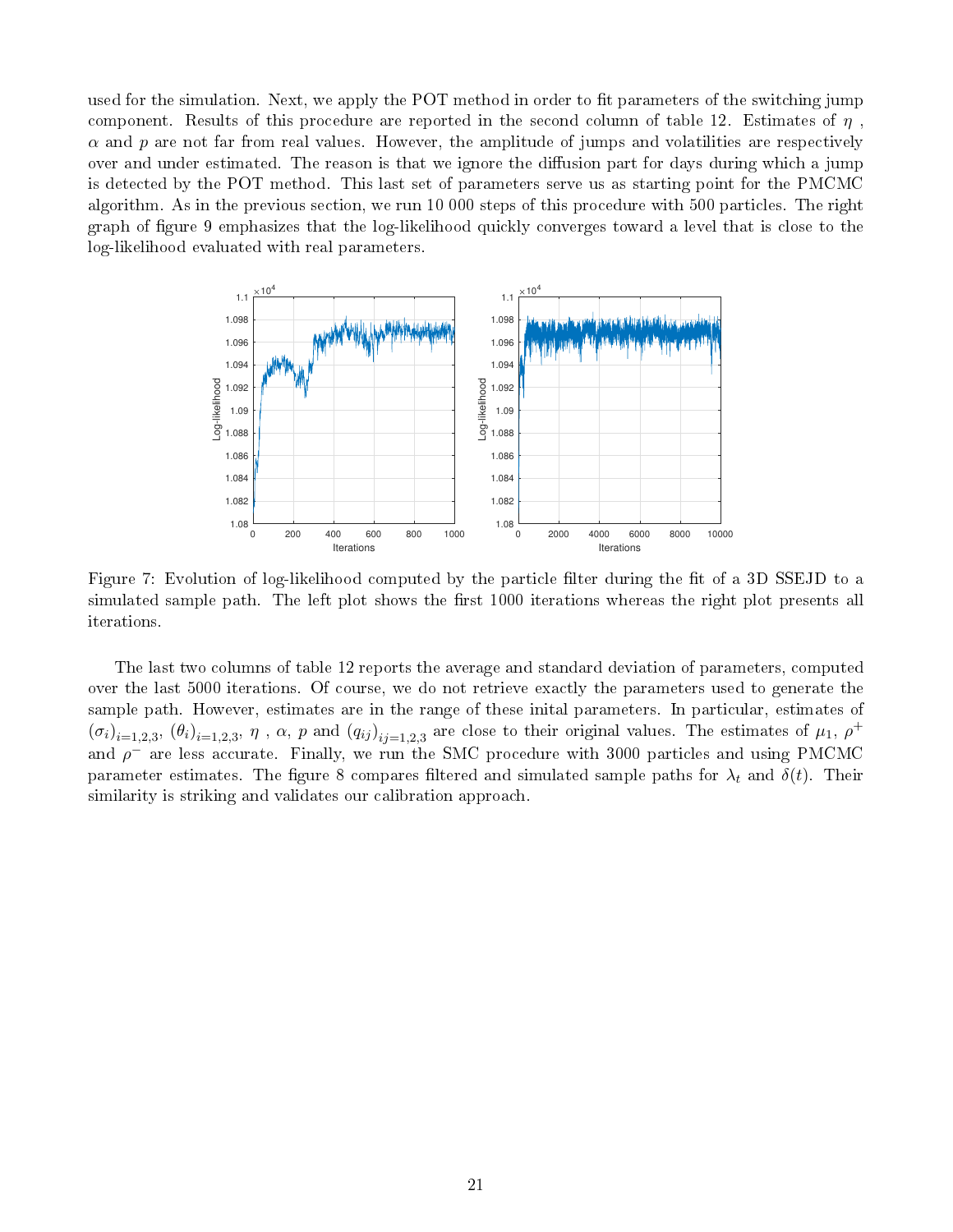| Parameters                                                                 | Initial          | <b>SBM</b> | POT        | <b>PMCMC</b> | std. Dev. |
|----------------------------------------------------------------------------|------------------|------------|------------|--------------|-----------|
| $\bar{\sigma}_1$                                                           | 10.00%           | 9.85%      | 10.68%     | 9.77%        | 0.47%     |
| $\bar{\sigma}_2$                                                           | 20.00%           | 21.14%     | 16.97%     | 20.70%       | 0.91%     |
|                                                                            | 30.00%           | 33.59%     | 19.87%     | 32.06%       | 1.78%     |
| $\begin{matrix}\bar{\sigma}_3\\\bar{\theta}_1\\\bar{\theta}_2\end{matrix}$ | $\overline{5}$   |            | 2.56       | 4.54         | 1.20      |
|                                                                            | $15\,$           |            | 19.30      | 12.61        | 1.99      |
| $\bar{\theta}_3$                                                           | 30               |            | 42.49      | 30.93        | 3.08      |
| $\bar{\mu}_1$                                                              | 10.00%           | 20.21%     | 20.21\%    | 16.61%       | 9.44%     |
| $\bar{\mu}_2$                                                              | $0.00\%$         | 3.29%      | 3.29%      | 0.03%        | $5.28\%$  |
| $\bar{\mu}_3$                                                              | $-10.00\%$       | $-10.63\%$ | $-10.63\%$ | $-10.98\%$   | 5.48%     |
| $\eta$                                                                     | 500              |            | 434.36     | 472.14       | 18.80     |
| $\alpha$                                                                   | 50               |            | 60.35      | 46.13        | 10.13     |
| $\boldsymbol{p}$                                                           | 0.5              |            | 0.4934     | 0.4551       | 0.2520    |
| $\rho^-$                                                                   | $-80$            |            | $-30.14$   | $-95.84$     | 12.03     |
| $\rho^+$                                                                   | 80               |            | 30.37      | 89.49        | 10.18     |
| $q_{12}$                                                                   | $\bf 5$          | 4.4753     | 4.4753     | 4.4963       | 0.0506    |
| $q_{13}$                                                                   | $\boldsymbol{0}$ | 0.000      | 0.000      | 0.0028       | 0.0248    |
| $q_{21}$                                                                   | 3                | 2.3080     | 2.3080     | 3.3868       | 0.0602    |
| $q_{23}$                                                                   | $\overline{2}$   | 2.8976     | 2.8976     | 2.5689       | 0.1464    |
| $q_{31}$                                                                   | $\overline{0}$   | 0.0982     | 0.0982     | 0.0458       | 0.1370    |
| $q_{32}$                                                                   | 6                | 4.9472     | 4.9472     | 4.7940       | 0.0350    |
| Log. Like.                                                                 | 10 974           | 10 775     | 10 8 20    | 10 968       |           |

Table 12: This table reports 3D SSEJD parameters and their estimates obtained with the POT and PMCMC methods.



Figure 8: This graph shows simulated and filtered sample paths of  $\lambda_t$  and  $\delta(t)$  over 3750 days. Simulated data are obtained with parameters in the first column of table 12.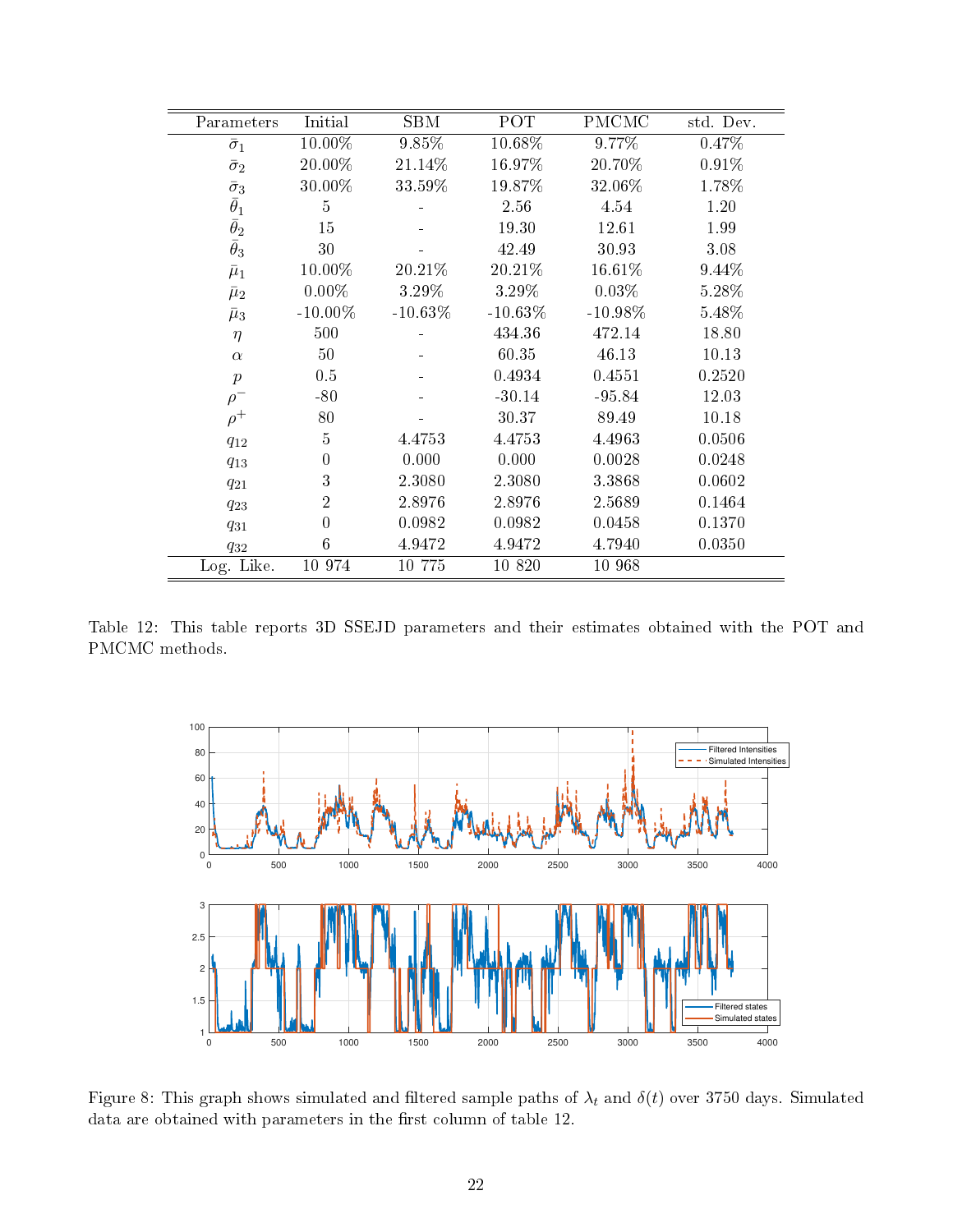#### 5 Change of measures and derivatives pricing

The previous sections emphasize that the SSEJD model is appropriate for econometric modelling. We show in this section that it is also adapted for pricing purposes. A fundamental step in derivatives pricing is the definition of a risk-neutral measure. To avoid arbitrage opportunities, the price of any contingent claim asset is evaluated by the expected present value of the future net cash flow under an equivalent measure  $\mathbb Q$ . Under this measure, all assets earn on average the risk free rate. However, in our framework the financial market is incomplete by nature and there is no unique risk neutral measure. Different equivalent measures exist like the minimal entropy martingale measure or the variance-optimal martingale measure. Although the selection of equivalent measures itself is an important research topic in finance, this paper will not discuss which criterion is the best. Instead, we use the Esscher transformation method. The Esscher transform has been promoted by Gerber and Shiu (1994) in option pricing. The merit of the risk neutral measure determined by the Esscher tranform is that it provides a general, transparent and unambiguous framework. As shown in Elliott et al. (2005), a regime-switching Esscher transform is defined by a socalled regime-switching Esscher parameter  $\xi_t = \delta(t)'\xi$ , where  $\xi = (\xi_1, \xi_2, ..., \xi_N)'$ . Specifically, the risk neutral measure Q is equivalent to P through the Radon Nykodym density as follows

$$
\frac{d\mathbb{Q}}{d\mathbb{P}}\bigg|_{\mathcal{F}_t} = \frac{e^{\int_0^t \xi_s dW_s}}{\mathbb{E}^P \left[e^{\int_0^t \xi_s dW_s} \,|\, \mathcal{G}_t\right]} = e^{-\frac{1}{2} \int_0^t \xi_s^2 \sigma_s^2 ds + \int_0^t \xi_s \sigma_s dW_s}.
$$

Since  $\xi$  and  $\sigma$  are bounded, the stochastic exponential on the right hand side of the above equation is an  $(\mathcal{F}, \mathbb{P})$ -martingale and then the equivalent measure Q is well defined. The risk free rate is assumed constant and equal to r. The next proposition gives the dynamics of  $\{S_t\}_{t\geq 0}$  under Q:

**Proposition 5.1.** If the vector of parameters  $\xi$  is defined by

$$
\xi_j = \frac{\bar{\mu}_j - r}{\bar{\sigma}_j^2} \quad j = 1, ..., N
$$

then the process  $\{S_t\}_{t\geq 0}$  is governed by the following SDE under Q

$$
\frac{dS_t}{S_{t-}} = rdt + \sigma_t dW_t^Q + d\left(\sum_{j=1}^{N_t} \left(e^{J_j} - 1\right)\right) - \lambda_t \mathbb{E}\left(e^{J} - 1\right) dt,\tag{31}
$$

where

$$
W_t^Q = W_t - \int_0^t \xi_s \sigma_s ds, \quad \forall t \ge 0,
$$
\n(32)

is a Brownian motion under Q

*Proof.* From Girsanov's theorem, the process defined by  $(32)$  is a standard Brownian motion under  $\mathbb{Q}$ . Substituting (32) into (6) immediately gives the dynamics of  $X_t$  under Q and its drift, i.e. (31).  $\Box$ 

In the remainder of this section, we summarize the method to price an European derivative of maturity  $T$ , written on  $S_t$ . A call option is considered with a payoff and a strike expressed as a function of the log-return  $\ln(\frac{S_T}{S_0})$ , and of k, such that the strike is equal to  $K=S_0e^k$ . The price of the call option is then a function of the log- strike  $C(k)$ . The values of states variables are here considered as extra parameters.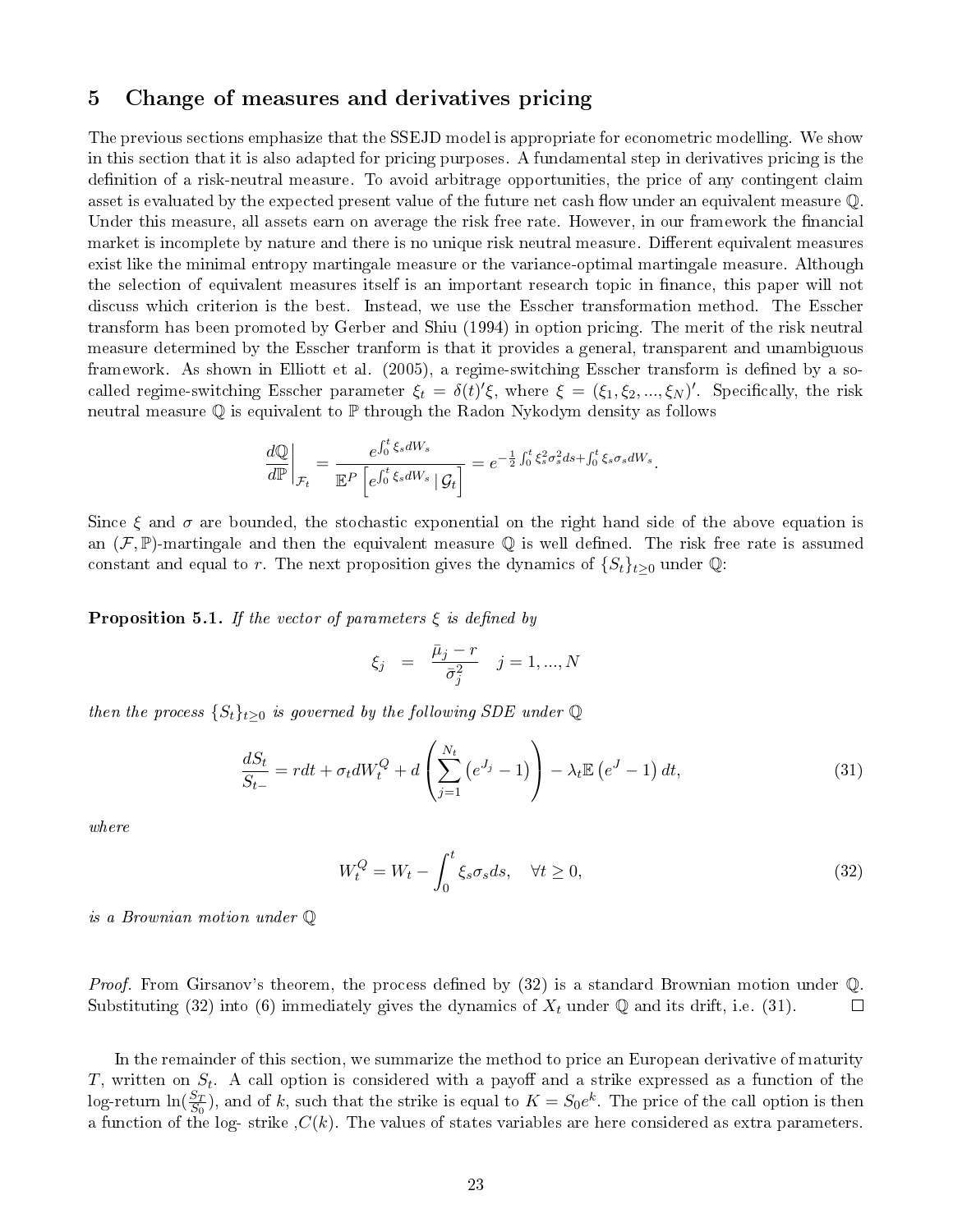If the risk neutral density at time  $t \leq T$  of the log return  $\ln \frac{S_T}{S_0} | \mathcal{F}_t$  for a given couple of values  $(\lambda_0, \delta(0))$ is denoted by  $f_{t,T}(x),$  option prices are equal to their expected discounted payoffs

$$
C(k) = S_0 \int_k^{+\infty} e^{-r(T-t)} \left( e^x - e^k \right) f_{t,T}(x) dx,
$$

As  $C(k)$  tends to  $S_t$  (resp.  $-S_t$ ) whether  $k \to -\infty$ ,  $C(k)$  is not square integrable with respect to k and their Fourier transforms are not defined. For this reason, we consider the modified call price denoted by  $c(k) = e^{\epsilon k} C(k)$  and for which the Fourier transform exists for some  $\epsilon$  ( $\epsilon > 1$  for the call). The Fourier transforms of  $c(k)$  is defined as follows:

$$
\mathcal{FC}(\omega) = \int_{-\infty}^{\infty} e^{i\omega k} c(k) dk,
$$

A direct calculation leads to:

$$
\mathcal{FC}(\omega) = \frac{S_0 e^{-r(T-t)}}{(i\omega + \epsilon)^2 + (i\omega + \epsilon)} \Upsilon_{t,T}(i\omega + \epsilon + 1),
$$

If the mgf of the log return  $\mathbb{E}\left(e^{\omega X_T} \,|\, \mathcal{F}_t\right)$ , as introduced in the proposition 2.5, is denoted  $\Upsilon_{t,T}(\omega)$ , the values of call options are obtained by inverting the Fourier transform:

$$
C(k) = \frac{S_0 e^{-\epsilon k - r(T-t)}}{\pi} \int_0^\infty e^{-i\omega k} \frac{\Upsilon_{t,T} (i\omega + \epsilon + 1)}{(i\omega + \epsilon)^2 + (i\omega + \epsilon)} d\omega, \qquad (33)
$$

The naive approach consists to calculate numerically the integral present in equations (33). Setting  $\omega_j = \Delta_{\omega}(j-1)$ , an approximation of the call price is in this case given by:

$$
C(k) \approx \frac{S_0 e^{-\epsilon k - r(T-t)}}{\pi} \sum_{m=1}^{M} e^{-i\omega_m k} \delta_m \left[ \frac{\Upsilon_{t,T} (i\omega_m + \epsilon + 1)}{(i\omega_m + \epsilon)^2 + (i\omega_m + \epsilon)} \right] \Delta_\omega \tag{34}
$$

where  $\delta_j = \frac{1}{2}$  $\frac{1}{2}1_{\{j=1\}}+1_{\{j\neq1\}}$ . An adapted choice for the discretization steps in the equation (34), allows us to use a Fast Fourier Transform algorithm to speed up calculations. This point is detailed in the next proposition

Proposition 5.2. Let M be the number of steps used in the Discrete Fourier Transform (DFT) and  $\Delta_k \; = \; \frac{2k_{max}}{M-1}, \; \textit{be the step of discretization}. \quad \textit{Let us denote} \; \delta_j \; = \; \frac{1}{2}$  $\frac{1}{2}1_{\{j=1\}} + 1_{\{j \neq 1\}}$  ,  $\Delta_{\omega} = \frac{2\pi}{M\Delta}$  $\frac{2\pi}{M\,\Delta_k}$  and  $\omega_j=(j-1)\,\Delta_\omega$ . The values of  $C(k)$  at points  $k_j=-\frac{M}{2}\Delta_k+(j-1)\Delta_k$  are approached by

$$
C(k_j) \approx \frac{2S_0 e^{-\epsilon k - r(T-t)}}{M \Delta_k} Re\left(\sum_{m=1}^M \delta_m \left(\frac{\Upsilon_{t,T} \left(i\omega_m + \epsilon + 1\right)}{\left(i\omega_m + \epsilon\right)^2 + \left(i\omega_m + \epsilon\right)} (-1)^{m-1}\right) e^{-i\frac{2\pi}{M}(m-1)(j-1)}\right) \tag{35}
$$

This last relation can be computed by any fast Fourier transform algorithm.

To illustrate this section, we price European calls on the S&P 500. The maturities range from 1 to 12 months and strike prices run from 95% to 105% of the spot S&P value. We use the parameters reported in table 9. The first graph of figure 9 shows the surface of implied volatilities in the second state. For short term maturities, we observe a strong asymmetry of the smile of volatility. For longer maturities, the smile is flatter between  $17\%$  to  $33\%$ , depending upon the economic regime. The second graph plots the 6 months smile for  $\delta(0) = e_1$  to  $e_3$  with  $\lambda_0 = \bar{\theta}' \delta(0)$ . In state 3, that correspond to a depressed economic conjuncture, the smile is flatter but the average level of implied volatilities is much higher than in regimes 1 and 2. The sensitivity of the volatility surface (in state 2) to parameters is studied in the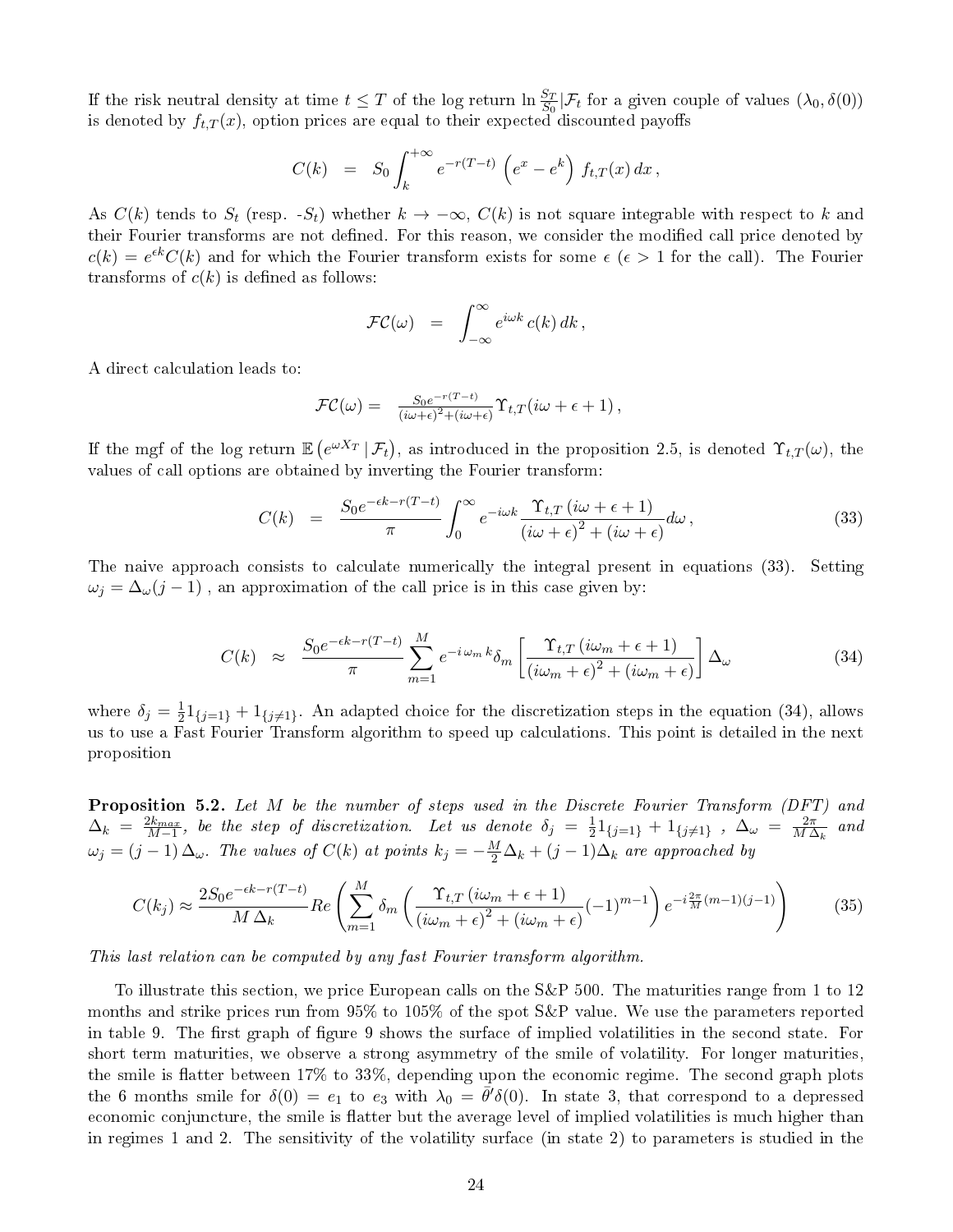next two subplots of figure 9. Increasing  $\eta$  or increasing  $\alpha$  respectively shifts up and down the volatility surface by a few percents. The last figure emphasizes that the asymmetry of the smile may be controlled by parameters  $\rho^+$  and  $\rho^-$ , defining the double exponential distribution of jumps.



Figure 9: Smiles of volatilities for European call options. Maturities and strikes respectively range from 1 to 12 months and from 95 to 105. The risk free rate is set to 1%, and parameters used are these obtained with the PMCMC algorithm.

Tables 13 and 14 disentangle the influence of jump clustering and regime switches on the smile of implied volatility of call options, in the second and third economic regimes. Removing the jump clustering feature reduces the implied volatility but the amplitude depends upon the initial economic regime and upon the expiry of the option. In regime 3, the frequency of jumps is higher and the part of implied volatility related to jump clustering is nearly four times higher than in regime 2. However, the spread of implied volatility caused by jump clustering clearly decreases with time because the probability of transiting to the first regime increases. The regime-switching feature has a bigger impact on the implied volatility than jump clustering. Assuming that the economy stays blocked in the second regime slightly increases at short term and raises at medium term the implied volatility. If the economy does not leave the third regime, implied volatilities increase by several percent, mainly because the Brownian volatility is much higher in this situation.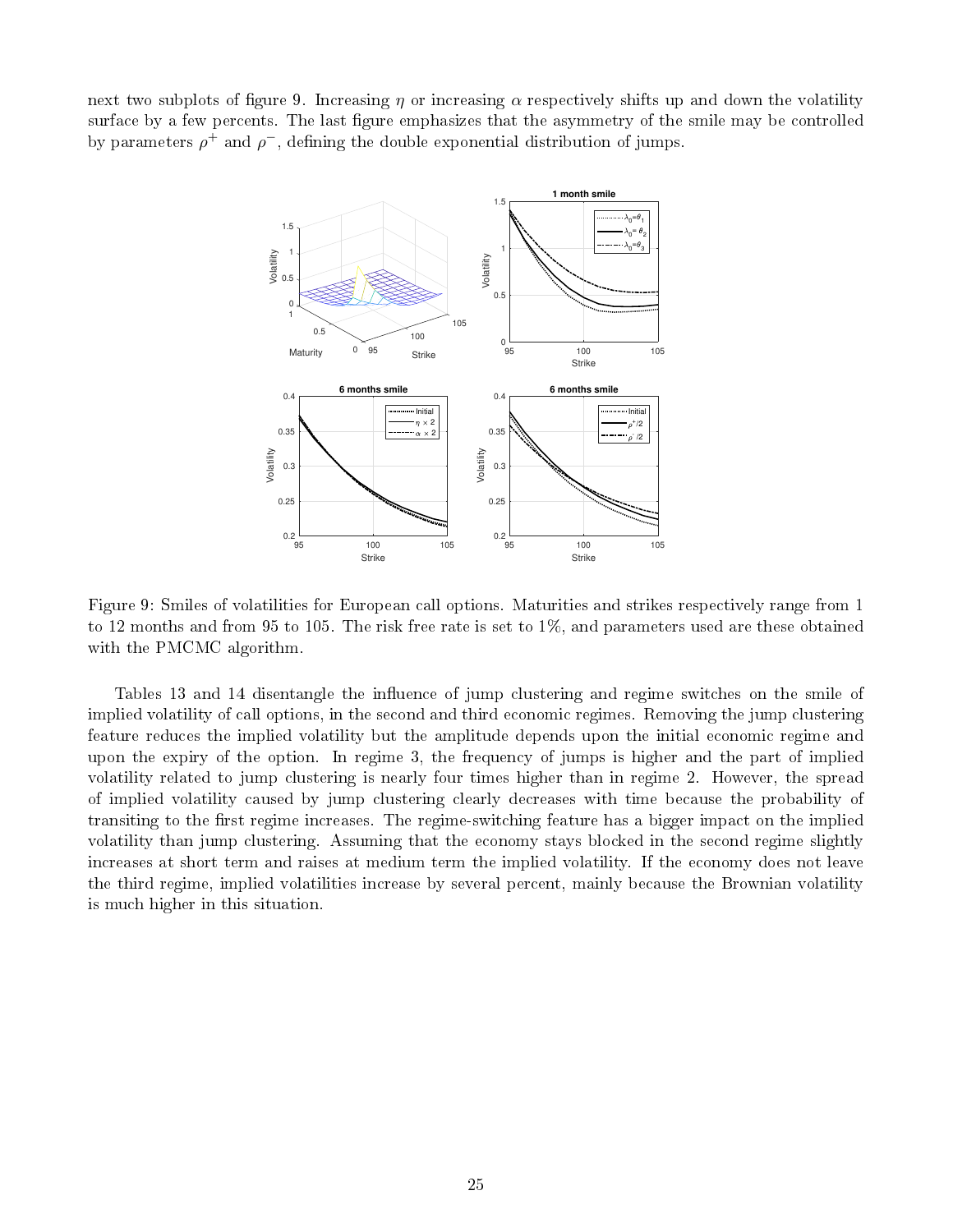| $K = 100$ | Implied | impact of jump | impact of regime |
|-----------|---------|----------------|------------------|
|           | Vol.    | clustering     | switches         |
| 3 M       | 33.26%  | $-0.23%$       | $+0.73%$         |
| $6\,$ M   | 26.08%  | $-0.16\%$      | $+0.45%$         |
| 9 M       | 22.38%  | $-0.11\%$      | $-0.05%$         |
| 12 M      | 19.82%  | $-0.10\%$      | $-0.35%$         |
| $K = 105$ | Implied | impact of jump | impact of regime |
|           | Vol.    | clustering     | switches         |
| 3 M       | 25.54%  | $-0.59\%$      | $+0.78\%$        |
| 6 M       | 21.48%  | $-0.29\%$      | $+0.26\%$        |
| 9 M       | 19.37%  | $-0.21%$       | $-0.18%$         |
| 12 M      | 17.70%  | $-0.16\%$      | $-0.41%$         |

Table 13: Analysis of the impact of regime shifts and jump clustering on the implied volatility of call options. Assumption:  $\delta(t) = e_2$ ,  $\lambda_0 = \theta_2$ ,  $S_0 = 100$ , strike  $K = 100$  and  $K = 105$ .

| $K = 100$ | Implied | impact of jump | impact of regime |
|-----------|---------|----------------|------------------|
|           | Vol.    | clustering     | switches         |
| 3M        | 39.08%  | $-0.89\%$      | $+5.53%$         |
| 6M        | 28.78%  | $-0.52%$       | $+2.17%$         |
| 9 M       | 24.20%  | $-0.55\%$      | $+0.24%$         |
| 12 M      | 21.10%  | $-0.54\%$      | $-0.69\%$        |
| $K = 105$ | Implied | impact of jump | impact of regime |
|           | Vol.    | clustering     | switches         |
| 3 M       | 31.06%  | $-0.80\%$      | $+8.52%$         |
| 6M        | 23.75%  | $-0.53\%$      | $+5.66\%$        |
| 9 M       | 20.71%  | $-0.56\%$      | $+3.47%$         |
| 12 M      | 18.57%  | $-0.49\%$      | $+2.24%$         |

Table 14: Analysis of the impact of regime shifts and jump clustering on the implied volatility of call options. Assumption:  $\delta(t) = e_2$ ,  $\lambda_0 = \theta_2$ ,  $S_0 = 100$ , strike  $K = 100$  and  $K = 105$ .

### 6 Conclusions

This work introduces the first switching self-excited jump diffusion (SSEJD) process for modelling equity returns. A hidden Markov chain, interpreted as the economic conjuncture, determines the drift, the Brownian volatility and the mean reversion level of jumps frequency involved in the dynamics of stocks. The SSEJD presents several interesting features. Firstly, it replicates the clustering of jumps observed in financial markets during period of recessions. Secondly, it takes into account economic cycles.

We provide in this framework closed and semi-closed form expressions for the mean-variance of the intensity and for the joint moment generating of log returns and intensity. A sequential Monte-Carlo is developed to filter hidden states variables and is next combined with a Monte-Carlo Markov Chain algorithm to estimate the SSEJD. A POT method is developed to initialize the PMCMC procedure.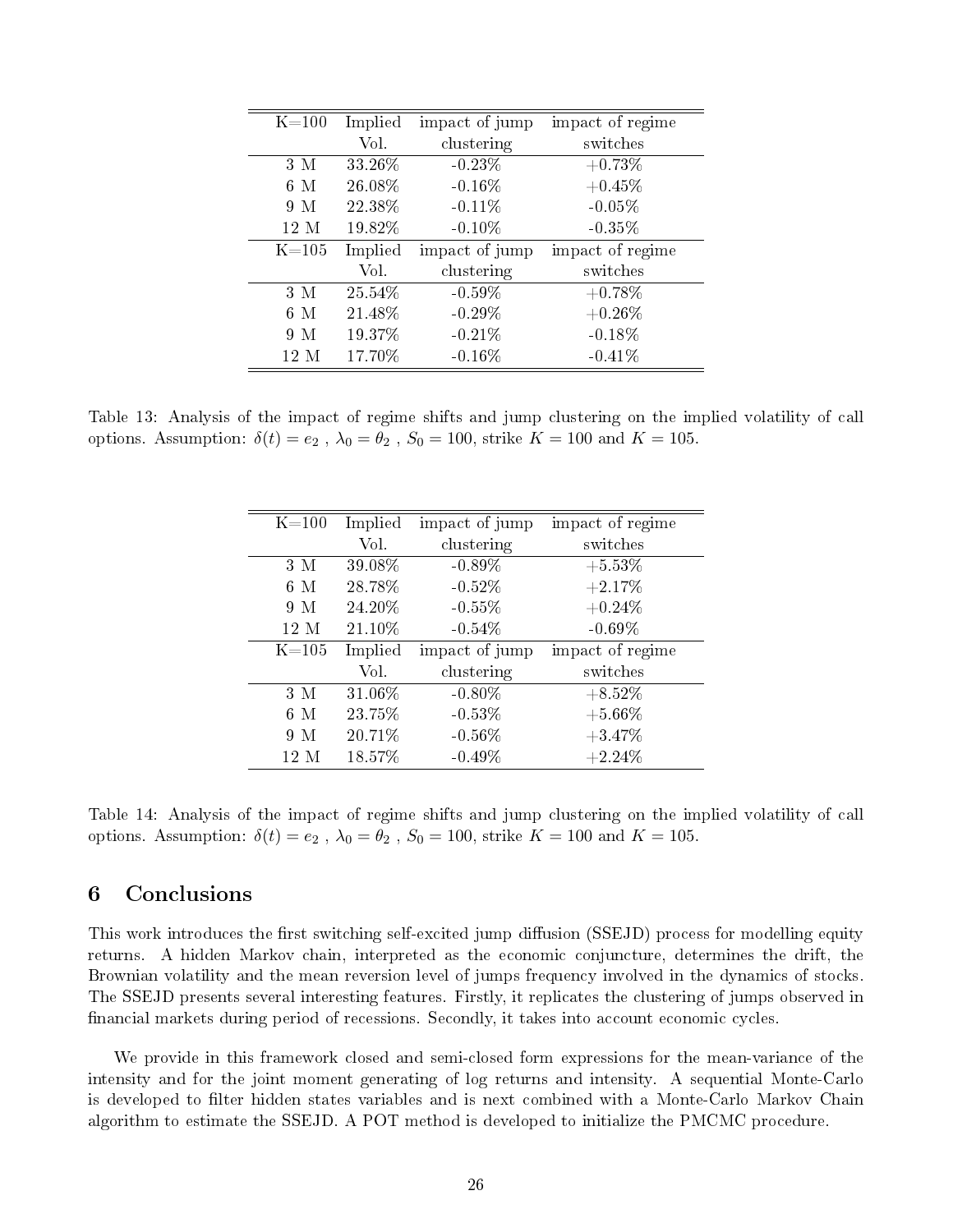The model is fitted to the time serie of S&P 500 daily returns and empirical results corroborate the existence of a relation between the mean reversion level of the jump intensity and the economic conjuncture. The analysis also emphasizes that self-excited jumps are absent during periods of stable economic growth, as e.g. between 2004 and 2007. Whereas, most of the volatility of the S&P 500 is explained by the jump process during periods of economic turmoil. Our empirical study also emphasizes that in non switching self excited models, the reversion level of the intensity is underestimated during economic recessions.

Our model may also be used to price options. We show that Esscher changes of measure preserve the dynamics of the process under the risk neutral measure. As the moment generating function of the SSJED can be inverted numerically to retrieve the probability density function of log-prices, the evaluation of European options does not present any particular difficulty.

The Brownian volatility of the SSEJD model is stochastic but takes a limited number of values. This observation sketches some paths for future research and new challenges. A natural extension of the SSEJD consists to replace the switching Brownian variance by a switching mean-reverting process with self-excited jumps proportional to jumps of prices. The process obtained by this way would be able to explain both the clustering of jumps and the clustering of volatility. The calibration of such a process can only be done by a PMCMC algorithm. In this case, it is not anymore possible to find a good prior distribution for parameters with a POT procedure.

## Appendix A: proofs

**Proof of proposition** 2.1. As  $\mathcal{F}_0 \subset \mathcal{F}_0 \vee \mathcal{G}_t$ , the expectation of  $\lambda_t$  is nested as follows:

$$
\mathbb{E}(\lambda_t|\mathcal{F}_0) = \mathbb{E}(\mathbb{E}(\lambda_t|\mathcal{F}_0 \vee \mathcal{G}_t) | \mathcal{F}_0)
$$

and if we remember the expression (12) for the intensity, we infer that

$$
\mathbb{E}(\lambda_t|\mathcal{F}_0\vee\mathcal{G}_t) = \lambda_0 - \alpha \int_0^t e^{\alpha(s-t)} (\lambda_0-\theta_s) ds + \int_0^t \eta e^{\alpha(s-t)} \mathbb{E}(dL_s|\mathcal{F}_0\vee\mathcal{G}_t).
$$

Let us denote by  $\chi(t,l)$ , the random measure of  $L_t | \mathcal{F}_0 \vee \mathcal{G}_t$ .  $\chi(t,l)$  is such that  $L_t | \mathcal{F}_0 \vee \mathcal{G}_t = \int_0^t \int_0^\infty \chi(ds, dl)$ and  $d(L_t|\mathcal{F}_0 \vee \mathcal{G}_t) = \int_0^\infty \chi(ds, dl)$ . Given that the integrand in the last term of equation (??) is a function of time integrable on  $\mathbb{R}^+$ , independent from the random measure  $\chi$ , we infer that

$$
\mathbb{E}\left(\int_0^t \eta e^{\alpha(s-t)} dL_s | \mathcal{F}_0 \vee \mathcal{G}_t\right) = \int_0^t \int_0^\infty \eta e^{\alpha(s-t)} \chi(ds, dl)
$$
  

$$
= \int_0^t \eta e^{\alpha(s-t)} \int_0^\infty \chi(ds, dl)
$$
  

$$
= \int_0^t \eta e^{\alpha(s-t)} \mathbb{E}\left(dL_s | \mathcal{F}_0 \vee \mathcal{G}_t\right).
$$

According to the Itô's lemma for semi-martingale and by construction of  $L_s,$   $L_s$  is solution of the following SDE:

$$
dL_s = \int_0^\infty (L_s + |z| - L_s) \chi(ds, dl) = |J| dN_s.
$$

Given that the jump  $J$  is independent from  $N_t$ , the expectation of  $dL_s$  with respect to  $\mathcal{F}_0\vee\mathcal{G}_t$  is then

$$
\mathbb{E}\left(dL_s|\mathcal{F}_0\vee\mathcal{G}_t\right)=\mathbb{E}\left(|J|\right)\times\mathbb{E}\left(dN_s|\mathcal{F}_0\vee\mathcal{G}_s\right) \tag{36}
$$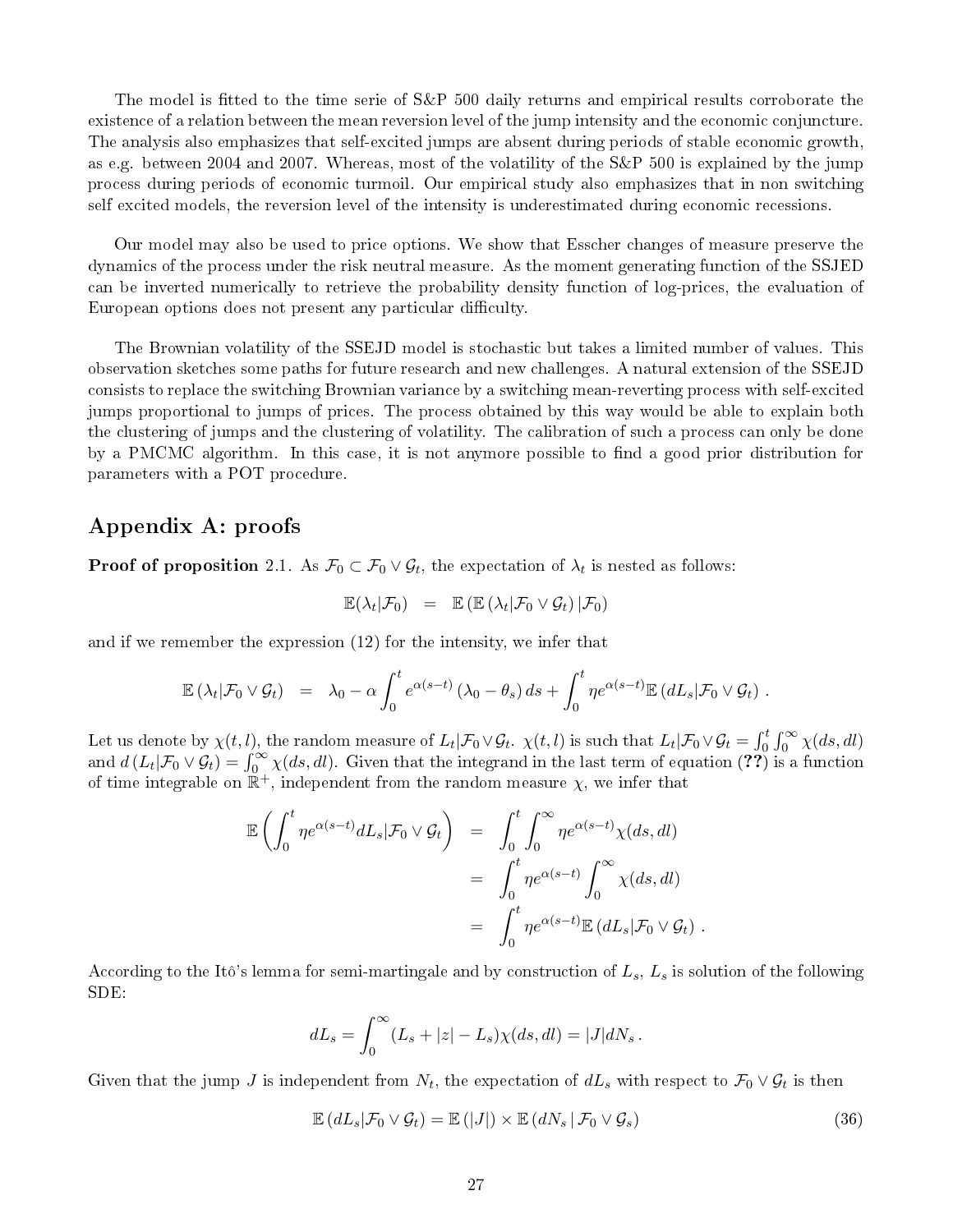for  $s\leq t$ . Furthermore, conditionally to the filtration of  $\lambda_t$  denoted  $(\mathcal{L}_t)_{t\geq 0},\ N_t$  is a Poisson random variable of intensity and expectation equal to  $\int_0^{t-} \lambda_u du$ . Using nested expectations allows us to infer that

$$
\mathbb{E}\left(dN_s\,|\,\mathcal{F}_0\vee\mathcal{G}_s\right) = \mathbb{E}\left(\mathbb{E}\left(dN_s\,|\,\mathcal{F}_0\vee\mathcal{G}_s\vee\mathcal{L}_s\right)\,|\,\mathcal{F}_0\vee\mathcal{G}_s\right) \n= \mathbb{E}\left(\lambda_{s-}\,|\,\mathcal{F}_0\vee\mathcal{G}_s\right).
$$
\n(37)

Combining (36) and (37) leads then to

$$
\mathbb{E}\left(dL_s|\mathcal{F}_0\vee\mathcal{G}_t\right)=\mathbb{E}\left(|J|\right)\times\mathbb{E}\left(\lambda_{s-}|\mathcal{F}_0\vee\mathcal{G}_s\right)ds
$$

and

 $\blacksquare$ 

$$
\mathbb{E}(\lambda_t|\mathcal{F}_0\vee\mathcal{G}_t) = \lambda_0 - \alpha \int_0^t e^{\alpha(s-t)} (\lambda_0-\theta_s) ds + \eta \mathbb{E}(|J|) \int_0^t e^{\alpha(s-t)} \mathbb{E}(\lambda_{s-}|\mathcal{F}_0\vee\mathcal{G}_s) ds
$$

If we derive this last expression with respect to time, we find that  $\mathbb{E}(\lambda_t|\mathcal{F}_0\vee\mathcal{G}_t)$  is solution of an ordinary differential equation (ODE):

$$
\frac{\partial}{\partial t} \mathbb{E} \left( \lambda_t | \mathcal{F}_0 \vee \mathcal{G}_t \right) = -\alpha \left( \lambda_0 - \theta_t \right) + \alpha^2 \int_0^t e^{\alpha(s-t)} \left( \lambda_0 - \theta_s \right) ds + \eta \mathbb{E} \left( |J| \right) \mathbb{E} \left( \lambda_t | \mathcal{F}_0 \vee \mathcal{G}_t \right) \n- \alpha \eta \mathbb{E} \left( |J| \right) \int_0^t e^{-\alpha(t-s)} \mathbb{E} \left( \lambda_{s-} | \mathcal{F}_0 \vee \mathcal{G}_s \right) ds \n= \left( \eta \mathbb{E} \left( |J| \right) - \alpha \right) \mathbb{E} \left( \lambda_t | \mathcal{F}_0 \vee \mathcal{G}_t \right) + \alpha \theta_t.
$$
\n(38)

The solution of this ODE is the following function:

$$
\mathbb{E}(\lambda_t|\mathcal{F}_0\vee\mathcal{G}_t) = \int_0^t \alpha \theta_s e^{(\eta \mathbb{E}(|J|)-\alpha)(t-s)} ds + \lambda_0 e^{(\eta \mathbb{E}(|J|)-\alpha)t},
$$

and the  $\mathcal{F}_0$  conditional expectation is given by:

$$
\mathbb{E}\left(\mathbb{E}\left(\lambda_t|\mathcal{F}_0\vee\mathcal{G}_t\right)|\mathcal{F}_0\right) = \mathbb{E}\left(\int_0^t \alpha\theta_s e^{(\eta \mathbb{E}(|J|)-\alpha)(t-s)}ds + \lambda_0 e^{(\eta \mathbb{E}(|J|)-\alpha)t}|\mathcal{F}_0\right)
$$
\n
$$
= \alpha \int_0^t e^{(\eta \mathbb{E}(|J|)-\alpha)(t-s)} \mathbb{E}\left(\theta_s|\mathcal{F}_0\right)ds + \lambda_0 e^{(\eta \mathbb{E}(|J|)-\alpha)t}.
$$
\n(39)

The expected level of mean reversion at time s is the sum of  $\bar{\theta}_j$  for  $j = 1$  to N weighted by the probabilities of transition:

$$
\mathbb{E}(\theta_s|\mathcal{F}_0) = \delta(0)' \exp(Q_0 s) \bar{\theta}
$$

and if I is the  $N \times N$  identity matrix, the integral in (39) may be rewritten as follows:

$$
\int_0^t e^{(\eta \mathbb{E}(|J|) - \alpha)(t-s)} \mathbb{E}(\theta_s | \mathcal{F}_0) ds = e^{(\eta \mathbb{E}(|J|) - \alpha)t} \int_0^t e^{-(\eta \mathbb{E}(|J|) - \alpha)s} \delta(0)' \exp(Q_0 s) \bar{\theta} ds
$$
  
\n
$$
= e^{(\eta \mathbb{E}(|J|) - \alpha)t} \int_0^t \delta(0)' \exp((Q_0 - I(\eta \mathbb{E}(|J|) - \alpha)) s) \bar{\theta} ds
$$
  
\n
$$
= e^{(\eta \mathbb{E}(|J|) - \alpha)t} \left[ \delta(0)' (Q_0 - I(\eta \mathbb{E}(|J|) - \alpha))^{-1} \exp((Q_0 - I(\eta \mathbb{E}(|J|) - \alpha)) s) \bar{\theta} \right]_{s=0}^{s=t}
$$
  
\n
$$
= \delta(0)' (Q_0 - I(\eta \mathbb{E}(|J|) - \alpha))^{-1} [\exp(Q_0 t) - \exp(I(\eta \mathbb{E}(|J|) - \alpha) t)] \bar{\theta}
$$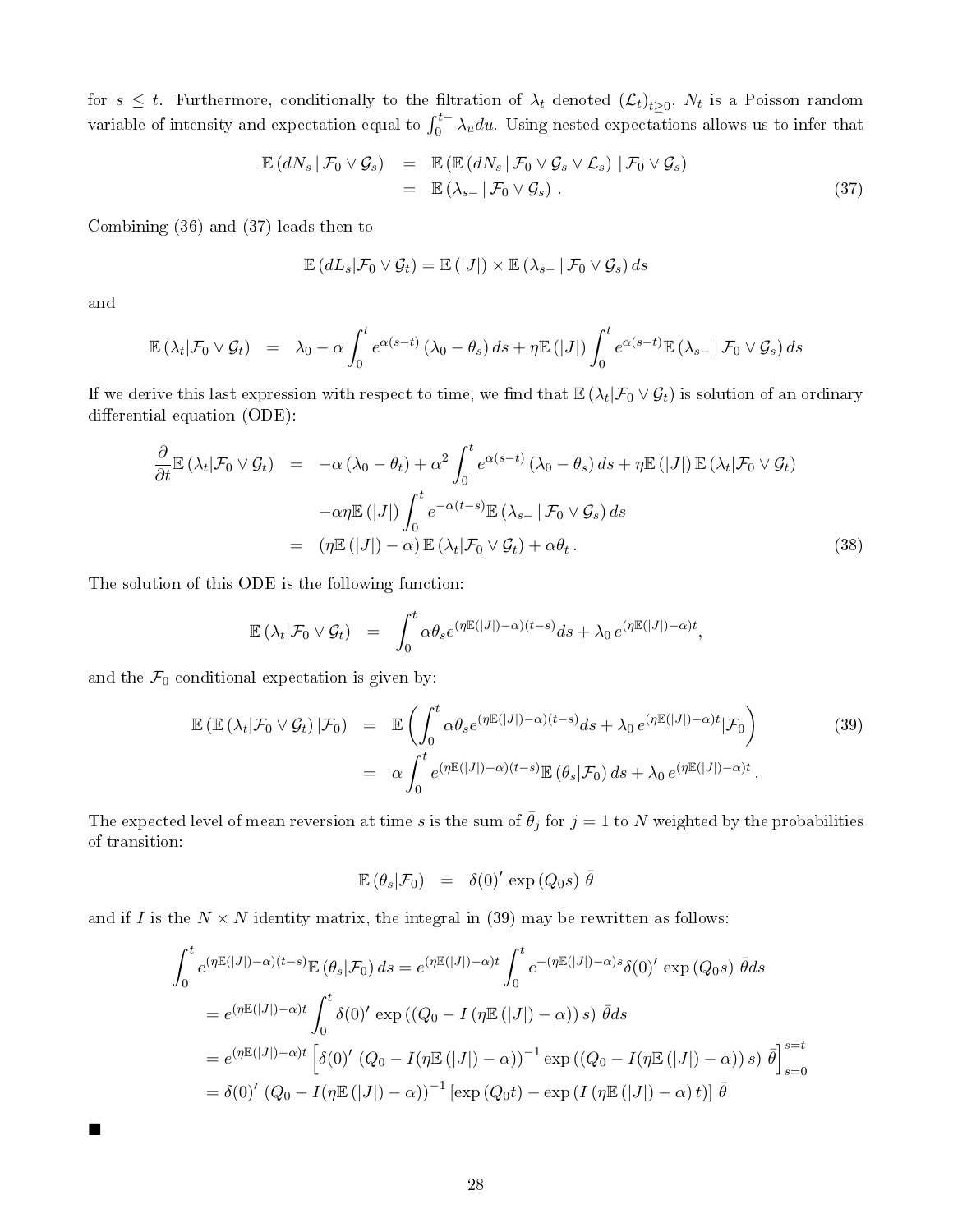**Proof of Corollary** 2.2. Conditionally to  $\mathcal{G}_t$ , this expectation is equal to

$$
\mathbb{E} (\theta_t \lambda_t | \mathcal{F}_0 \vee \mathcal{G}_t) = \theta_t \mathbb{E} (\lambda_t | \mathcal{F}_0 \vee \mathcal{G}_t)
$$
  
= 
$$
\theta_t \int_0^t \alpha \theta_s e^{(\eta \mathbb{E}(|J|) - \alpha)(t-s)} ds + \lambda_0 \theta_t e^{(\eta \mathbb{E}(|J|) - \alpha)t}.
$$

We infer from this relation that the derivative with respect to time is given by

$$
\frac{\partial}{\partial t} \mathbb{E} (\theta_t \lambda_t | \mathcal{F}_0 \vee \mathcal{G}_t) = \theta_t \frac{\partial}{\partial t} \mathbb{E} (\lambda_t | \mathcal{F}_0 \vee \mathcal{G}_t) \n= (\eta \mathbb{E} (|J|) - \alpha) \mathbb{E} (\theta_t \lambda_t | \mathcal{F}_0 \vee \mathcal{G}_t) + \alpha (\theta_t)^2.
$$

and we can conclude that  $\mathbb{E}(\theta_t \lambda_t | \mathcal{F}_0)$  is well given by equation (15).

**Proof of proposition 2.3.** Let us introduce the following notations:  $f(t, N_t, \lambda_t, \delta_t) = \lambda_t^2$ , according to the Itô's lemma for semi-martingale, the infinitesimal generator of this function is given by:

$$
\mathcal{A}f(t, N_t, \lambda_t, \delta_t) = \alpha(\theta_t - \lambda_t) 2\lambda_t + \lambda_t \int_{-\infty}^{+\infty} (\lambda_t + \eta |z|)^2 - \lambda_t^2 d\nu(z)
$$
  

$$
= \alpha(\theta_t - \lambda_t) 2\lambda_t + \lambda_t \int_{-\infty}^{+\infty} (\lambda_t^2 + 2\eta |z|\lambda_t + \eta^2 |z|^2) - \lambda_t^2 d\nu(z)
$$
  

$$
= 2\alpha \theta_t \lambda_t + 2 (\eta \mathbb{E}(|J|) - \alpha) \lambda_t^2 + \eta^2 \lambda_t \mathbb{E}(|J|^2)
$$

On the other hand, we can prove that

$$
\mathbb{E}\left(f(t, N_t, \lambda_t, \delta_t)|\mathcal{F}_0\right) = f(0, N_0, \lambda_0, \delta_0) + \mathbb{E}\left(\int_0^t \mathcal{A}f(s, N_s, \lambda_s, \delta_s)ds|\mathcal{F}_0\right)
$$
\n
$$
= f(0, N_0, \lambda_0, \delta_0) + \int_0^t \mathbb{E}\left(\mathcal{A}f(s, N_s, \lambda_s, \delta_s)|\mathcal{F}_0\right)ds.
$$
\n(40)

The derivative of this expectation with respect to time is equal to its expected infinitesimal generator:

$$
\frac{\partial}{\partial t} \mathbb{E} \left( f(t, N_t, \lambda_t, \delta_t) | \mathcal{F}_0 \right) = \mathbb{E} \left( \mathcal{A} f(t, N_t, \lambda_t, \theta_t) | \mathcal{F}_0 \right), \tag{41}
$$

that allows us to infer equation (16). It is easy to check that the right term of equation (41) is linear and Lipschitz. Then, according to the theorem of Cauchy-Lipschitz the solution exists and is unique.  $\blacksquare$ 

**Proof of proposition 2.4.** If we note  $f(t, N_t, \lambda_t, \delta_t) = \mathbb{E}\left(\omega^{N_s} \, | \, \mathcal{F}_t \right), f$  is solution of an Itô's equation for semi martingale. If  $\delta_t = e_i$  then:

$$
0 = f_t + \alpha(\bar{\theta}_i - \lambda_t) f_\lambda + \lambda_t \int_{-\infty}^{+\infty} f(t, N_t + 1, \lambda_t + \eta |z|, e_i) - f(.) d\nu(z)
$$
  
+ 
$$
\sum_{j \neq i}^{N} q_{i,j} (f(t, N_t, \lambda_t, e_j) - f(t, N_t, \lambda_t, e_i))
$$
(42)

If we assume that  $f$  is an exponential affine function of  $\lambda_t$  and  $N_t$  :

$$
f = exp(A(t, s, e_i) + B(t, s)\lambda_t + C(t, s)N_t),
$$

where  $A(t, s, e_i)$  for  $i = 1$  to N,  $B(t, s)$ ,  $C(t, s)$  are time dependent functions, the partial derivatives of f are given by:

$$
f_t = \left(\frac{\partial}{\partial t}A(t,s,e_j) + \frac{\partial}{\partial t}B(t,s)\lambda_t + \frac{\partial}{\partial t}C(t,s)N_t\right)f,
$$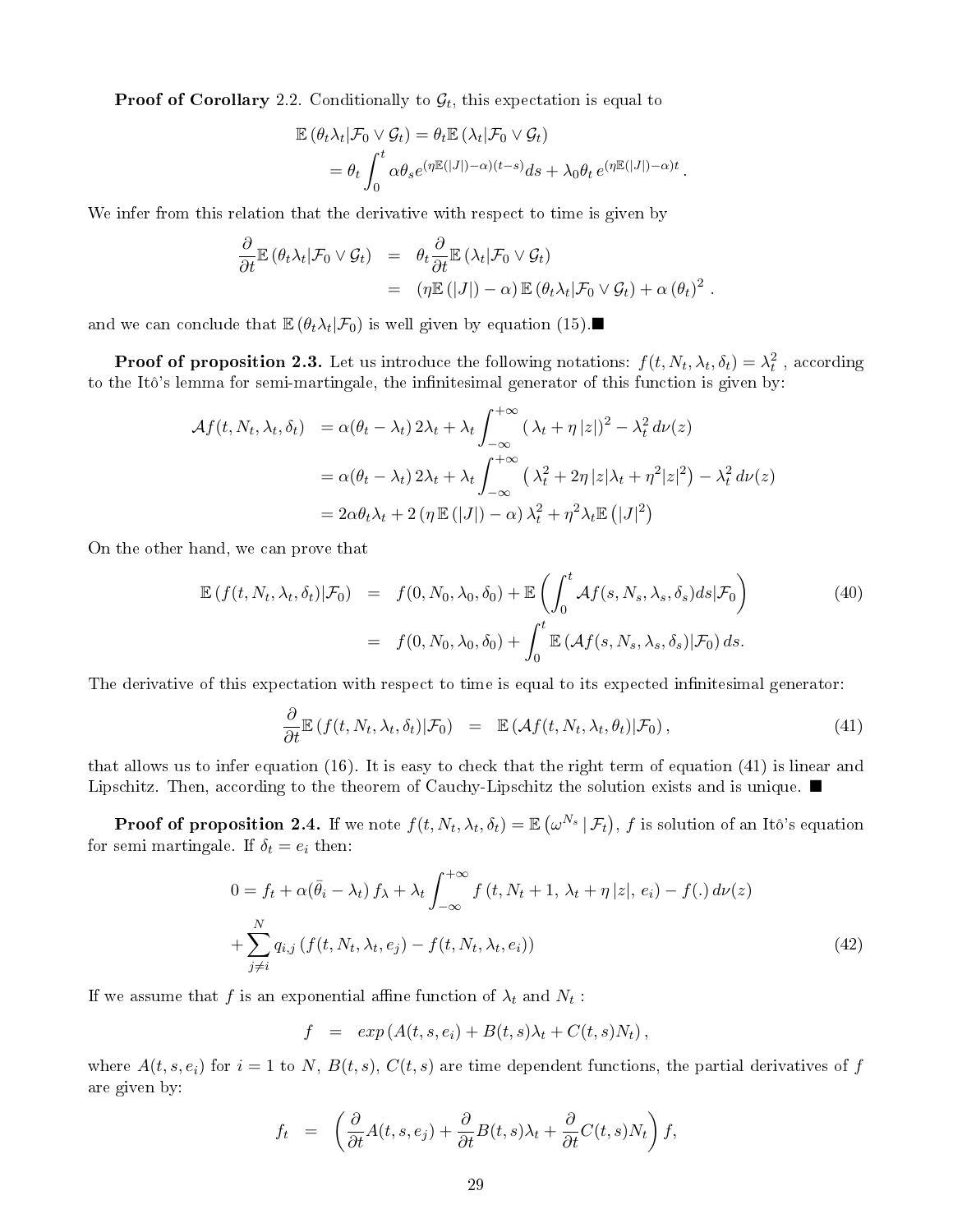$$
f_{\lambda} = B(t, s)f
$$

The integral in equation (42) is rewritten as follows:

$$
\int_{-\infty}^{+\infty} f(t, N_t + 1, \lambda_t + \eta |z|, e_j) - f(t, N_t, \lambda_t, e_i) d\nu(z)
$$
  
= 
$$
\int_0^{+\infty} exp(A(t, s, e_j) + B(t, s)\lambda_t + C(t, s)N_t) \left(e^{B(t, s)\eta |z| + C(t, s)} - 1\right) d\nu(z)
$$
  
= 
$$
f\left[e^C \psi(0, B(t, s)\eta) - 1\right].
$$

As  $q_{ii} = -\sum_{i \neq j}^{N} q_{i,j}$ , the last term of equation (42) becomes

$$
\sum_{j \neq i}^{N} q_{i,j} \left( f(t, N_t, \lambda_t, e_j) - f(t, N_t, \lambda_t, e_i) \right) = \sum_{j=1}^{N} q_{i,j} f(t, N_t, \lambda_t, e_j).
$$

Then

$$
0 = \left(\frac{\partial}{\partial t}A + \frac{\partial}{\partial t}B\lambda_t + \frac{\partial}{\partial t}C\,N_t\right)e^{A(t,s,e_i)} + \alpha(\bar{\theta}_i - \lambda_t)B\,e^{A(t,s,e_i)}
$$

$$
+ \lambda_t\left[e^C\psi(0, B(t,s)\eta) - 1\right]e^{A(t,s,e_i)} + \sum_{j=1}^N q_{i,j}e^{A(t,s,e_j)},
$$

from which we deduce that  $C(t, s) = \ln \omega$ . Regrouping terms allows to infer that

$$
0 = \left(\frac{\partial}{\partial t}A\right)e^{A(t,s,e_i)} + \alpha \bar{\theta}_i B e^{A(t,s,e_i)} + \sum_{j=1}^N q_{i,j}e^{A(t,s,e_j)}
$$

$$
+ \lambda_t \left(\frac{\partial}{\partial t}B - \alpha B + \left[\omega \psi\left(0, B(t,s)\eta\right) - 1\right]\right)e^{A(t,s,e_i)}
$$

or that

$$
\frac{\partial}{\partial t}B = \alpha B - [\omega \psi (0, B(t, s)\eta) - 1]
$$

$$
\left(\frac{\partial}{\partial t}A\right) e^{A(t, s, e_i)} = -\alpha \bar{\theta}_i B e^{A(t, s, e_i)} - \sum_{j=1}^N q_{i,j} e^{A(t, s, e_j)}
$$

If we define  $\tilde{A}(t,s,e_i)=e^{A(t,s,e_i)}$  , the first equations can finally be put in matrix form as:

$$
\frac{\partial \tilde{A}(t)}{\partial t} + \left(\text{diag}\left(\alpha \bar{\theta} B\right) + Q_0\right) \tilde{A}(t) = 0,\tag{43}
$$

 $\blacksquare$ 

**Proof of proposition 2.5.** If we note  $f(t, X_t, \lambda_t, \delta_t) = \mathbb{E} \left( e^{\omega_1 X_s + \omega_2 \lambda_s} | \mathcal{F}_t \right)$ , f is solution of an Itô's equation for semi-martingale. If  $\delta_t = e_i$  then:

$$
0 = f_t + f_X \left(\bar{\mu}_i - \frac{\bar{\sigma}_i^2}{2} - \lambda_t \mathbb{E}\left(e^J - 1\right)\right) + f_{XX}\frac{\bar{\sigma}_i^2}{2} + \alpha(\bar{\theta}_i - \lambda_t) f_\lambda +
$$
  

$$
\lambda_t \int_{-\infty}^{+\infty} f\left(t, X_t + z, \lambda_t + \eta |z|, e_i\right) - f(.) \nu(dz) + \sum_{j \neq i}^N q_{i,j} \left(f(t, X_t, \lambda_t, e_j) - f(t, X_t, \lambda_t, e_i)\right)
$$
 (44)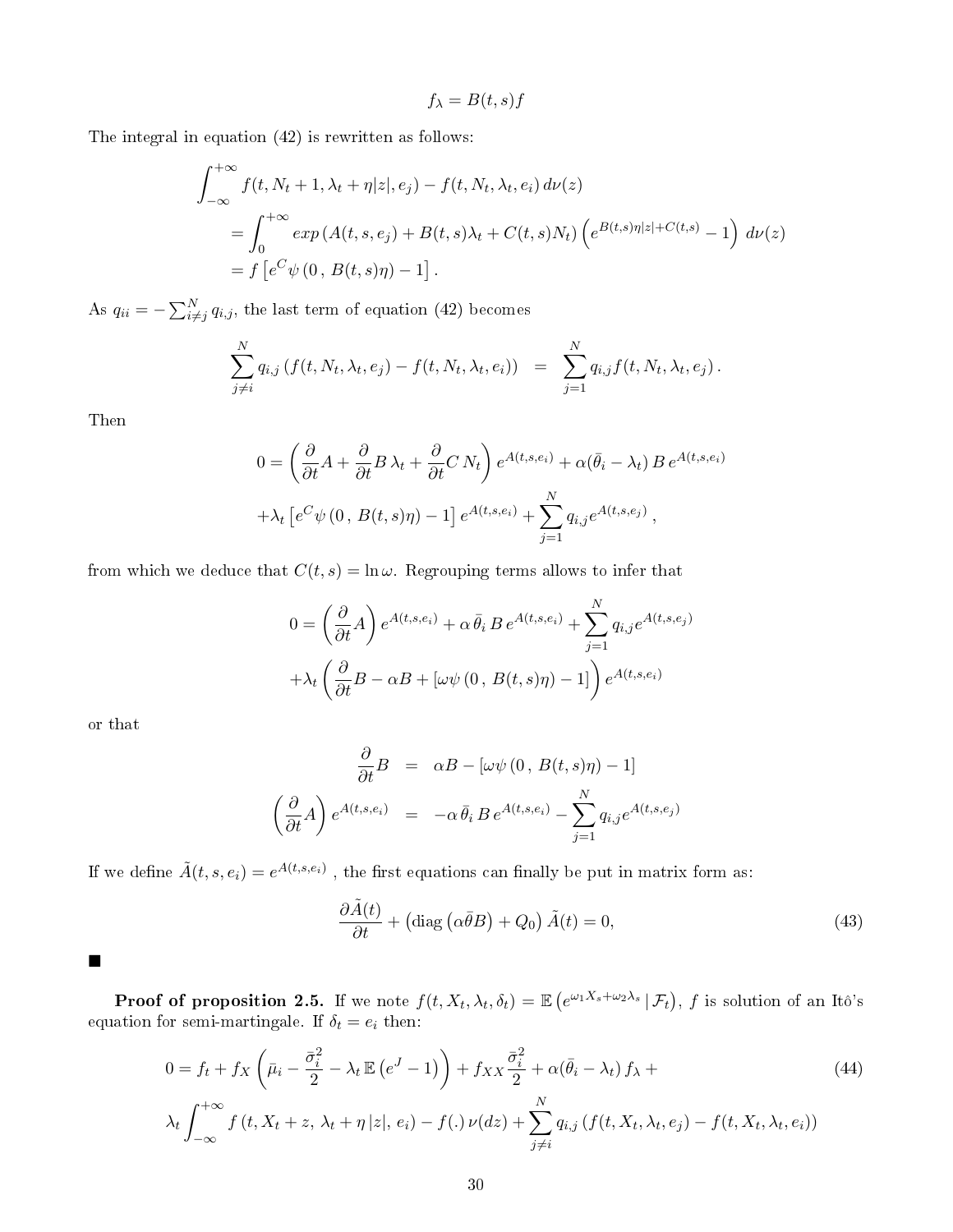If we assume that  $f$  is an exponential affine function of  $\lambda_t$  and  $X_t$  :

$$
f = exp(A(t, s, e_i) + B(t, s)\lambda_t + C(t, s)X_t),
$$

where  $A(t, s, e_i)$  for  $i = 1$  to N,  $B(t, s)$ ,  $C(t, s)$  are time dependent functions, the partial derivatives of f are given by:

$$
f_t = \left(\frac{\partial}{\partial t}A(t,s,e_j) + \frac{\partial}{\partial t}B(t,s)\lambda_t + \frac{\partial}{\partial t}C(t,s)X_t\right)f,
$$

$$
f_X = C(t,s)f f_{XX} = C(t,s)^2 f \qquad f_\lambda = B(t,s)f
$$

and the integrand in equation (44) is rewritten as follows:

$$
\int_{-\infty}^{+\infty} f(t, X_t + z, \, \lambda_t + \eta \, |z|, e_i) - f(.) \, \nu(dz) = f\left[\psi\left(C(t, s), B(t, s)\eta\right) - 1\right].
$$

As  $q_{ii} = -\sum_{i \neq j}^{N} q_{i,j}$ , the last term of the Itô equation is also equal to

$$
\sum_{j \neq i}^{N} q_{i,j} \left( f(t, X_t, \lambda_t, e_j) - f(t, X_t, \lambda_t, e_i) \right) = \sum_{j=1}^{N} q_{i,j} f(t, X_t, \lambda_t, e_j)
$$

injecting these expressions into equation (44), leads to the following relation:

$$
0 = \left(\frac{\partial}{\partial t}A + \frac{\partial}{\partial t}B\lambda_t + \frac{\partial}{\partial t}CX_t\right)e^{A(t,s,e_i)} + C\left(\bar{\mu}_i - \frac{\bar{\sigma}_i^2}{2} - \lambda_t \mathbb{E}\left(e^J - 1\right)\right)e^{A(t,s,e_i)} + C^2 \frac{\bar{\sigma}_i^2}{2}e^{A(t,s,e_i)} + \alpha(\bar{\theta}_i - \lambda_t)Be^{A(t,s,e_i)} + \lambda_t \left[\psi\left(C, B\eta\right) - 1\right]e^{A(t,s,e_i)} + \sum_{j=1}^N q_{i,j}e^{A(t,s,e_j)},
$$

from which we deduce that  $C(t, s) = \omega_1$ . Regrouping terms allows to infer that A and B are solutions of a system of ODE's:

$$
0 = \left(\frac{\partial}{\partial t}A + \frac{\partial}{\partial t}B\lambda_t\right)e^{A(t,s,e_i)} + \omega_1\left(\bar{\mu}_i - \frac{\bar{\sigma}_i^2}{2} - \lambda_t\mathbb{E}\left(e^J - 1\right)\right)e^{A(t,s,e_i)} + \omega_1^2\frac{\bar{\sigma}_i^2}{2}e^{A(t,s,e_i)} + \alpha(\bar{\theta}_i - \lambda_t)Be^{A(t,s,e_i)} + \lambda_t\left[\psi\left(\omega_1\,,\,B\eta\right) - 1\right]e^{A(t,s,e_i)} + \sum_{j=1}^N q_{i,j}e^{A(t,s,e_j)},
$$

From this last relation, we deduce that

 $\blacksquare$ 

$$
\begin{cases}\n0 = \frac{\partial}{\partial t} A e^{A(t,s,e_i)} + \omega_1 \left(\bar{\mu}_i - \frac{\bar{\sigma}_i^2}{2}\right) e^{A(t,s,e_i)} + \omega_1^2 \frac{\bar{\sigma}_i^2}{2} e^{A(t,s,e_i)} \\
+ \alpha \bar{\theta}_i B e^{A(t,s,e_i)} + \sum_{j=1}^N q_{i,j} e^{A(t,s,e_j)} \text{ for } i = 1...N, \\
0 = \frac{\partial}{\partial t} B - \alpha B - \omega_1 \mathbb{E}\left(e^J - 1\right) + \left[\psi\left(\omega_1, B\eta\right) - 1\right]\n\end{cases}
$$

If we define  $\tilde{A}(t,s) = (e^{A(t,s,e_i)})_{i=1,...,N}$  , the first equations can finally be put in matrix form as:

$$
\frac{\partial \tilde{A}(t,s)}{\partial t} + \left(\text{diag}\left(\omega_1 \left(\bar{\mu} - \frac{\bar{\sigma}^2}{2}\right) + \omega_1^2 \frac{\bar{\sigma}^2}{2} + \alpha \bar{\theta} B\right) + Q_0\right) \tilde{A}(t,s) = 0,\tag{45}
$$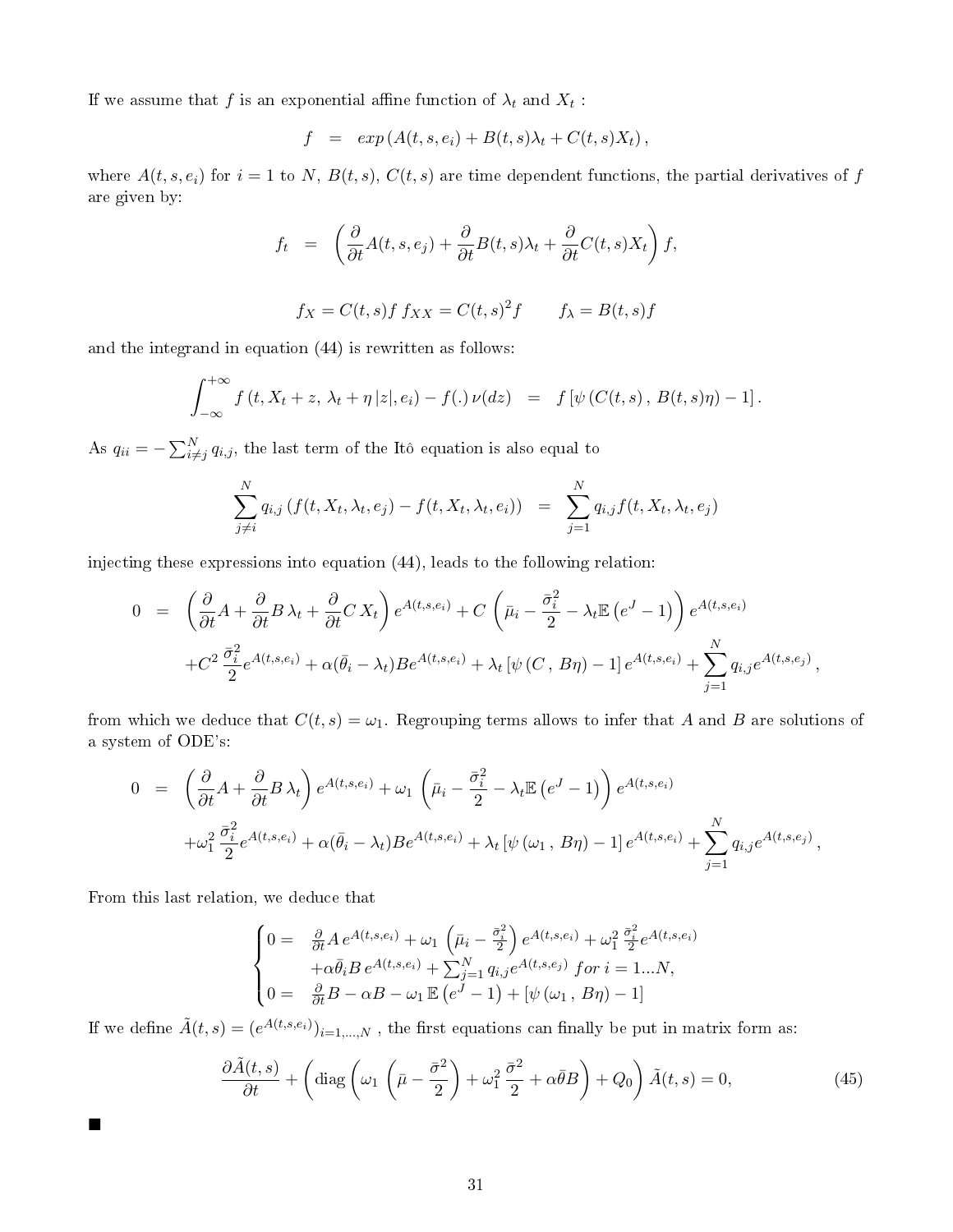**Proof of proposition** From the previous results, we know that  $B(t, s)$  is solution of the ODE:

$$
\frac{\partial}{\partial t}B = \alpha B + \omega_1 \left( \psi (1,0) - 1 \right) - \left[ \psi (\omega_1, B \eta) - 1 \right]
$$

with the terminal condition:  $B(s,s) = \omega_2$ . If we set  $B(t,s) = C(s-t)$  and  $\tau = s-t$ . Then  $\frac{\partial}{\partial t}B =$  $\frac{\partial}{\partial \tau} C \frac{\partial \tau}{\partial t} = -\frac{\partial}{\partial \tau} C$  and

$$
\frac{\partial}{\partial \tau} C(\tau) = -\alpha C(\tau) + \psi(\omega_1, C(\tau) \eta) - \underbrace{[\omega_1(\psi(1,0) - 1) + 1]}_{\beta(\omega_1)}
$$
\n
$$
= -\alpha C(\tau) + \psi(\omega_1, C(\tau) \eta) - \beta(\omega_1) \tag{46}
$$

The left hand side is denoted  $h(C)$ . Due to the convexity of  $\psi$  (.) there is only one point  $u^*$  such that  $h(u) = 0$ . This equation is indeed equivalent to

$$
\psi(\omega_1, u\eta) = \beta(\omega_1) + \alpha u
$$

We rewrite the equation  $(46)$  as follows.

$$
\frac{dC}{-\beta - \alpha C + \psi(\omega_1, C\eta)} = d\tau.
$$

As  $C(0) = \omega_2$ , by direct integration, we have that

$$
\int_{\omega_2}^C \frac{du}{-\beta - \alpha u + \psi(\omega_1, \eta u)} = \tau
$$

with  $C \in [\omega_2, u^*)$  or  $C \in [u^*, \omega_2)$ . Remark that if  $C = u^*$  then  $\tau = +\infty$  as the numerator converges to zero. If we define the function on the left hand side as

$$
F_{\omega_1}(C) := \int_{\omega_2}^C \frac{du}{-\beta - \alpha u + \psi(\omega_1, \eta u)}
$$

then  $F_{\omega_1}(C) = \tau$  and  $C = F_{\omega_1}^{-1}(\tau)$  or  $B(t) = F_{\omega_1}^{-1}(s - t)$ .

## Appendix B: particle filter

The structure of the particle filter algorithm is the following:

- 1. Initial step: draw M values of  $v_0^{(i)}$  $j_0^{(i)}$  for  $i = 1, ..., M$ , from an initial distribution  $p(v_0)$
- 2. For  $j = 1 : T$

**Prediction step**: draw a sample of  $\Delta L^{(i)}_j$  $_j^{(i)}$  and  $\delta_j^{(i)}$  $j^{(i)}_j$  and update  $\lambda^{(i)}_j$  $j^{(i)},\mu_j^{b\,(i)}$  $_{j}^{b\,(i)}\,\sigma_{j}^{(i)}$  ${\theta_j^{(i)}}$  ,  ${\theta_j^{(i)}}$  $j^{(i)}$  using the relations

$$
\lambda_j^{(i)} = \lambda_{j-1}^{(i)} + \alpha(\theta_{j-1}^{(i)} - \lambda_{j-1}^{(i)})\Delta + \eta \Delta L_j^{(i)}
$$
  

$$
\mu_j^{(i)} = \delta_j^{(i)} \bar{\mu} \quad \sigma_j^{(i)} = \delta_j^{(i)} \bar{\sigma} \quad \theta_j^{(i)} = \delta_j^{(i)} \bar{\theta}
$$

**Correction step**: the particle  $v_i^{(i)}$ (i) has a probability of occurrence equal to  $w_j^{(i)} = \frac{p(x_j | v_j)}{\sum_{i=1 \ldots M} p(x_i)}$  $_{i=1:M} p(x_j | v_j)$ where

$$
p(x_j | v_j^{(i)}) \sim \mathcal{N}\left(\left(\mu_j^{(i)} - \frac{\sigma_j^{(i)2}}{2} - \lambda_j^{(i)} \mathbb{E}\left(e^J - 1\right)\right) \Delta - \Delta L_j^{'(i)}, \sigma_j^{(i)} \sqrt{\Delta}\right)
$$

Resampling step: resample with replacement M particles according to the importance weights  $w_i^{(i)}$  $j^{(i)}$ . The new importance weights are set to  $w_j^{(i)} = \frac{1}{M}$ .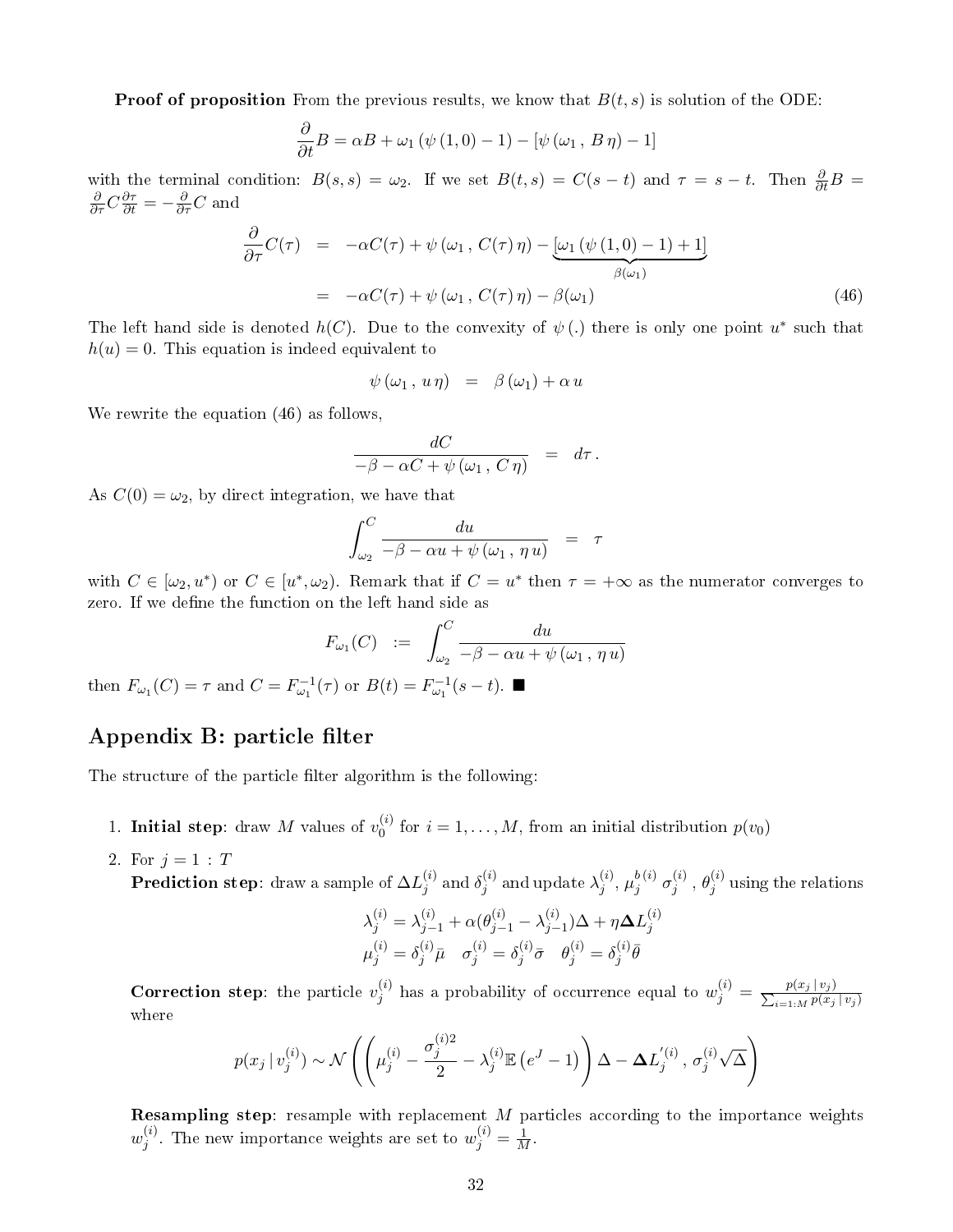### References

- [1] Alexander, S.S., 1964, Price Movements in Speculative Markets: Trends or Random Walks. in Cootner (1964), 338-372
- [2] Andersen, T., Benzoni, L., Lund, J., 2002. An empirical investigation of continuous-time equity return models. Journal of Finance 57, 1239-1284.
- [3] Ait-Sahalia, Y., Cacho-Diaz, J., Laeven, R.J.A. 2015. Modeling financial contagion using mutually exciting jump processes. Journal of Financial Economics, 117, 585-606.
- [4] Ait-Sahalia, R. J. A. Laeven, and L. Pelizzon. 2014. Mutual excitation in eurozone sovereign CDS. Journal of Econometrics,  $183(2)$ ,  $151-167$ .
- [5] Al-Anaswah N., Wilfing B. 2011. Identification of speculative bubbles using state-space models with Markov-switching. Journal of Banking & Finance, 35(5), 1073-1086.
- [6] Bates, D., 2000. Post-87 crash fears in S&P500 futures options. Journal of Econometrics 94, 181-238.
- [7] Bollerslev T., 1986. Generalized Autoregressive Conditional Heteroskedasticity. Journal of Econometrics, 31, 307-27.
- [8] Calvet L., Fisher A. 2001. Forecasting multifractal volatility. Journal of econometrics. 105, 17-58.
- [9] Calvet L., Fisher A. 2004. How to forecast long-Run volatility: regime switching and the estimation of multifractal processes. Journal of Financial Economics 2, 49-83.
- [10] Carr P., Wu L. 2016. Leverage Effect, Volatility Feedback, and Self-Exciting Market Disruptions. Forthcoming in Journal of Financial and Quantitative Analysis.
- [11] Chen K., Poon S.-H. 2013. Variance swap premium under stochastic volatility and self-exciting jumps. working paper SSRN-id2200172.
- [12] Cholette L., Heinen A., Valdesogo Al. 2009. Modelling international financial returns with a multivariate regime switching copula. Journal of financial econometrics  $7(4)$ , 437-480.
- [13] Chopin, N., Jacob, P. E., and Papaspiliopoulos, O. 2013. SMC2: an efficient algorithm for sequential analysis of state space models. J. R. Stat. Soc. Ser. B. Stat. Methodol. 75(3) , 397-426.
- [14] Cont R. Tankov P. 2004. Financial modelling with jump processes. Chapman & Hall/CRC financial mathematics series.
- [15] Doucet, A., J.F.G. De Freitas and N. Gordon. Sequential Monte Carlo Methods in Practice. Cambridge University Press, Cambridge 2000.
- [16] Duffie D., Singleton K., 1993, Simulated moments estimation of Markov models of asset prices,  $Econometrica$  61, 929-952.
- [17] Duffie D., Pan J., Singleton K. 2000. Transform analysis and asset pricing for affine jump diffusions, Econometrica 68, 1343-1376.
- [18] Elliott R. J., Chan L., Siu T. K. 2005. Option pricing and Esscher transform under regime switching. Annals of Finance 1, 423-432.
- [19] Elliott R.J., Siu T.K., Chan L. and Lau J.W. 2007. Pricing options under a generalized Markovmodulated jump-diffusion Model. Stochastic Analysis and Applications.  $25(4)$ , 821-843.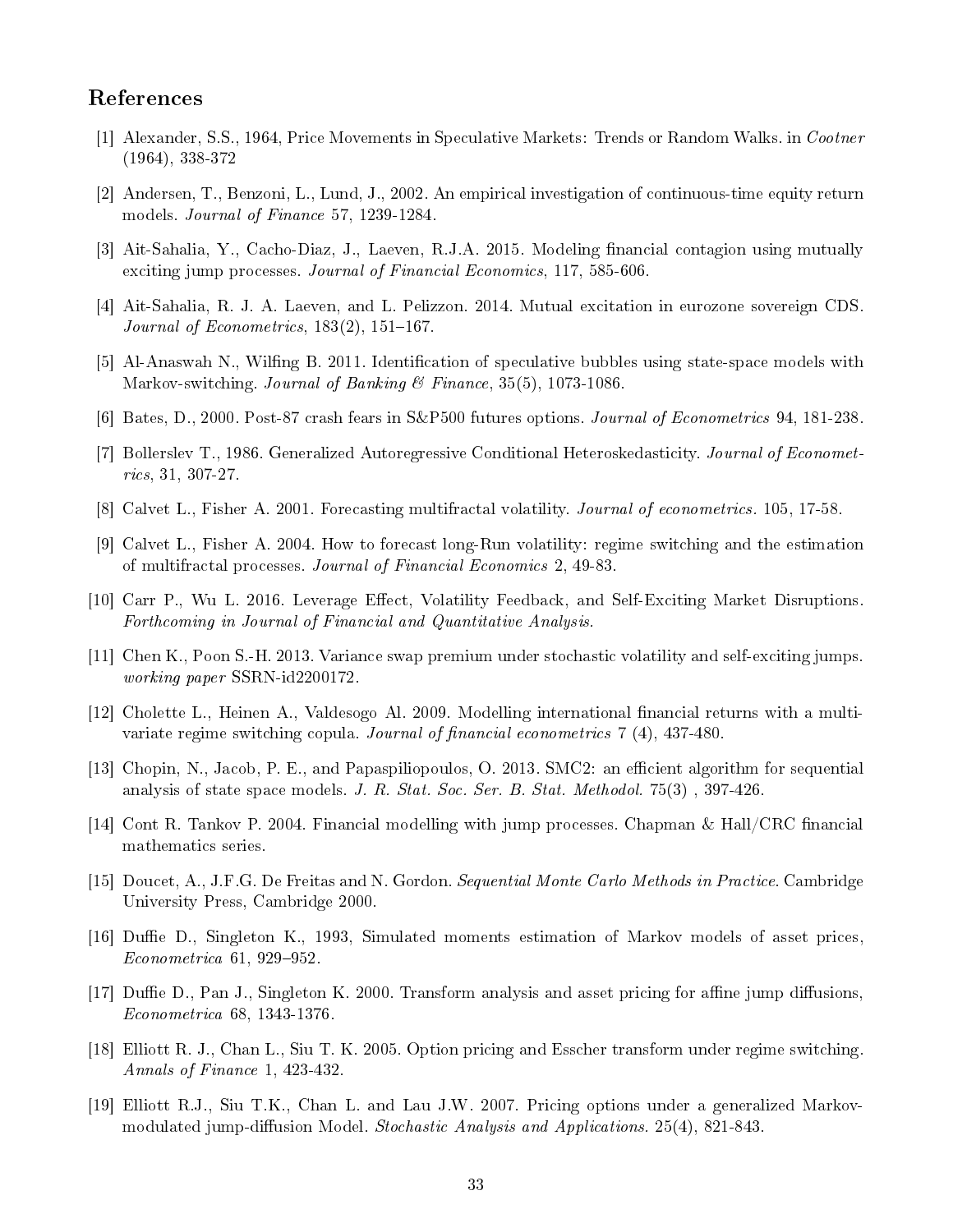- [20] Embrechts P., Liniger T., Lu L., 2011, Multivariate Hawkes processes: an application to financial data. Journal of Applied Probability,  $48(A)$ ,  $367-378$ .
- [21] Engel R., 1982. Autoregressive Conditional Heteroskedasticity with Estimates of the Variance of United Kingdom Inflation. Econometrica, 50, 987-1007.
- [22] Eraker, B., Johannes, M., Polson, N., 2003. The impact of jumps in volatility and returns. Journal of Finance 58, 1269-1300.
- [23] Evans K. 2011. Intraday jumps and US macroeconomic news announcements. Journal of Banking  $\mathcal{B}$ Finance 35 (10), 2511-2527
- [24] Fulop A., Li J. 2013. Efficient learning via simulation: A marginalized resample-move approach. Journal of Econometrics, 176(2), 146-161
- [25] Fulop A., Duan J.-C. 2015. Density-tempered marginalized sequential Monte Carlo samplers. Journal of Business and Economic Statistics, 33, 192-202
- [26] Gallant, A. R., Tauchen G., 1996, Which moments to match? *Econometric Theory* 12, 657–681.
- [27] Gourieroux C., Monfort A., Renault E., 1993, Indirect inference, *Journal of Applied Econometrics* 8. S85-S118
- [28] Fulop A., Li J., Yu J. 2015. Self-Exciting Jumps, Learning, and Asset Pricing Implications. Review of Financial Studies 28, 876-912.
- [29] Gerber H.U., Shiu E.S.W. 1994. Options Pricing by Esscher Transform. Transactions of the society of actuaries 26, 99-191.
- [30] Guidolin M., Timmermann A. 2005. Economic Implications of bull and bear regimes in UK stock and bond returns. The Economic Journal 115, 11-143
- [31] Guidolin M., Timmermann A. 2007. Asset allocation under multivariate regime switching. Journal of Economic Dynamics and Control 31 (11), 3503-3544.
- [32] Guidolin M., Timmermann A. 2008. International Asset Allocation under Regime Switching, Skew, and Kurtosis Preferences. Review of Financial Studies 21 (2), 889-935.
- [33] Hainaut D. 2016. A model for interest rates with clustering effects. *Quantitative finance* 16 (8), 1203-1218.
- [34] Hamilton J.D. 1989 .A New Approach to the Economic Analysis of Nonstationary Time Series and the Business Cycle. Econometrica 57 (2), 357-384.
- [35] Hardy M. 2001. A Regime-Switching Model of Long-Term Stock Returns. North American Actuarial Journal 5(2), 41-53.
- [36] Hawkes A., 1971(a). Point sprectra of some mutually exciting point processes. Journal of the Royal Statistical Society Series B, 33, 438-443.
- [37] Hawkes A., 1971(b). Spectra of some self-exciting and mutually exciting point processes. *Biometrika*  $58, 83 - 90.$
- [38] Hawkes A. and Oakes D., 1974. A cluster representation of a self-exciting process. Journal of Applied Probability 11, 493-503.